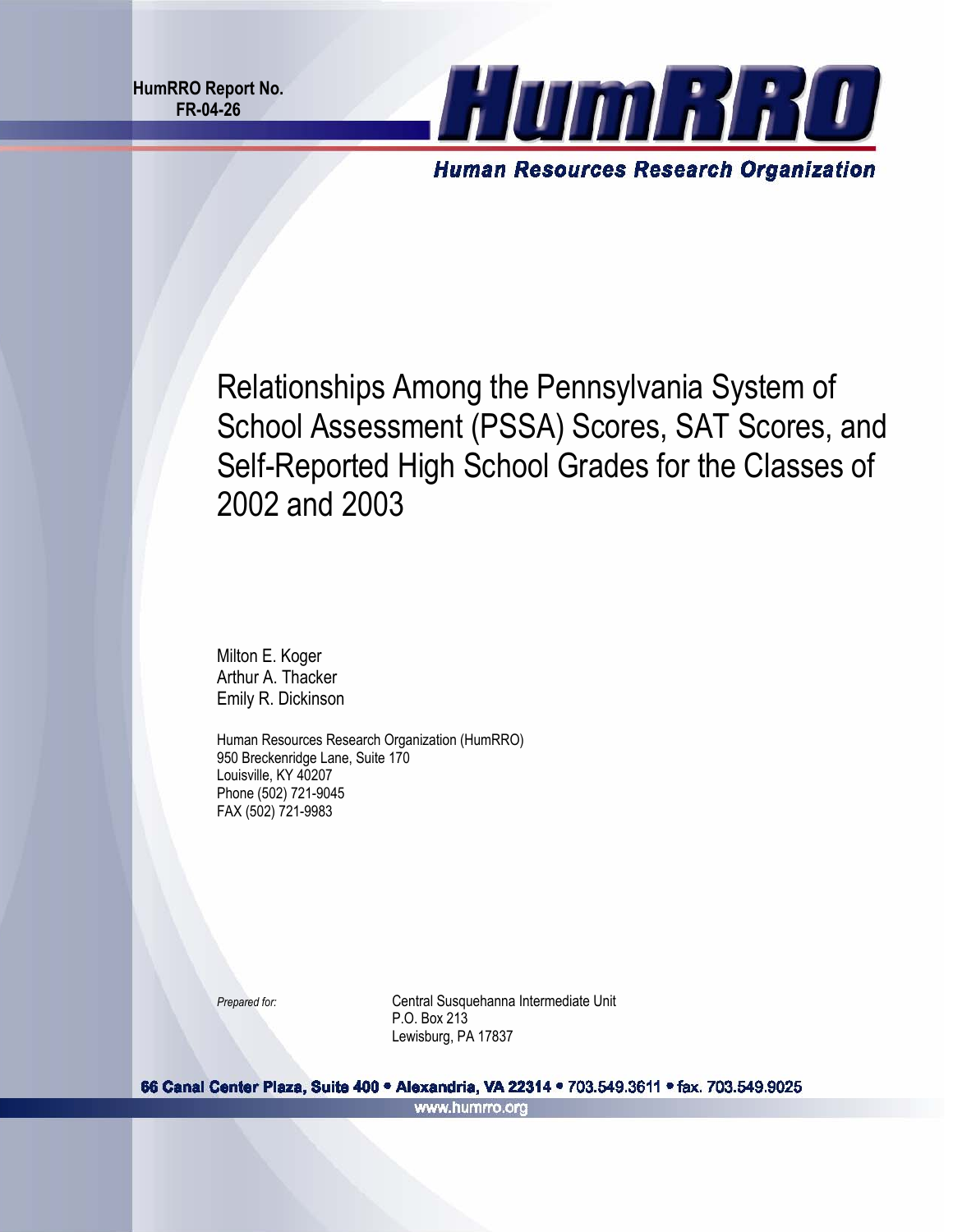## Abstract

As part of Pennsylvania's examination of the Pennsylvania System of School Assessment (PSSA), Human Resources Research Organization (HumRRO) examined whether PSSA scores are appropriately related to other measures of educational achievement by investigating the relationship between students' performance on PSSA, SAT, and student-reported grade-point average and course grades obtained from the SAT's Student Descriptive Questionnaire (SDQ). Additionally, student demographic information obtained from the PSSA database was used to examine demographic groups of interest as designated by the No Child Left Behind (NCLB) Act of 2001. However, because students self-select to take the SAT as part of their college application process, the student population examined in this report consists predominantly of the higher achieving students (about the upper two-thirds) attending public schools in Pennsylvania.

The data presented in this report suggest the following main points:

- Students who do well on any of the assessments tend to do well on all of the assessments—PSSA, SAT, GPA, or course grades.
- When schools' means are calculated using only the SAT-taking population of students, schools with high scores on SAT also have high PSSA scores. GPA and course grades are also related to both PSSA and SAT although not as strongly as the relationship between the PSSA and SAT.

PSSA exhibits strong convergent validity coefficients. Correlations are very high between PSSA and SAT. PSSA is positively correlated with other measures of student achievement including course grades and GPA. Gains on PSSA are reflective of changes on SAT at the school level. All these data provide strong evidence in support of PSSA as a valid measure of student achievement.

There are, however, a few clarifications and qualifications to these general conclusions, but none that diminish the basic findings. These clarifications and qualifications include the following:

*Changes in scores*. Both mean PSSA and SAT scores experienced an increase. Changes between the two assessments are positively correlated. Schools that have gained on one assessment tend to have also gained on the other assessment. However, the same relationship is also true for those schools that have decreased.

PSSA and SAT are tied to different content domains, use differently formatted items, and were designed to serve very different purposes. However, it is clear from the data that students who tend to perform well on the PSSA can also be expected to perform well on the SAT and vice-versa. It is clear from the data that schools that perform well on one test can be expected to perform well on the other. It is also clear that schools that improve on one test can be expected to improve on the other.

*Discriminant validity*. At both the student level and the school level, the different assessments of mathematics achievement are more highly related to each other than to assessments of other subjects. Students with high mathematics scores on one assessment will tend to do well on all other assessments, but that tendency is most pronounced for other mathematics assessments. The same holds for school scores. There is a similar differentiation on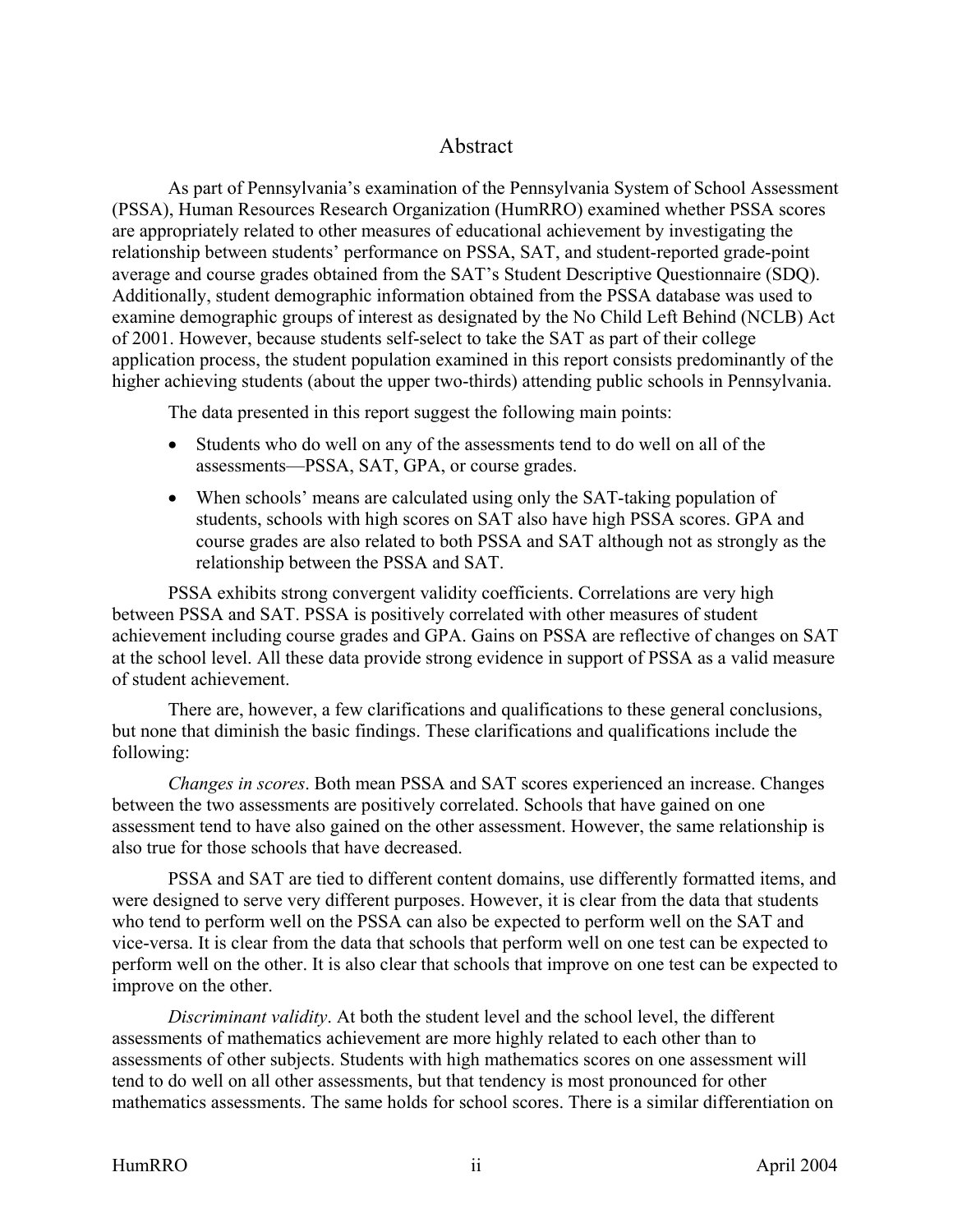reading/verbal assessments at both the student and school level, but not as pronounced as in mathematics.

GPA shows positive relationships with both PSSA and SAT assessments at the student and school level, but not as pronounced as the relationship between the two assessments. This is interpreted as being due to differences in schools' grading practices. Grading practices apparently differ sufficiently to reduce school-level associations with PSSA and SAT scores.

Neither gender, race, socioeconomic status, nor limited English proficiency appear to influence the PSSA scores any more than would be expected based on observed differences for SAT scores. In other words, PSSA items are not injecting any unexpected gender, racial/ethnic, socioeconomic status, or limited English proficiency bias.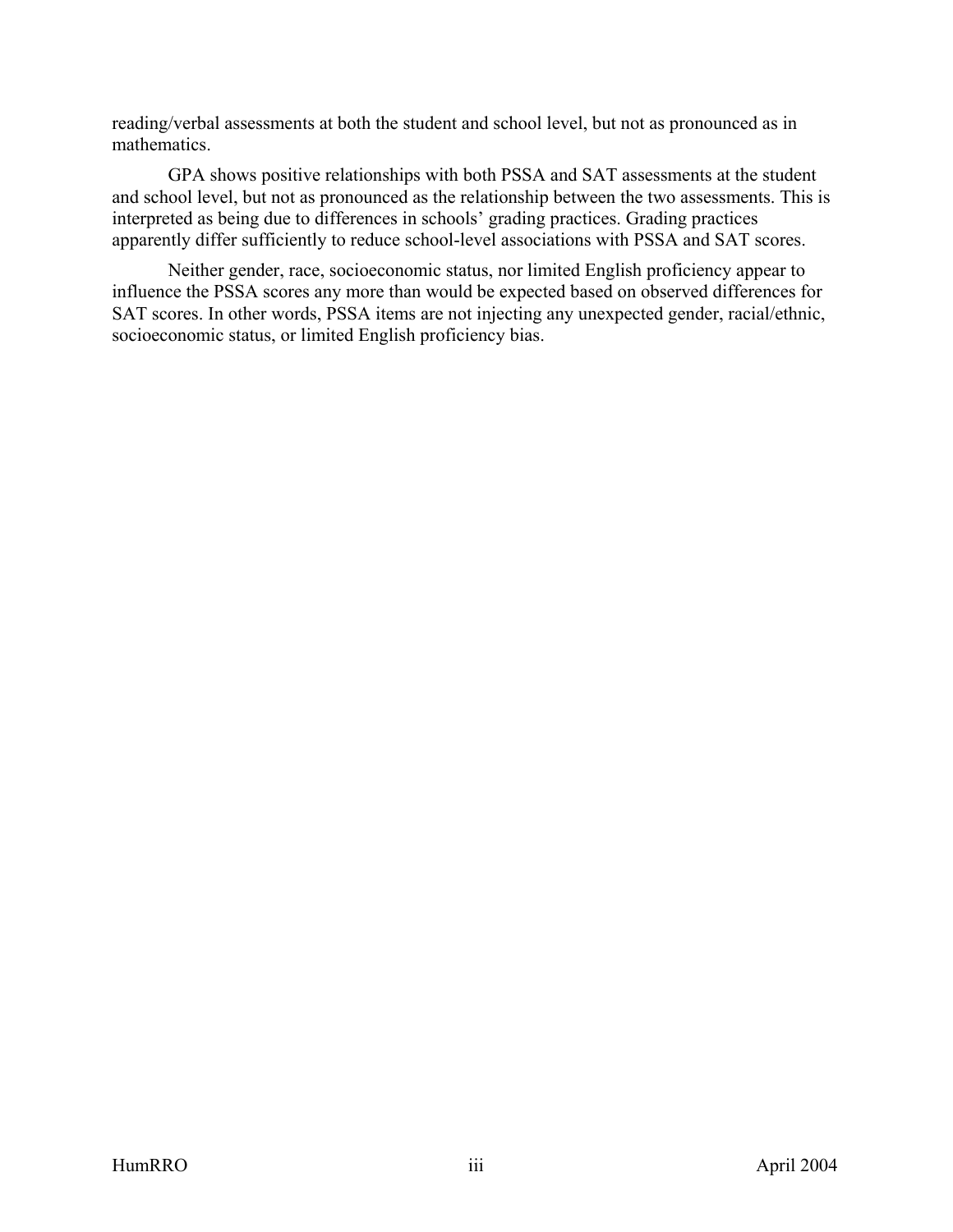# **Relationships Among the Pennsylvania System of School Assessment (PSSA) Scores, SAT Scores, and Self-Reported High School Grades for the Classes of 2002 and 2003**

### **Table of Contents**

| PSSA Reading Scale Score Versus SAT Reported Average Grade in English18 |  |
|-------------------------------------------------------------------------|--|
|                                                                         |  |
|                                                                         |  |
|                                                                         |  |
|                                                                         |  |
|                                                                         |  |
|                                                                         |  |
|                                                                         |  |
|                                                                         |  |
|                                                                         |  |
|                                                                         |  |
|                                                                         |  |
|                                                                         |  |
|                                                                         |  |
|                                                                         |  |

### **List of Tables**

| Table 5. Percentage of Students Retained in File Merge for Graduation Years 2003 and 2002 6 |  |
|---------------------------------------------------------------------------------------------|--|
| Table 6. SAT Descriptive Statistics for Graduating Classes of 2002 and 2003 with Matched,   |  |
|                                                                                             |  |
| Table 7. PSSA Descriptive Statistics for Graduating Classes of 2002 and 2003 with Matched   |  |
|                                                                                             |  |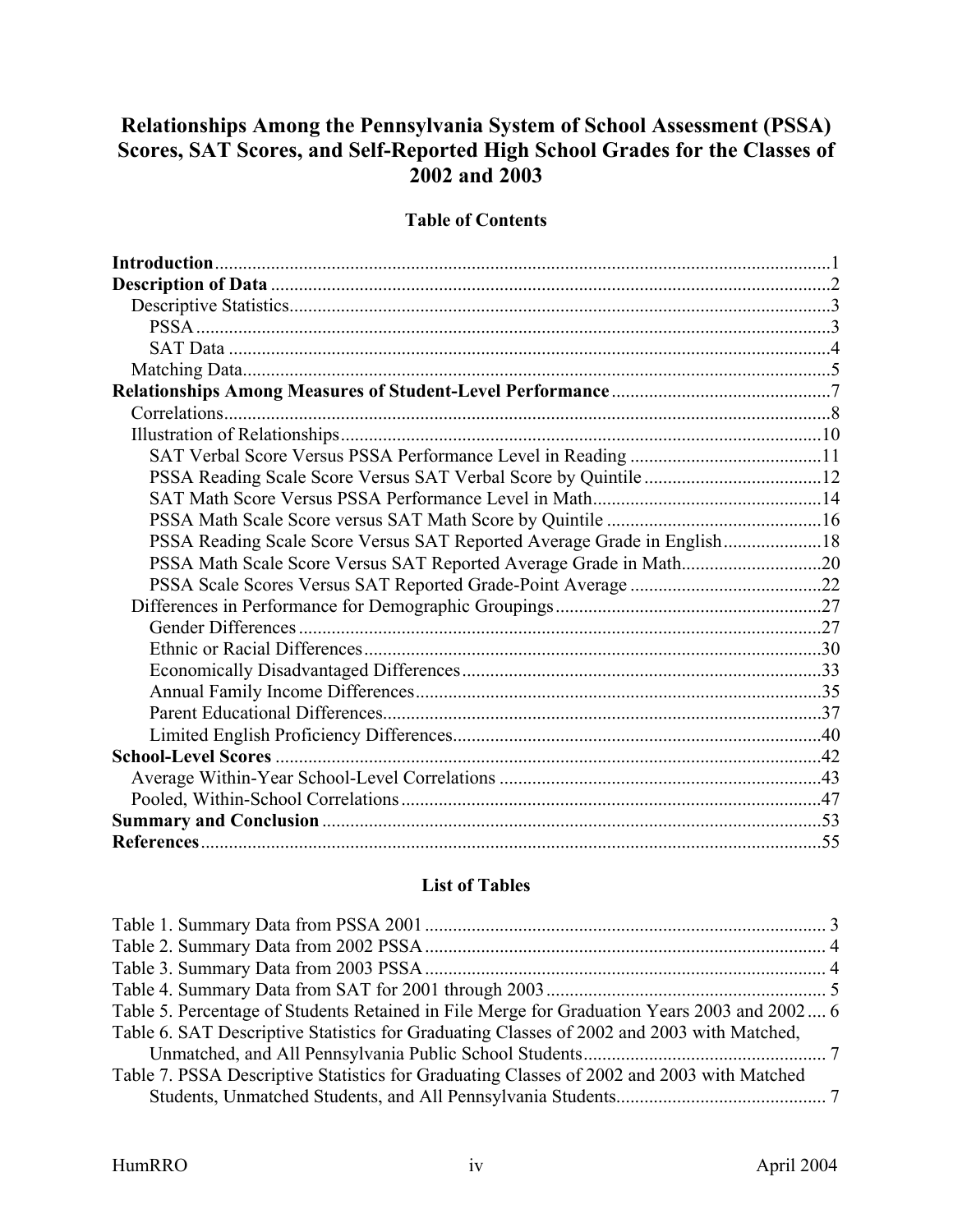| Table 8. PSSA, SAT, and Course Grade Correlations for Students in the Class of 2002  9                     |  |
|------------------------------------------------------------------------------------------------------------|--|
| Table 9. PSSA, SAT, and Course Grades Correlations for Students in the Class of 2003 9                     |  |
| Table 10. PSSA, SAT, and Course Grades Correlations Averaged for the Classes of 2002 and                   |  |
|                                                                                                            |  |
|                                                                                                            |  |
|                                                                                                            |  |
| Table 13. Gender differences for Class of 2002 matched sample (2001 PSSA and 2002 SAT) 28                  |  |
| Table 14. Gender differences for class of 2003 matched sample (2001 PSSA and 2002 SAT) 29                  |  |
| Table 15. Regressions Results Showing the Adjusted Strength of Gender on Predicting 2001                   |  |
|                                                                                                            |  |
| Table 16. Regressions Results Showing the Adjusted Strength of Gender on Predicting 2002                   |  |
|                                                                                                            |  |
|                                                                                                            |  |
| Table 18. Ethnicity differences for the class of 2002 matched sample (2001 PSSA 11 <sup>th</sup> Grade and |  |
|                                                                                                            |  |
| Table 19. Ethnicity differences for the class of 2003 for matched sample (2002 PSSA 11 <sup>th</sup> Grade |  |
|                                                                                                            |  |
| Table 20. Regressions Results Showing the Adjusted Strength of Being Black on Predicting 2001              |  |
|                                                                                                            |  |
| Table 21. Regressions Results Showing the Adjusted Strength of Being Black on Predicting 2002              |  |
|                                                                                                            |  |
| Table 22. Regressions Results Showing the Adjusted Strength of Being Hispanic/Latino on                    |  |
|                                                                                                            |  |
| Table 23. Regressions Results Showing the Adjusted Strength of Being Hispanic/Latino on                    |  |
|                                                                                                            |  |
| Table 24. Differences for Economically Disadvantaged Students for PSSA (unmatched state                    |  |
| . 34                                                                                                       |  |
| Table 25. Differences for economically disadvantaged students for matched sample for the class             |  |
|                                                                                                            |  |
| Table 26. Differences for economically disadvantaged students for matched sample for the class             |  |
|                                                                                                            |  |
| Table 27. Regressions Results Showing the Adjusted Strength of Being Economically                          |  |
| Disadvantaged on Predicting 2001 PSSA 11 <sup>th</sup> Grade Scale Scores Based on 2002 SAT                |  |
|                                                                                                            |  |
| Table 28. Regressions Results Showing the Adjusted Strength of Being Economically                          |  |
| Disadvantaged on Predicting 2002 PSSA 11 <sup>th</sup> Grade Scale Scores Based on 2003 SAT                |  |
|                                                                                                            |  |
| Table 29. Annual family income differences for matched sample for the class of 2002 (2001                  |  |
|                                                                                                            |  |
| Table 30. Annual family income differences for matched sample for the class of 2003 (2002                  |  |
| Table 31. Mother's education level differences for matched sample for the class of 2002 (2001              |  |
|                                                                                                            |  |
| Table 32. Mother's education level differences for matched sample for the class of 2003 (2002              |  |
|                                                                                                            |  |
|                                                                                                            |  |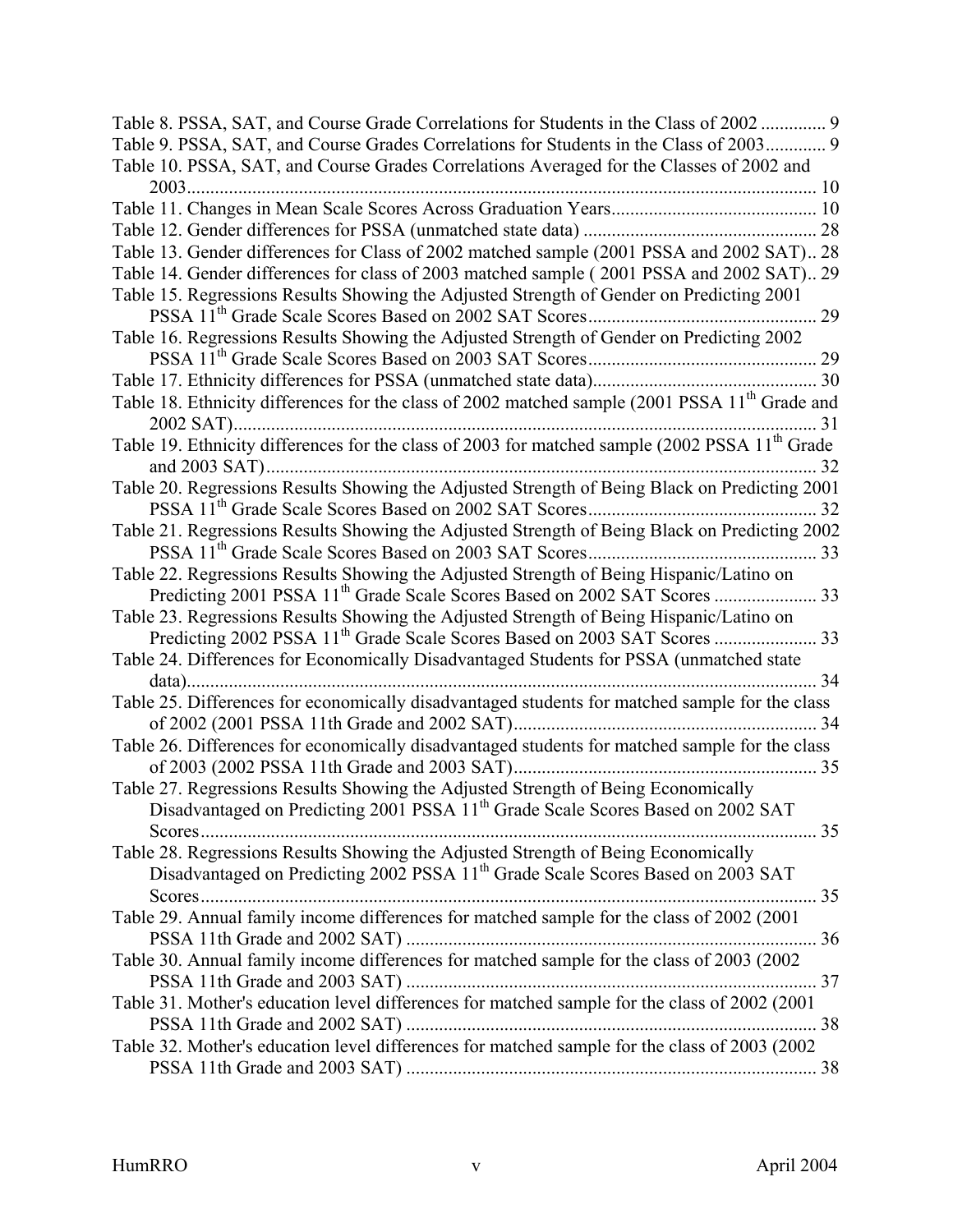| Table 33. Father's education level differences for matched sample for the class of 2002 (2001)              |
|-------------------------------------------------------------------------------------------------------------|
|                                                                                                             |
| Table 34. Father's education level differences for matched sample for the class of 2003 (2002               |
| 39                                                                                                          |
| Table 35. Limited English Proficiency differences for 11 <sup>th</sup> Grade PSSA (unmatched state data) 40 |
| Table 36. Limited English Proficiency differences for matched sample class of 2002 (2001 PSSA               |
|                                                                                                             |
| Table 37. Limited English Proficiency differences for matched sample for class of 2003 (2002                |
|                                                                                                             |
| Table 38. Regressions Results Showing the Adjusted Strength of Being Limited English                        |
| Proficient on Predicting 2001 PSSA 11 <sup>th</sup> Grade Scale Scores Based on 2002 SAT Scores. 41         |
| Table 39. Regressions Results Showing the Adjusted Strength of Being Limited English                        |
| Proficient on Predicting 2002 PSSA 11 <sup>th</sup> Grade Scale Scores Based on 2003 SAT Scores. 41         |
| Table 40. PSSA School-Level Descriptive Statistics for the Classes of 2002 and 2003 42                      |
| Table 41. SAT School-Level Descriptive Statistics for the Classes of 2002 and 2003 42                       |
| Table 42. School-Level Descriptive Statistics GPA and Course Grades for the Classes of 2002                 |
| 43                                                                                                          |
| Table 43. School-Level PSSA, SAT, and Course Grade Correlations for the Class of 2002 44                    |
| Table 44. School-Level PSSA, SAT, and Course Grades Correlations for the Class of 2003 44                   |
| Table 45. School-Level PSSA, SAT, and Course Grades Correlation Averages for the Class of                   |
| 45                                                                                                          |
| Table 46. Difference in mean school-level SAT Verbal and PSSA Reading scores from the class                 |
| of 2002 and class of 2003 (Minimum of 10 students taking the SAT and merging with                           |
| 45                                                                                                          |
| Table 47. Correlation of difference in school-level mean SAT Verbal score and PSSA Reading                  |
|                                                                                                             |
| Table 48. Difference in mean school-level SAT Math and PSSA Math scores from the class of                   |
| 2002 and class of 2003 (Minimum of 10 students taking the SAT and merging with PSSA                         |
| 46                                                                                                          |
| Table 49. Correlation of difference in school-level mean SAT Math score and PSSA Math score                 |
| 47                                                                                                          |
|                                                                                                             |
|                                                                                                             |
| Table 52. Pooled Within-School Correlation Averaged for Graduation Years 2002 and 2003  50                  |
| Table 53. Differences Between Student-Level Correlations and Pooled Within-School                           |
|                                                                                                             |
| Table 54. Differences Between SAT and PSSA Components for Student-Level Correlations and                    |
| Pooled Within-School Correlations Averaged for the Classes of 2002 and 2003 52                              |
| Table 55. Internal Differences between SAT and PSSA Components for Student-Level                            |
| Correlations and Pooled Within-School Correlations Averaged for the Classes of 2002 and                     |
|                                                                                                             |

# **List of Figures**

| Figure 1. Student-level relationship between 2002SAT Verbal score and 2001 PSSA 11 <sup>th</sup> Grade |  |
|--------------------------------------------------------------------------------------------------------|--|
|                                                                                                        |  |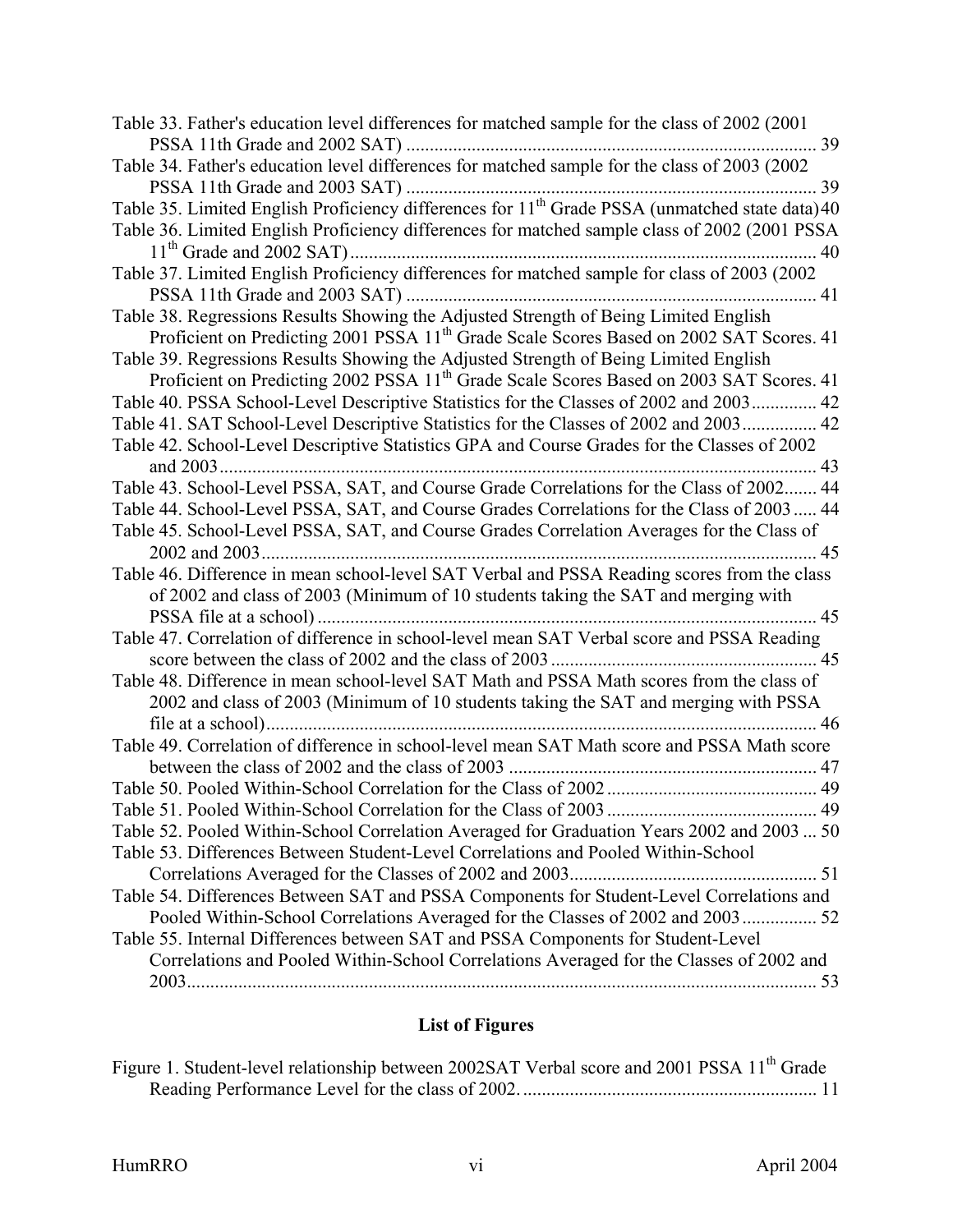| Figure 2. Student-level relationship between 2003 SAT Verbal score and 2002 PSSA 11 <sup>th</sup> Grade  |
|----------------------------------------------------------------------------------------------------------|
|                                                                                                          |
| Figure 3. Student-level relationship between 2001 PSSA Reading scale scores and 2002 SAT                 |
|                                                                                                          |
| Figure 4. Student-level relationship between 2002 PSSA 11 <sup>th</sup> Grade Reading scale scores and   |
| 2003 SAT Verbal score divided into quintiles for the class of 2003 14                                    |
| Figure 5. Student-level relationship between 2002 SAT Math score and 2001 PSSA 11 <sup>th</sup> Grade    |
|                                                                                                          |
| Figure 6. Student-level relationship between SAT Math score and PSSA performance level for               |
|                                                                                                          |
| Figure 7. Student-level relationship between 2001 PSSA 11 <sup>th</sup> Grade Math scale score and 2002  |
|                                                                                                          |
| Figure 8. Student-level relationship between 2002 PSSA 11 <sup>th</sup> Grade Math scale scores and 2003 |
|                                                                                                          |
| Figure 9. Student-level relationship between 2001 PSSA 11 <sup>th</sup> Grade Reading Scale Score and    |
| student reported average English grade on the Student Descriptive Questionnaire (SDQ) of                 |
| the SAT for the class of 2002.<br>19                                                                     |
| Figure 10. Student-level relationship between 2002 PSSA 11th Grade Reading Scale Score and               |
| student-reported English grade on the SAT Student Descriptive Questionnaire (SDQ) for                    |
| 20                                                                                                       |
| Figure 11. Student-level relationship between 2001 PSSA 11th Grade Math Scale Score and                  |
| student-reported Math grade in the Student Descriptive Questionnaire (SDQ) of the SAT for                |
| the class of 2002.<br>21                                                                                 |
| Figure 12. Student-level relationship between 2002 PSSA 11th Grade Math Scale Score and                  |
| student-reported average Math grade in the SAT Student Descriptive Questionnaire (SDQ)                   |
| 22                                                                                                       |
| Figure 13. Student-level relationship between 2001 PSSA 11 <sup>th</sup> Grade Reading scale score and   |
| student-reported grade-point average (GPA) from the SAT's Student Descriptive                            |
| Questionnaire (SDQ) for the class of 2002.<br>23                                                         |
| Figure 14. Student-level relationship between 2002 PSSA 11 <sup>th</sup> Grade Reading scale score and   |
| student-reported grade-point average (GPA) from the SAT's Student Descriptive                            |
|                                                                                                          |
| Figure 15. Student-level relationship between 2001 PSSA 11 <sup>th</sup> Grade Math scale score and      |
| student-reported grade-point average (GPA) from the SAT's Student Descriptive                            |
|                                                                                                          |
| Figure 16. Student-level relationship between 2001 PSSA 11 <sup>th</sup> Grade Math scale score and      |
| student-reported grade-point average (GPA) from the SAT's Student Descriptive                            |
|                                                                                                          |
| Figure 17. Scatterplot of difference in school-level SAT Verbal mean scores and school-level             |
| PSSA 11 <sup>th</sup> Grade Reading mean scores between the Class of 2002 and Class of 2003 46           |
| Figure 18. Scatterplot of differences in school-level mean SAT Math Score and school-level               |
|                                                                                                          |
| Figure 19. Extreme hypothetical illustration of how mean differences among schools on PSSA or            |
| SAT scores that are not mirrored by differences in GPA can impact correlations. (Ellipses                |
|                                                                                                          |
|                                                                                                          |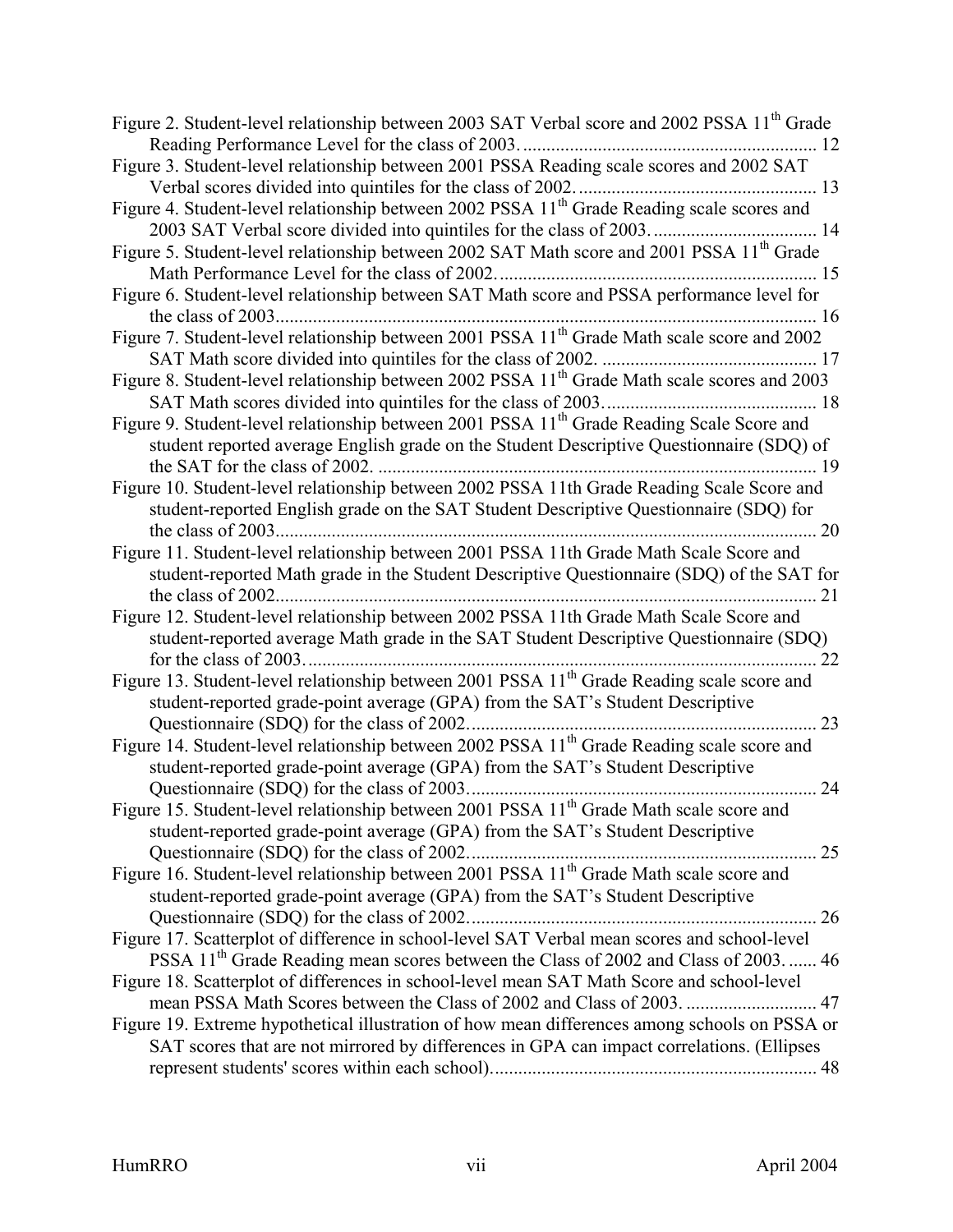| Figure 20. Extreme hypothetical illustration of how mean differences among schools on PSSA     |  |
|------------------------------------------------------------------------------------------------|--|
| scores that are not mirrored by differences on SAT scores can impact correlations. (Ellipses   |  |
|                                                                                                |  |
| Figure 21. Exaggerated illustration of how mean differences among schools can increase overall |  |
|                                                                                                |  |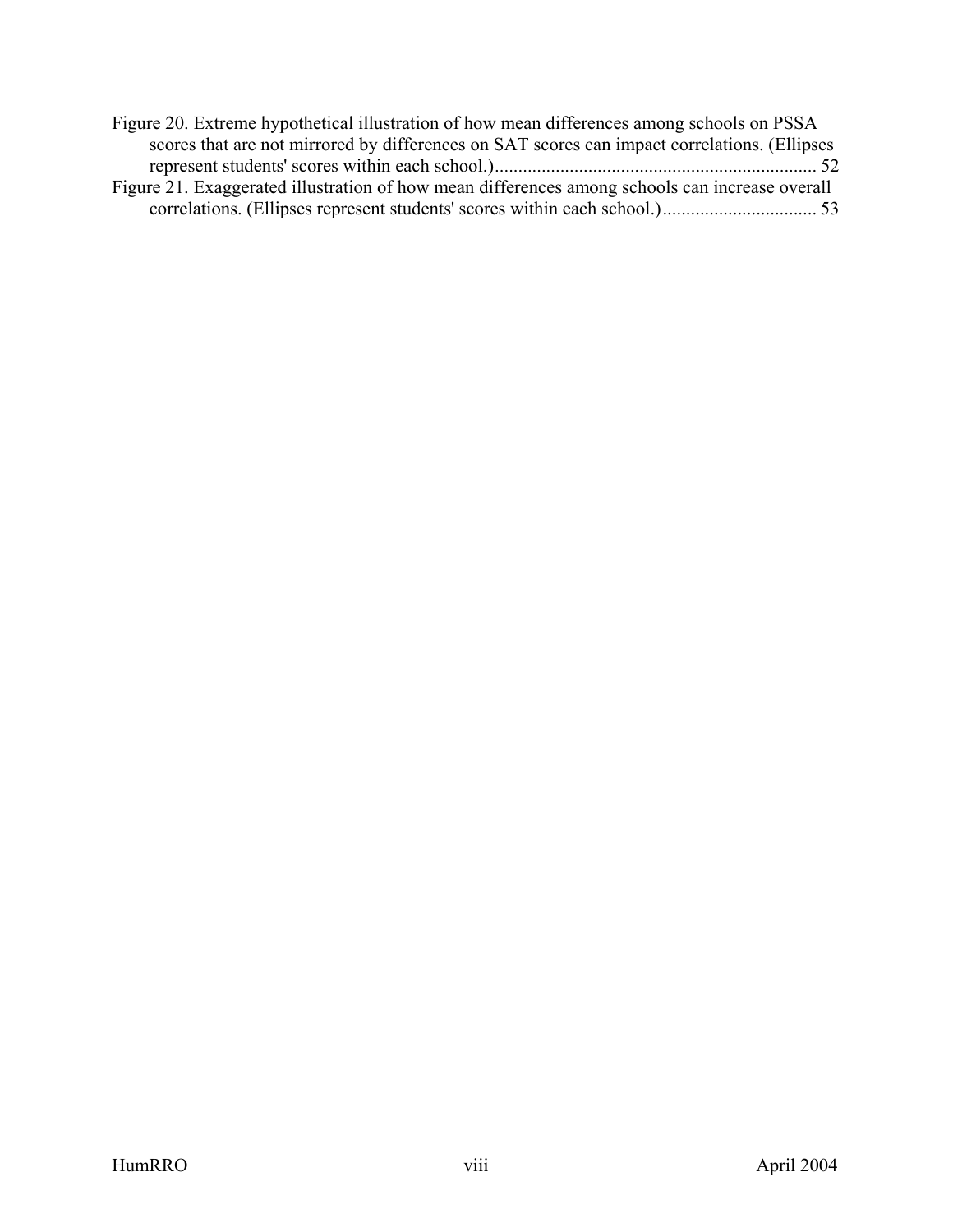## <span id="page-8-0"></span>**Relationships Among the Pennsylvania System of School Assessment (PSSA) Scores, SAT Scores, and Self-Reported High School Grades for the Classes of 2002 and 2003**

#### **Introduction**

As part of Pennsylvania's System of School Assessment (PSSA), students in Grades 5, 8, and 11 take tests in reading and mathematics. Students in Grades 6, 9, and 11 are assessed in writing. The annual PSSA is a standards-based criterion-referenced assessment used to measure a student's attainment of academic standards while also determining the degree to which school programs enable students to attain proficiency standards. PSSA results are produced at student and school levels. Student scores, which are provided to their respective schools, can be used diagnostically to identify students in need of additional educational opportunities. School scores are provided for schools and districts to use for curriculum and instruction improvement discussions and planning (www.pde.state.pa.us/a and t/site).

PSSA tests students' abilities in relation to academic standards adopted in 1999. The standards identify what students should know and be able to do within each subject area at each designated grade level. PSSA test items are linked to the standards and PSSA scores are used to stratify student performance within the standards. Students receive designations of Below Basic, Basic, Proficient, or Advanced, depending on how they score in each tested subject. These proficiency levels are determined using cut scores on the PSSA measurement scale. Cut scores were determined using the Bookmark (Lewis, Mitzel & Green, 1996) and Borderline Groups (Livingston & Zieky, 1978) standards-setting procedures.

Because PSSA serves as an assessment for individual students and for schools, it is configured using common and matrix items. Common items are administered to all students and are used to create all student-level measures. Matrix items are administered by form such that each student only takes a portion of the matrix items. There are typically 10-12 matrix forms, spiraled within classrooms to ensure that a random and representative sample of students receives each form. The matrix items add to the overall content coverage of the PSSA and allow for better diagnostic data to be produced at school and district levels.

In addition to the PSSA, many students also take the SAT test as a requirement for admission to Pennsylvania colleges and universities. SAT is designed to be predictive of college performance. Most Pennsylvania students who plan to attend college take the SAT 1 version of the test, which includes a verbal and a mathematics component. Both PSSA and SAT test data includes student demographic information, allowing students to be matched by name and date of birth and allowing the examination of test performance in relation to various demographic factors.

The quality of an assessment is typically characterized by its reliability and validity. The usual measure of reliability is an indication of how similar a student's scores on an assessment would be if student took the test multiple times, or test-retest reliability. Reliability is largely concerned with the consistency of an assessment. Reliability coefficients are provided in the PSSA technical manuals produced by Data Recognition Corporation (DRC) each year (Mead & Melby, 2002; Mead & Melby, 2003; and Mead, Smith, & Swanlund, 2003). PSSA test-retest reliabilities ranged from 0.93 to 0.94 for math and from 0.92 to 0.94 for reading for the full set of items (common + matrix) in 2002. They were slightly lower for the common items only, 0.92 for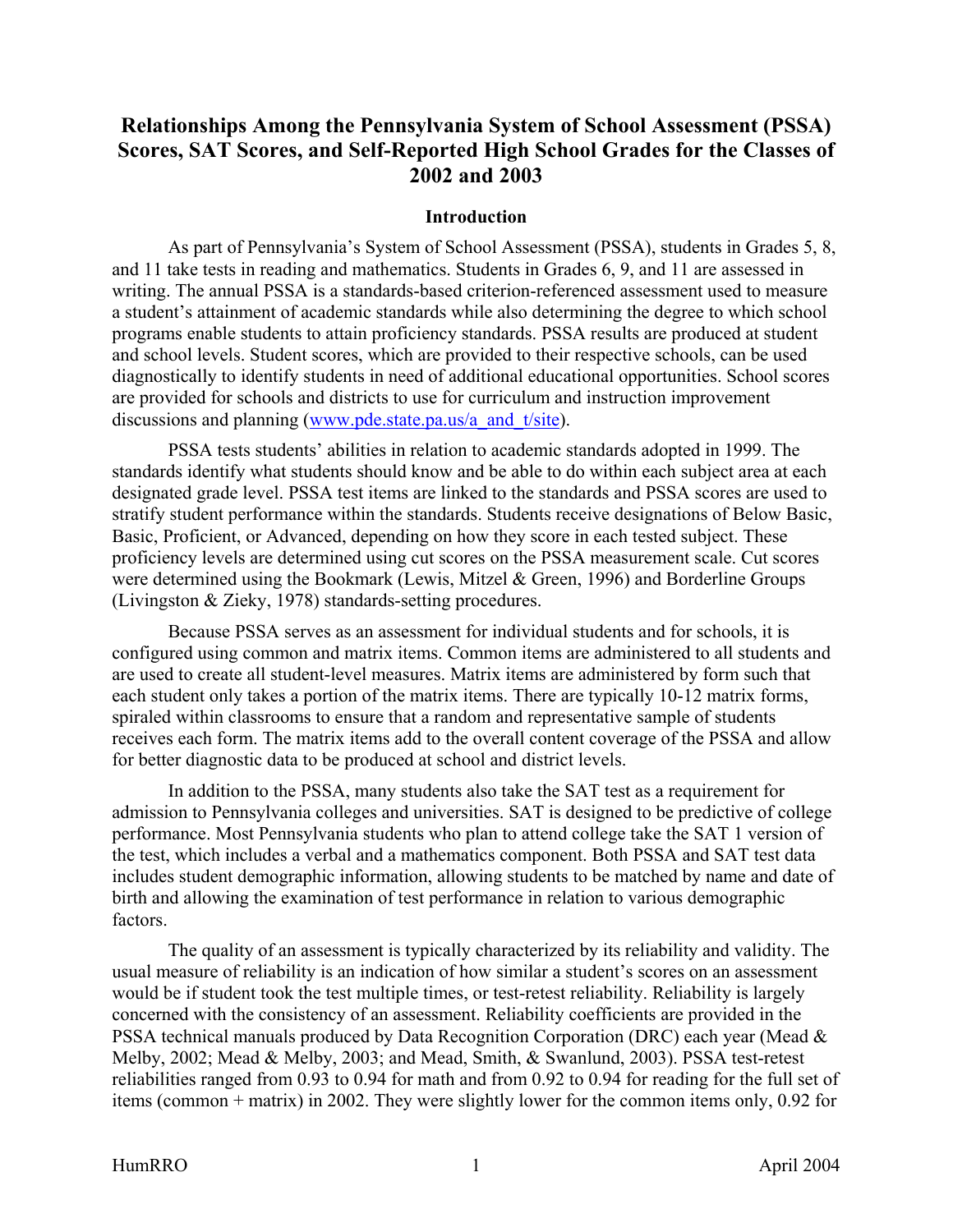<span id="page-9-0"></span>math for all grades and ranging from 0.88 to 0.91 for reading (Estimates were very similar in 2001 and 2003). This reduction in reliability for the common items reflects that reliability statistics are influenced to a great extent by test length. The common section of the PSSA ranges from a minimum of 60 score points (for Grade 5 reading) to 80 or more score points (for all other grade/subjects). This relatively large number of items helps account for PSSA's very high reliability estimates.

So, we know that according to traditional reliability statistics, PSSA is a reliable measurement instrument. This report is concerned with the validity of the PSSA. Simply put, does the PSSA measure what it purports to measure? This is not as simple a question as it seems. One way of investigating validity is to compute convergent validity coefficients. Convergent validity coefficients are measures of the relationship between two separate tests of student ability for the same subject matter. They are correlations between students' performance on the two tests. Often, convergent validity statistics are used to ensure that multiple forms from a single assessment are measuring essentially equivalent content. When convergent validity coefficients are calculated for that purpose, higher correlations are considered better than lower correlations. When we correlate PSSA scores with scores from SAT, however, the interpretation of the coefficients requires additional explanation.

PSSA tests student ability related to content that is specific to Pennsylvania. The academic standards outline the content that Pennsylvania has collectively decided is essential for students in its public schools. The extent to which another test measures content that is different from Pennsylvania's will limit the strength of the correlation between the two assessments. In fact, if the correlation were very high, it would raise questions as to whether the two assessments were measuring anything different at all, and consequently whether both are necessary. PSSA is composed of multiple-choice and performance-task items. If another test uses only multiplechoice items, there may be method differences that reduce the strength of the correlations, as well. Still, all the tests analyzed as part of this research report scores for recognizable subjects, such as mathematics and reading. We expect student scores on the various tests to be related. We are left looking for what Hoffman (1998) refers to as "Goldilocks" correlations. Correlations between PSSA and SAT should fall in the not-too-high and not-too-low category.

Comparisons between PSSA and other tests can also provide insights into performance of various identified groups of interest. The federal No Child Left Behind (NCLB) Act of 2001 (NCLB, 2004) requires that each state measure the proficiency of its students as well as reduce gaps between traditionally lower-performing groups and their higher-performing peers. NCLB requires that states reduce gaps associated with race, socioeconomic status, language and disability. Comparisons of group performance on PSSA can determine if there is differential impact, a necessary but insufficient condition for bias, associated with the assessment. This report examines gender, race, language and socioeconomic status for differential impact. Due to inconsistencies in the manner in which students with disabilities are treated when taking the assessments, disability is not considered.

#### **Description of Data**

Student-level PSSA files from the administrations in 2001, 2002 and 2003 were provided by DRC. HumRRO downloaded the data from a secure file transfer protocol (FTP) site. Files included student responses and scores for reading and mathematics as well as demographic information. Files also identified students by name, school, and district. In most cases, student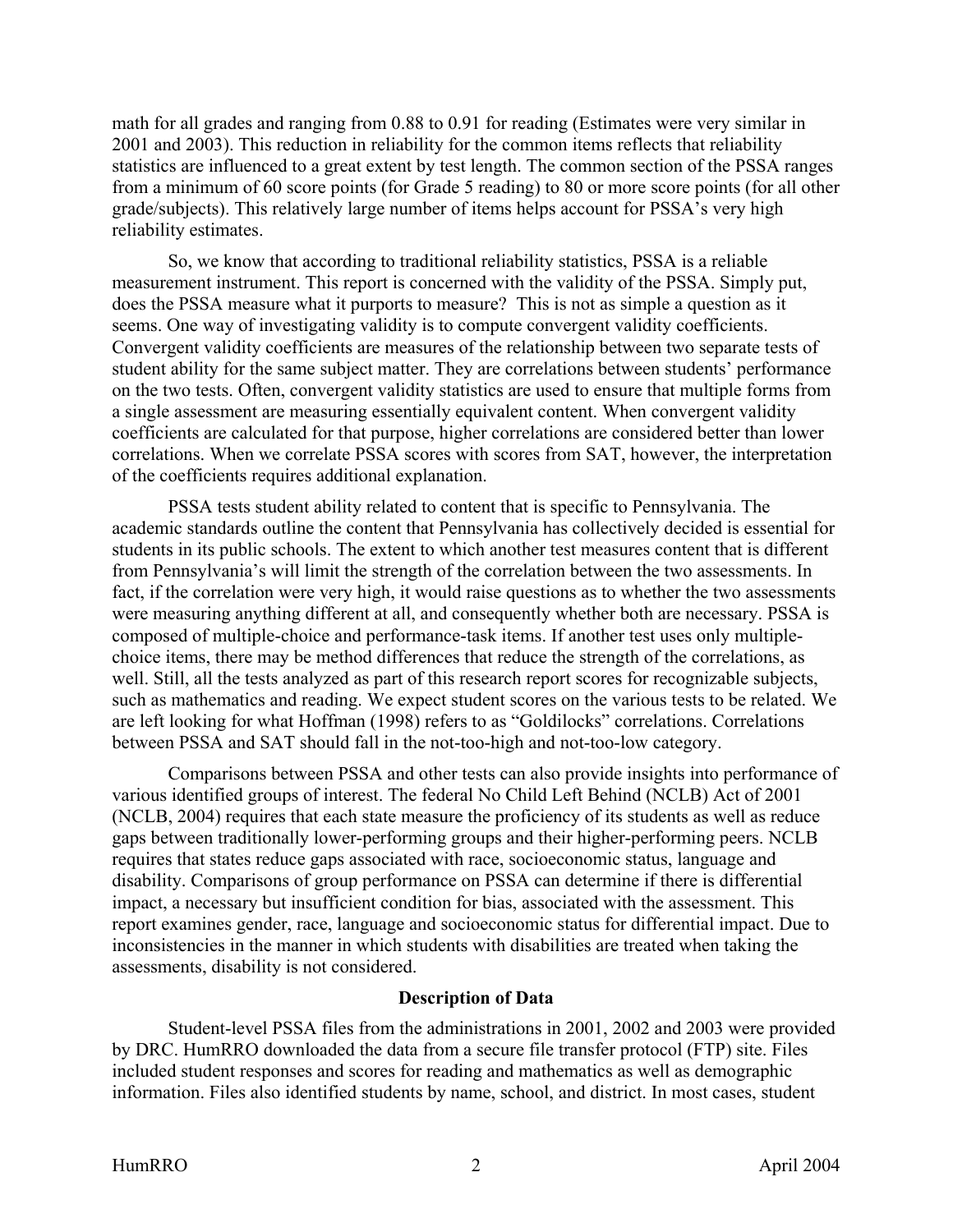birthdates were also included in the files. No student-level records were shared with the Pennsylvania Department of Education (PDE). Files included student-level identifiers for the expressed purpose of matching PSSA results with results from other assessments. Once matching was complete, student names and birthdates were purged from all working files. All PSSA files were provided as text files. Text files were converted to SAS databases prior to analyses or merging with other files.

College Board provided state-level SAT data from administrations conducted in 2001, 2002, and 2003. College Board provided only data from students enrolled in public schools. Private school students are not considered under the jurisdiction of the Pennsylvania Department of Education, so identifiers were not available for those students, even if their schools opted to take the PSSA. Consequently, the number of students and mean scores reported in this study do not match the numbers and means provided on College Board's web site for Pennsylvania.

#### *Descriptive Statistics*

#### *PSSA*

Tables 1-3 present a summary of the data included in the PSSA files. Statistics represent scale scores for reading and mathematics and are the same scale scores reported to students. They are based only on the common set of items to which all students respond. The number of cases presented in the first column is the total number of students in the file. Not all of those students had data in the scale-score fields, so n-counts are smaller than the number of cases. Scale score minimums were limited to 700 for 2002 and 2003.

| Grade               |         | <b>Mathematics</b> | Reading       |
|---------------------|---------|--------------------|---------------|
|                     |         | (Non-Missing)      | (Non-Missing) |
| Grade 5             | N       | 142,858            | 142,810       |
| $(Cases = 145,440)$ | Mean    | 1,311.42           | 1,312.14      |
|                     | S.D.    | 190.65             | 202.68        |
|                     | Minimum | 595                | 381           |
|                     | Maximum | 2,212              | 2,506         |
| Grade 8             | N       | 139,322            | 139,073       |
| $(Cases = 143,119)$ | Mean    | 1,310.46           | 1,304.56      |
|                     | S.D.    | 200.35             | 210.06        |
|                     | Minimum | 373                | 100           |
|                     | Maximum | 2,201              | 2,214         |
| Grade 11            | N       | 116,137            | 115,566       |
| $(Cases = 122,332)$ | Mean    | 1,304.11           | 1,296.87      |
|                     | S.D.    | 220.57             | 217.57        |
|                     | Minimum | 100                | 100           |
|                     | Maximum | 2,481              | 2,088         |

#### Table 1. Summary Data from PSSA 2001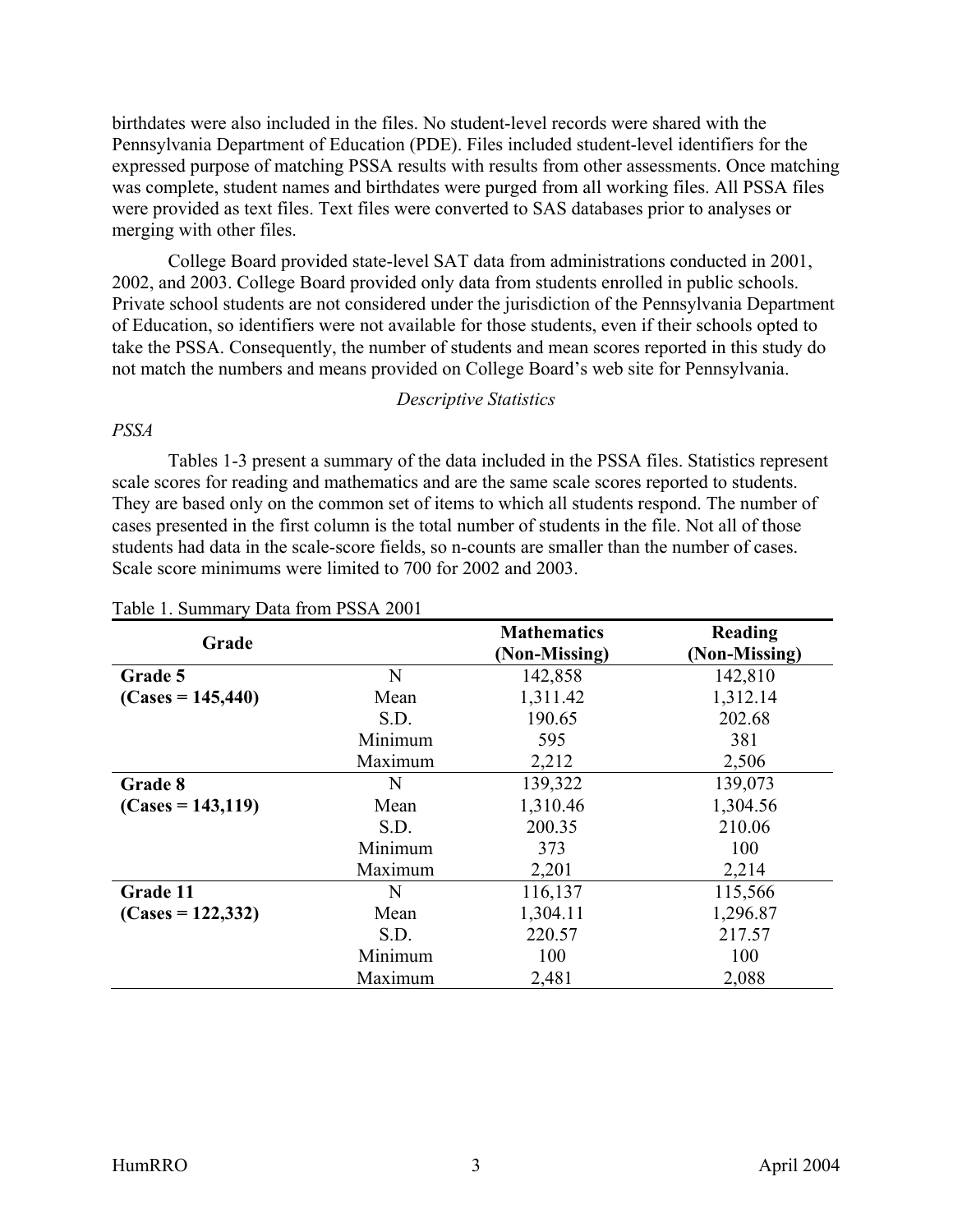| Grade                |         | <b>Mathematics</b><br>(Non-Missing) | Reading<br>(Non-Missing) |
|----------------------|---------|-------------------------------------|--------------------------|
| Grade 5              | N       | 143,159                             | 143,046                  |
| $(Cases = 145,688)$  | Mean    | 1,315.19                            | 1,316.39                 |
|                      | S.D.    | 208.32                              | 205.13                   |
|                      | Minimum | 700                                 | 700                      |
|                      | Maximum | 2409                                | 2630                     |
| Grade 8              | N       | 141,910                             | 141,801                  |
| $(Cases = 146, 127)$ | Mean    | 1,315.78                            | 1,309.70                 |
|                      | S.D.    | 199.62                              | 218.87                   |
|                      | Minimum | 700                                 | 700                      |
|                      | Maximum | 2,293                               | 2,345                    |
| Grade 11             | N       | 123,550                             | 123,234                  |
| $(Cases = 129,475)$  | Mean    | 1,314.47                            | 1,312.86                 |
|                      | S.D.    | 228.29                              | 215.13                   |
|                      | Minimum | 700                                 | 700                      |
|                      | Maximum | 2,437                               | 2,362                    |

#### Table 2. Summary Data from 2002 PSSA

## Table 3. Summary Data from 2003 PSSA

| <b>Grade Level</b>  |         | <b>Mathematics</b> | Reading       |
|---------------------|---------|--------------------|---------------|
|                     |         | (Non-Missing)      | (Non-Missing) |
| Grade 5             | N       | 141,402            | 141,530       |
| $(Cases = 143,502)$ | Mean    | 1,338.13           | 1,331.60      |
|                     | S.D.    | 207.98             | 224.59        |
|                     | Minimum | 700                | 700           |
|                     | Maximum | 2,325              | 2,444         |
| Grade 8             | N       | 144,964            | 145,302       |
| $(Cases = 148,760)$ | Mean    | 1,319.92           | 1,336.97      |
|                     | S.D.    | 209.04             | 227.05        |
|                     | Minimum | 719                | 700           |
|                     | Maximum | 2,228              | 2,666         |
| Grade 11            | N       | 126,941            | 127,427       |
| $(Cases = 133,168)$ | Mean    | 1,314.78           | 1,315.61      |
|                     | S.D.    | 214.78             | 235.39        |
|                     | Minimum | 700                | 700           |
|                     | Maximum | 2,238              | 2,355         |

## *SAT Data*

Table 4 contains descriptive statistics for SAT data. College Board provided SAT data for 2001, 2002, and 2003. Note that the number of students taking the SAT is considerably fewer than those taking the Grade 11 PSSA. Students typically take the SAT in preparation for post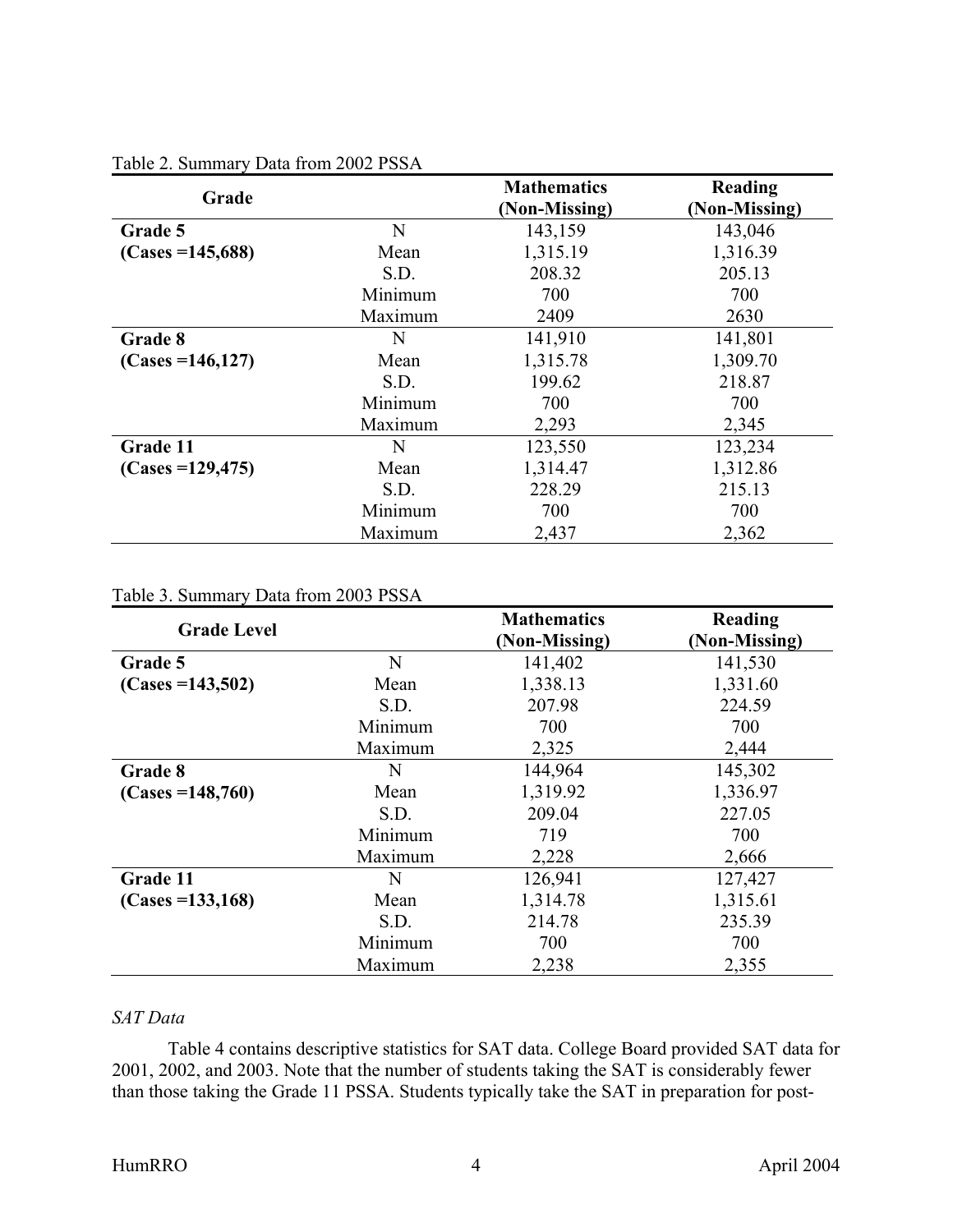secondary education. Students with no plans for continuing their education past high school may not take the SAT. The minimum and maximum scores on SAT, for both verbal and mathematics tests, was 200 and 800, respectively, for all years.

| <b>SAT Year</b> |      | <b>Verbal</b> | <b>Mathematics</b> |
|-----------------|------|---------------|--------------------|
| 2001            | N    | 75,696        | 75,696             |
|                 | Mean | 497.34        | 499.18             |
|                 | S.D. | 103.50        | 109.61             |
| 2002            | N    | 76,924        | 76,924             |
|                 | Mean | 494.68        | 500.06             |
|                 | S.D. | 104.08        | 110.73             |
| 2003            | N    | 79,149        | 79,149             |
|                 | Mean | 497.32        | 502.96             |
|                 | S.D. | 103.25        | 110.20             |

Table 4. Summary Data from SAT for 2001 through 2003

#### *Matching Data*

All comparison test data had to be matched to PSSA data in order to perform correlations and other calculations. The SAT data provided by the College Board consisted of separate annual data files for Pennsylvania public school students graduating from 2001 to 2003. PSSA data files consisted of data files for  $11<sup>th</sup>$  grade students from 2001 to 2003. SAT data files were merged with PSSA data files to produce data files for students graduating in 2003 (2003 SAT file merged with 2002 PSSA  $11<sup>th</sup>$  grade file) and 2002 (2002 SAT file merged with the 2001 PSSA  $11<sup>th</sup>$  grade file).

Rules were established to ensure the consistency of merging data. Each merge attempt resulted in three files—successfully merged student data, unmerged students from File 1, and unmerged students from File 2. Each successive merge attempt was made using only students from the unmerged files. The successfully merged data was then appended to create the final working files.

The data file for students graduating in 2003 was obtained by exactly matching student names and birthdates in the two files. This was done in four merge cycles. For the first cycle, we merged on exact matches of student last name, first name, middle initial, and birth date. For the second cycle, we merged on student last name, first name, and birth date. For the third cycle, we merged on last name, first name truncated to the first four letters, and birth date. For the fourth cycle, we merged on last name truncated to the first four letters, first name truncated to the first four letters, and birth date.

Because of an apparent error in the birth date for one of the files for students graduating in 2002, birth date could not be used. As a result, we merged files for this class in two cycles. For the first cycle, we merged on last name, first name, and middle initial. For the second cycle, we merged on last name and first name. A more detailed explanation of this is found in the following paragraph.

Table 5 presents the proportion of students retained in the final PSSA/SAT data set, reported by graduation year. Following the final merge cycle, slightly more than 90% of the original cases in the SAT data file were retained. The successful merging of the files was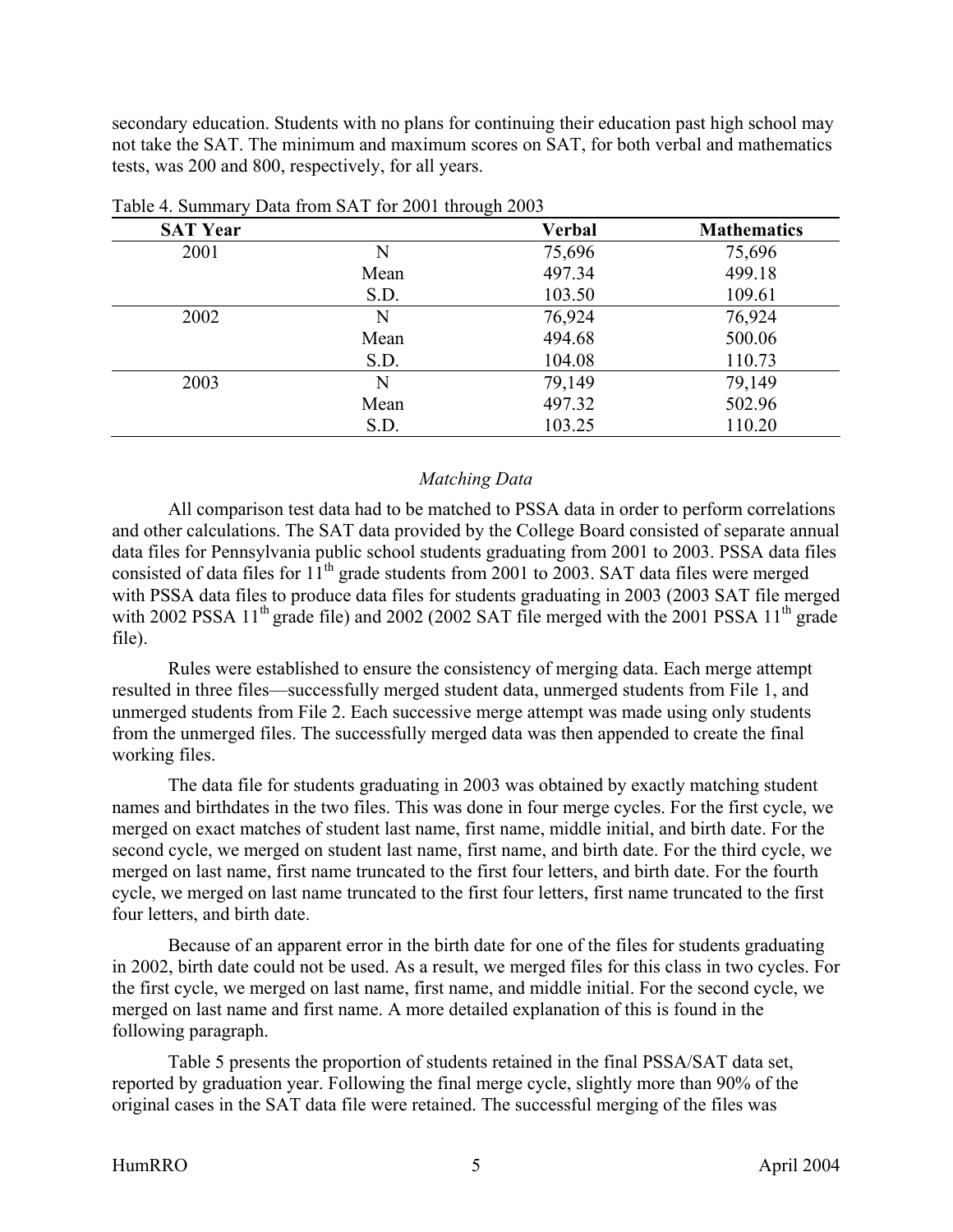hampered by inconsistent reporting of students' names across the tests. Student or coding errors/differences created inconsistencies between the two tests (e.g., O BRIEN versus O'BRIEN, or TOM versus THOMAS). Additionally, missing birth date or invalid birth date (e.g.,  $13<sup>th</sup>$  month,  $32<sup>nd</sup>$  day of 2001 for a 2003 high school graduate) by a student or in the coding process on one of the tests may also have caused a portion of students' files not to merge. Also of note is the fact that the 2001 and 2002 PSSA files were missing more than 10,000 birth dates in the two files combined. Additionally, for the PSSA 2002 and the SAT 2003 data files, there appeared to be an error in the birth date file that resulted in virtually no matches between the files when birth date was included. As a result, the two files went through only two merge cycles which did not include birth date.

| Year | Merge Cycle                                                                   | <b>Students</b><br>in SAT<br>File | Percent<br>of SAT<br>File |
|------|-------------------------------------------------------------------------------|-----------------------------------|---------------------------|
|      | Beginning File                                                                | 79,095                            | 100%                      |
|      | $1st$ Merge (last name, first name, middle initial, birth date                | 60,044                            | 75.9%                     |
| 2003 | 2 <sup>nd</sup> Merge (last name, first name, birth date)                     | 69,416                            | 87.8%                     |
|      | 3 <sup>rd</sup> Merge <i>(last name, truncated first name, birth date)</i>    | 70,831                            | 89.6%                     |
|      | 4 <sup>th</sup> Merge (truncated last name, truncated first name, birth date) | 71,511                            | 90.4%                     |
| 2002 | Beginning File                                                                | 76,925                            | 100%                      |
|      | $1st$ Merge (last name, first name, middle initial)                           | 60,317                            | 78.41%                    |
|      | $2nd$ Merge (last name, first name)                                           | 69,325                            | 90.12%                    |

| Table 5. Percentage of Students Retained in File Merge for Graduation Years 2003 and 2002 |  |  |
|-------------------------------------------------------------------------------------------|--|--|
|                                                                                           |  |  |

Note: For 2002, there was a discrepancy in the birth date information between the 2001 PSSA data file for  $11<sup>th</sup>$  graders and the 2002 SAT data file. As a result, birth date information could not be used in conducting the merge for that year.

An additional analysis was conducted to verify that students retained in the final data set did not differ significantly on SAT scores from those whose data failed to merge. Table 6 presents the means, standard deviations, and numbers of cases, for matched and all Pennsylvania public school students for 2002 and 2003. Mean scores in 2003 for students whose data were merged were approximately 3.0 scale score points higher than mean scores for all students and about 30 points higher than for unmerged students. The mean for merged students was about 2.6 scale score points higher than the mean for all students in 2002 for both tests. The difference in means between merged students and unmerged students also was about 30 points in 2002. Data includes students attending public schools in Pennsylvania only. While this difference is a concern, it is consistent between the two years. Correlations also were conducted on each cycle during the merge to check that correlations were approximately the same from cycle to cycle. Correlations remained approximately the same for each merge cycle. Results of these checks are not contained in this report.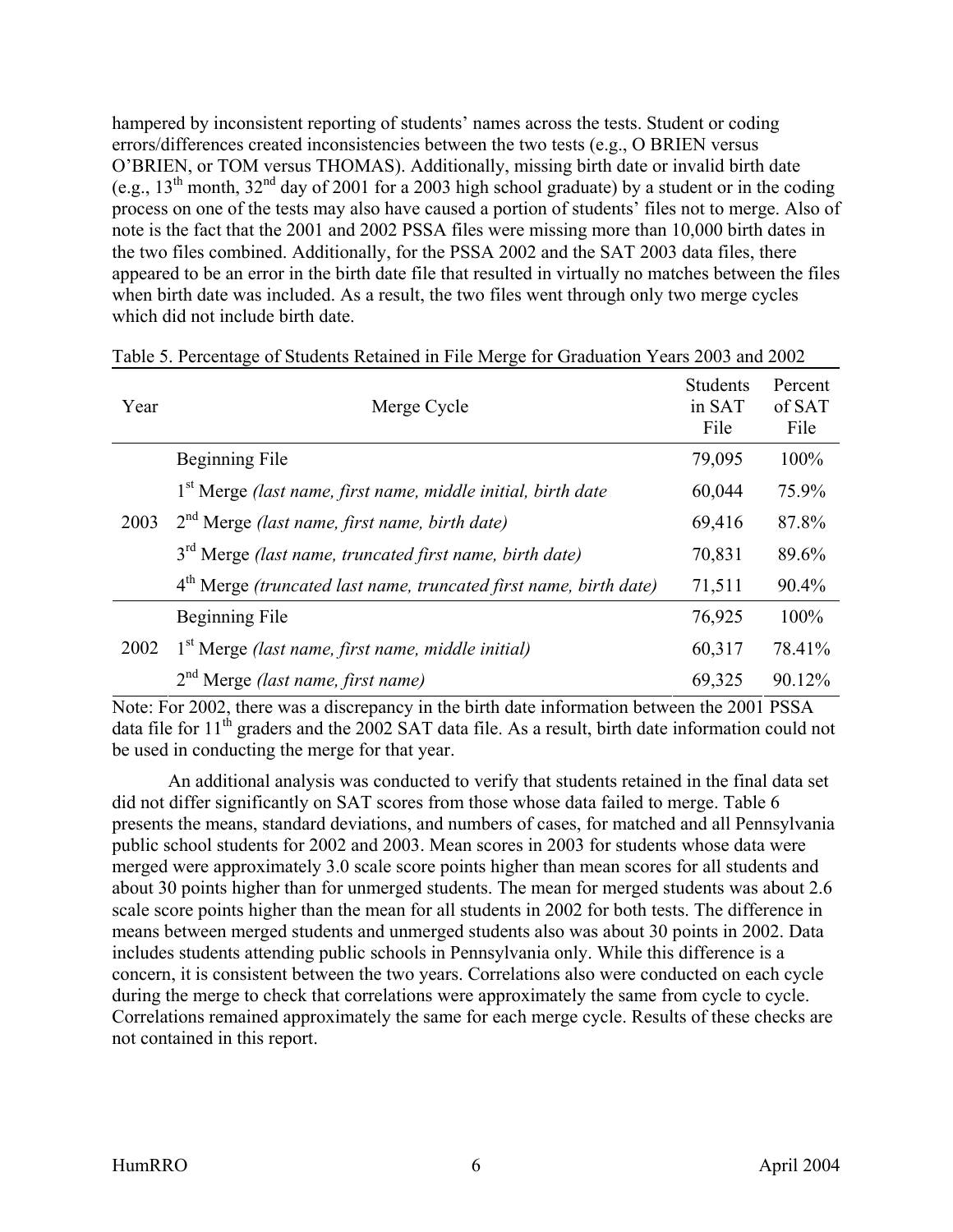|        |      |         | Graduating Class of 2002 |        | Graduating Class of 2003 |           |        |  |  |  |
|--------|------|---------|--------------------------|--------|--------------------------|-----------|--------|--|--|--|
|        |      | Matched | Unmatched                | Total  | Matched                  | Unmatched | Total  |  |  |  |
| Verbal | Mean | 497.31  | 470.68                   | 494.68 | 500.33                   | 468.92    | 497.32 |  |  |  |
|        | S.D. | 102.66  | 113.48                   | 104.08 | 101.82                   | 111.91    | 103.25 |  |  |  |
|        | N    | 69,325  | 7,600                    | 76,925 | 71,511                   | 7,584     | 79,095 |  |  |  |
| Math   | Mean | 502.67  | 476.19                   | 500.06 | 506.04                   | 473.92    | 502.96 |  |  |  |
|        | S.D. | 109.43  | 119.30                   | 110.73 | 109.08                   | 116.33    | 110.20 |  |  |  |
|        | N    | 69,325  | 7,600                    | 76,925 | 71,511                   | 7,584     | 79,095 |  |  |  |

Table 6. SAT Descriptive Statistics for Graduating Classes of 2002 and 2003 with Matched, Unmatched, and All Pennsylvania Public School Students

Note: Student data are for students attending public schools in Pennsylvania only. No private school student data is included.

An additional analysis was conducted to compare PSSA scores between students whose data matched, whose data failed to match, and with the total file. Table 7 presents the means, standard deviations, and numbers of cases for Pennsylvania public school students for 2002 and 2003. As expected, the mean scores for merged students for both tests in both years are higher than for unmerged student scores and the state total. Students taking the SAT are generally college-bound students (the merged file) and typically score higher than non-college-bound students (most of the students in the unmerged file) on academically-oriented assessments. Since the total file is the combination of the two files—merged and unmerged—the total file mean should fall between the means for the two files.

|         |      |                  | Graduating Class of 2002<br>$(11th$ Grade PSSA for 2001) |          |         | Graduating Class of 2003<br>$(11th$ Grade PSSA for 2002) |          |  |
|---------|------|------------------|----------------------------------------------------------|----------|---------|----------------------------------------------------------|----------|--|
|         |      | Matched          | Unmatched                                                | Total    | Matched | Unmatched                                                | Total    |  |
| Reading | Mean | 1382.50          | 1174.32                                                  | 1,296.89 | 1406.30 | 1186.18                                                  | 1,312.87 |  |
|         | S.D. | 179.02<br>209.03 |                                                          | 217.56   | 168.56  | 206.45                                                   | 215.13   |  |
|         | N    | 68,039           | 47,523                                                   | 115,562  | 70,926  | 52,306                                                   | 123,232  |  |
| Math    | Mean | 1392.83          | 1177.96                                                  | 1,304.13 | 1414.79 | 1179.02                                                  | 1,314.48 |  |
|         | S.D. | 200.78           | 182.75                                                   | 220.57   | 206.26  | 181.92                                                   | 228.28   |  |
|         | N    | 68,189           | 47,943                                                   | 116,132  | 70,981  | 52,566                                                   | 123,547  |  |

Table 7. PSSA Descriptive Statistics for Graduating Classes of 2002 and 2003 with Matched Students, Unmatched Students, and All Pennsylvania Students

## **Relationships Among Measures of Student-Level Performance**

This section presents relationships among PSSA and other measures of student performance—SAT scores, grade-point average (GPA), and course grades—by examining correlations among the measures and graphical portrayals of the relationships. GPAs and course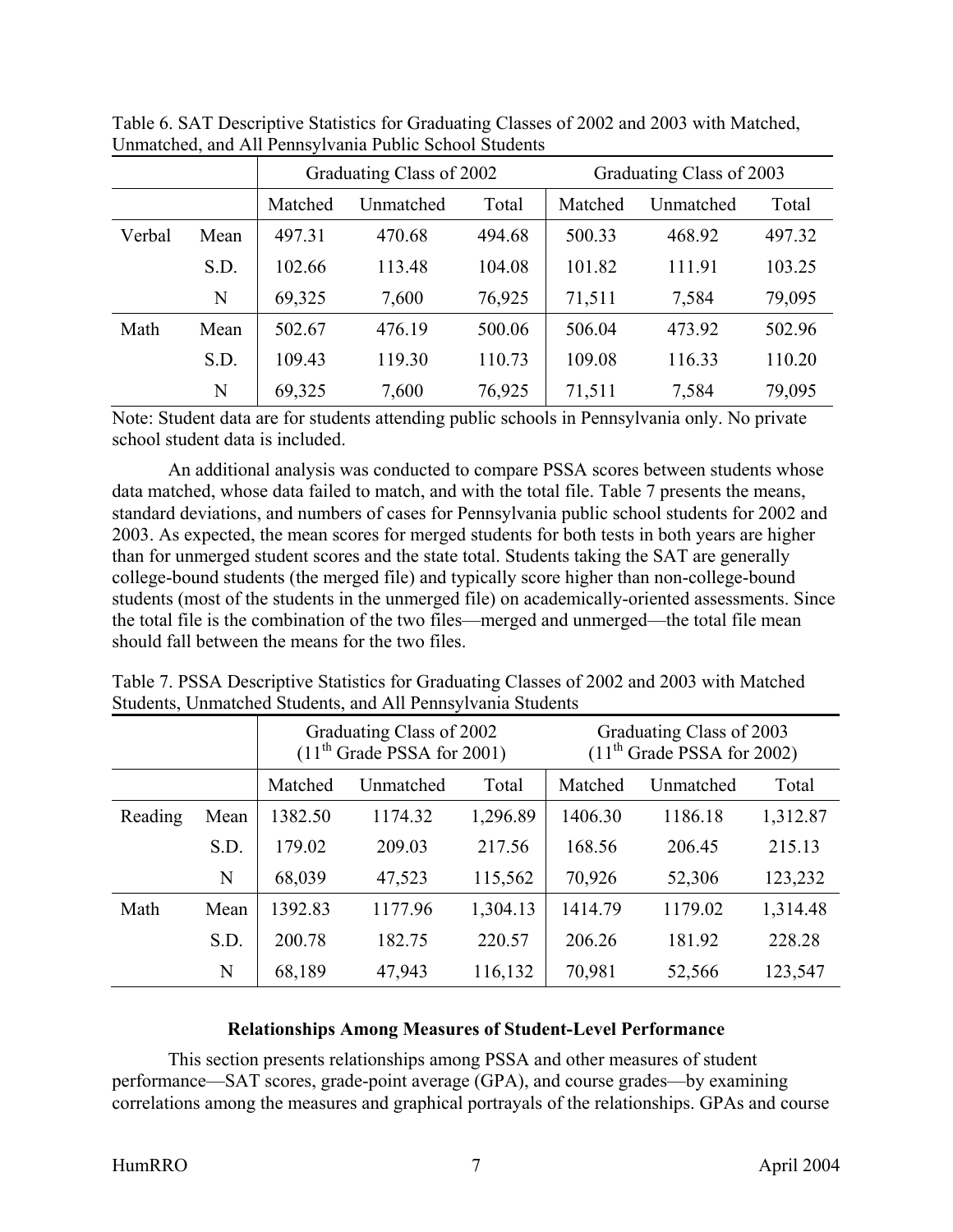<span id="page-15-0"></span>grades were obtained from the optional Student Descriptive Questionnaire (SDQ) which students are asked to complete as part of the SAT assessment process. HumRRO had specifically requested certain demographic information obtained by the SDQ when we requested the SAT data files. The use of self-reported data undoubtedly involves some inaccuracies. However, Cassady (2001) found students' self-reported grades to be a reliable measure of actual grades.

## *Correlations1*

Pearson correlations were calculated for the PSSA-SAT merged files for both graduating classes. The tables differentiate between the correlations among the content areas within each of the different assessments from the correlations between the different kinds of assessments (Campbell & Fiske, 1959), thus allowing for the examination of the following relationships:

- The same content area within different achievement measures, or convergent validity coefficients (Campbell & Fiske, 1959). (These correlations are in bold and underlined)
- Different content areas within the same achievement measures. (These correlations are in italics.)
- Different content areas within different achievement measures. (These correlations are in bold, but not underlined.)

In correlation tables of this type, the expectation is for the highest correlations to be between different measures of the same content. Then, because of similarities in test-taking strategies or other method effects, the next highest correlations are typically those between different content, but measured by the same method of assessment. Correlations between different content areas within different measures should be the lowest in the table.

As the tables show, correlations are positive and above 0.30. This means that students who do well on any one measure of any content also tend to do well on all measures and in all content areas. In a recent study of school-level assessment scores, Sicoly (2002) discussed the existence of a general cognitive factor that "cuts across content areas." If such a "g-factor" exists, then it would be expected that students with high ability would score well on any test, regardless of the content. Correlations presented in these tables suggest that Pennsylvania students who exhibit high ability in one content area can be expected to perform well in other content areas.

The results are shown in Table 8 for the Class of 2002, Table 9 for the Class of 2003, and Table 10 for the two-year averaged<sup>2</sup> correlation for PSSA, SAT, GPA, and course grades. The correlations for both 2002 and 2003 and the two-year average show a strong correlation between the math and reading/verbal component on each assessment ( $r = 0.686$  for PSSA and  $r = 0.737$ ) for SAT for the two-year average) and between the math components on the two assessments and the reading/verbal assessments on the two assessments ( $r = 0.856$  for math and  $r = 0.742$  for reading/verbal for the two years averaged).

Correlations for student-reported scores tended to be lower than correlations between the two assessments. Correlations between PSSA and SAT to student-reported GPAs were lower, but were still approximately 0.5 ( $r = 0.501$  for PSSA reading,  $r = 0.539$  for PSSA math,  $r =$ 0.491 for SAT verbal, and *r* = 0.525 for SAT math). Correlations between GPA and both English

<sup>&</sup>lt;sup>1</sup> Given the extremely large sample sizes, tests of statistical significance are irrelevant. All reported relationships are statistically significant; that is, unlikely to be due to chance. Therefore, the report focuses on interpretation of the results.

 $\frac{1}{2}$  The technical *r* to *z* correction was used to obtain the averaged correlations.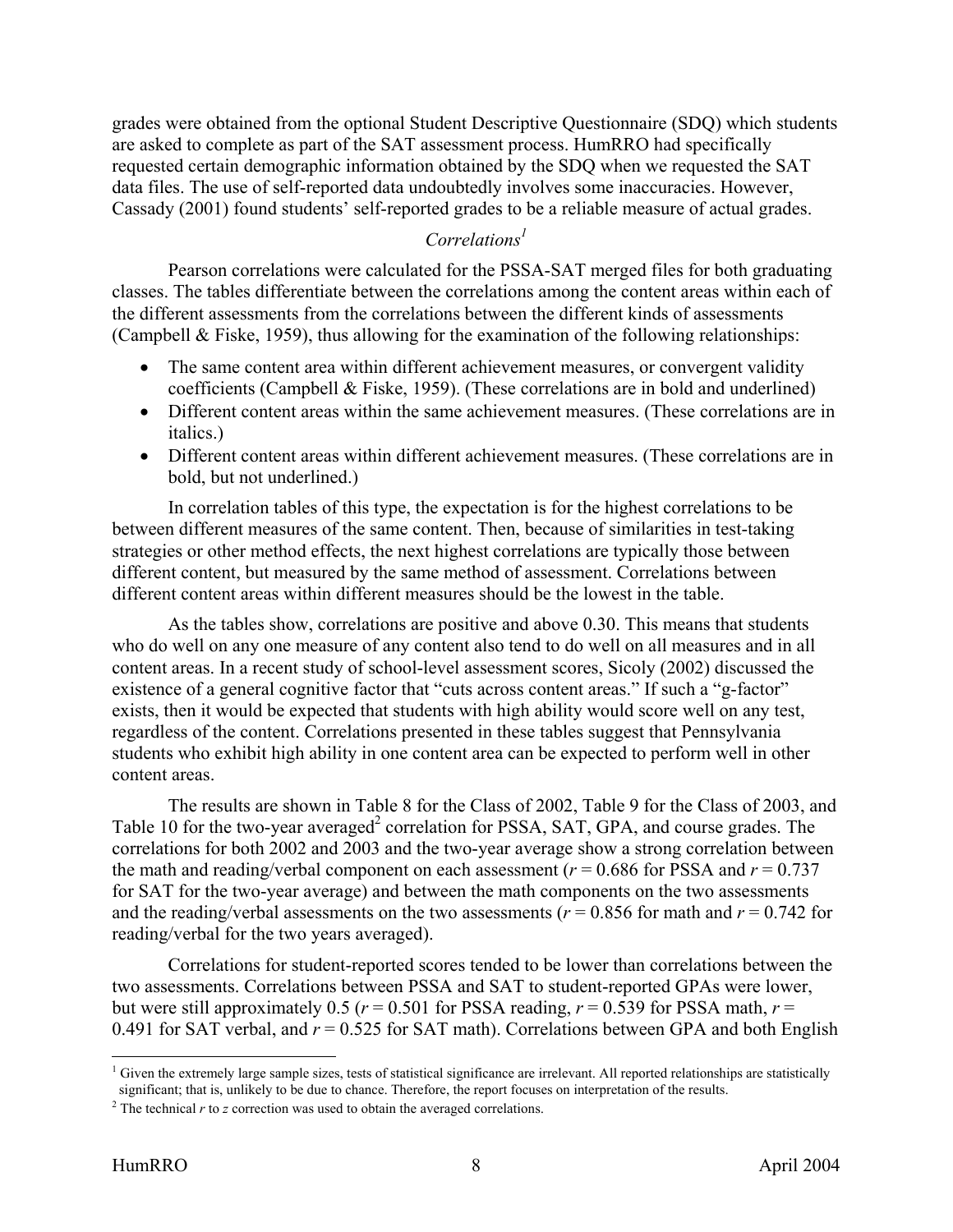and math course grades were high ( $r = 0.708$  for English and  $r = 0.669$  for math). Correlations for student-reported course grades and the matching component of the two assessments were also fairly high. English was approximately 0.45 and math was approximately 0.530 ( $r = 0.443$  for English course grades to PSSA reading,  $r = 0.446$  for English course grades to SAT verbal,  $r =$ 0.534 for math course grades to PSSA math, and  $r = 0.529$  for math course grades to SAT math for the two-year average). The lower correlations between course grades and the two assessments can be partially attributed to differences in courses taken and grading practices from teacher to teacher and school to school.

|                         |            |         | <b>PSSA</b> |        | <b>SAT</b> |                       | <b>Course Grades</b> |       |
|-------------------------|------------|---------|-------------|--------|------------|-----------------------|----------------------|-------|
| Variable                |            | Reading | Math        | Verbal | Math       | <b>GPA</b><br>(Total) | English              | Math  |
| <b>PSSA</b>             | Reading    | 1.000   |             |        |            |                       |                      |       |
|                         | Math       | 0.678   | 1.000       |        |            |                       |                      |       |
|                         | Verbal     | 0.704   | 0.685       | 1.000  |            |                       |                      |       |
| <b>SAT</b>              | Math       | 0.593   | 0.846       | 0.735  | 1.000      |                       |                      |       |
|                         | <b>GPA</b> | 0.501   | 0.539       | 0.491  | 0.525      | 1.000                 |                      |       |
| Course<br><b>Grades</b> | English    | 0.443   | 0.399       | 0.447  | 0.390      | 0.708                 | 1.000                |       |
|                         | Math       | 0.361   | 0.528       | 0.354  | 0.527      | 0.669                 | 0.449                | 1.000 |

Table 8. PSSA, SAT, and Course Grade Correlations for Students in the Class of 2002

|  | Table 9. PSSA, SAT, and Course Grades Correlations for Students in the Class of 2003 |  |  |  |  |  |  |  |  |
|--|--------------------------------------------------------------------------------------|--|--|--|--|--|--|--|--|
|--|--------------------------------------------------------------------------------------|--|--|--|--|--|--|--|--|

|                         |            | <b>PSSA</b> |       | <b>SAT</b> |       | <b>Course Grades</b> |         |       |  |
|-------------------------|------------|-------------|-------|------------|-------|----------------------|---------|-------|--|
| <b>Variable</b>         |            | Reading     | Math  | Verbal     | Math  |                      | English | Math  |  |
|                         | Reading    | 1.000       |       |            |       |                      |         |       |  |
| <b>PSSA</b>             | Math       | 0.694       | 1.000 |            |       |                      |         |       |  |
|                         | Verbal     | 0.775       | 0.694 | 1.000      |       |                      |         |       |  |
| <b>SAT</b>              | Math       | 0.663       | 0.865 | 0.739      | 1.000 |                      |         |       |  |
|                         | <b>GPA</b> | 0.520       | 0.553 | 0.496      | 0.535 | 1.000                |         |       |  |
| Course<br><b>Grades</b> | English    | 0.455       | 0.406 | 0.444      | 0.396 | 0.704                | 1.000   |       |  |
|                         | Math       | 0.380       | 0.540 | 0.363      | 0.531 | 0.672                | 0.454   | 1.000 |  |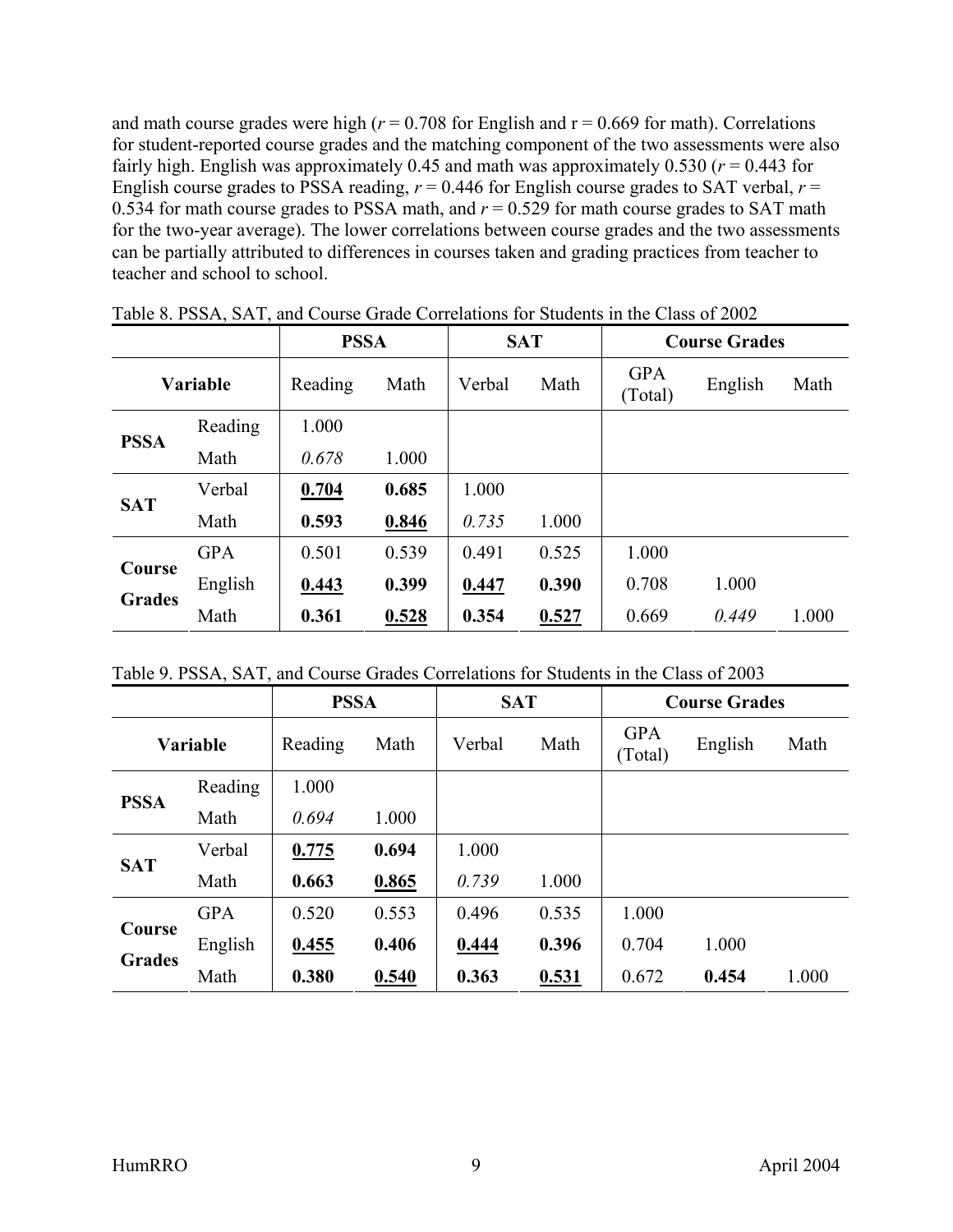|                 |            | <b>PSSA</b> |             | <b>SAT</b>            |       |                       | <b>Course Grades</b> |             |
|-----------------|------------|-------------|-------------|-----------------------|-------|-----------------------|----------------------|-------------|
| <b>Variable</b> |            | Reading     | <b>Math</b> | Verbal<br><b>Math</b> |       | <b>GPA</b><br>(Total) | <b>English</b>       | <b>Math</b> |
|                 | Reading    | 1.000       |             |                       |       |                       |                      |             |
| <b>PSSA</b>     | Math       | 0.686       | 1.000       |                       |       |                       |                      |             |
| <b>SAT</b>      | Verbal     | 0.742       | 0.690       | 1.000                 |       |                       |                      |             |
|                 | Math       | 0.629       | 0.856       | 0.737                 | 1.000 |                       |                      |             |
|                 | <b>GPA</b> | 0.511       | 0.546       | 0.494                 | 0.530 | 1.000                 |                      |             |
| <b>Course</b>   | English    | 0.449       | 0.403       | 0.446                 | 0.393 | 0.706                 | 1.000                |             |
| <b>Grades</b>   | Math       | 0.371       | 0.534       | 0.359                 | 0.529 | 0.671                 | 0.452                | 1.000       |

2003 Table 10. PSSA, SAT, and Course Grades Correlations Averaged for the Classes of 2002 and

Table 11 shows that student performance on both the SAT and PSSA increased from the Class of 2002 to the Class of 2003. For the SAT, the increase was 3.02 scale score points for the verbal portion of the assessment and 3.37 scale score points for the math portion of the assessment. For the PSSA, the increase was 23.80 scale score points for the verbal portion of the assessment and 21.96 scale score points for the math portion of the assessment.

|             |         | Mean Scores   | Mean Scores   | Mean Score |
|-------------|---------|---------------|---------------|------------|
|             |         | Class of 2002 | Class of 2003 | Difference |
| <b>SAT</b>  | Verbal  | 497.31        | 500.33        | $+3.02$    |
|             | Math    | 502.67        | 506.04        | $+3.37$    |
| <b>PSSA</b> | Reading | 1,382.50      | 1,406.30      | $+23.80$   |
|             | Math    | 1,392.83      | 1,414.79      | $+21.96$   |

| Table 11. Changes in Mean Scale Scores Across Graduation Years |  |
|----------------------------------------------------------------|--|
|----------------------------------------------------------------|--|

## *Illustration of Relationships*

Figure 1 through Figure 16 present box plots that illustrate relationships between PSSA scores and other measures of student achievement. These graphs further illustrate the strong correlations between the two tests in both subject areas and other measures of student performance. Data are presented separately for the Classes of 2002 and 2003. The boxes and whiskers in each plot represent the distribution of scores versus the varying levels of the corresponding grouping of scores or performance measures (GPA or student course grades). Each box represents 50% of the students within each of the categories along the X-axis. The median is represented by the line in the box. The whiskers represent the spread of the distribution of students calculated at 1.5 times the length of the box. This spread should include approximately 99.3% of all students for the given category. Sample sizes within each category along the X-axis are noted.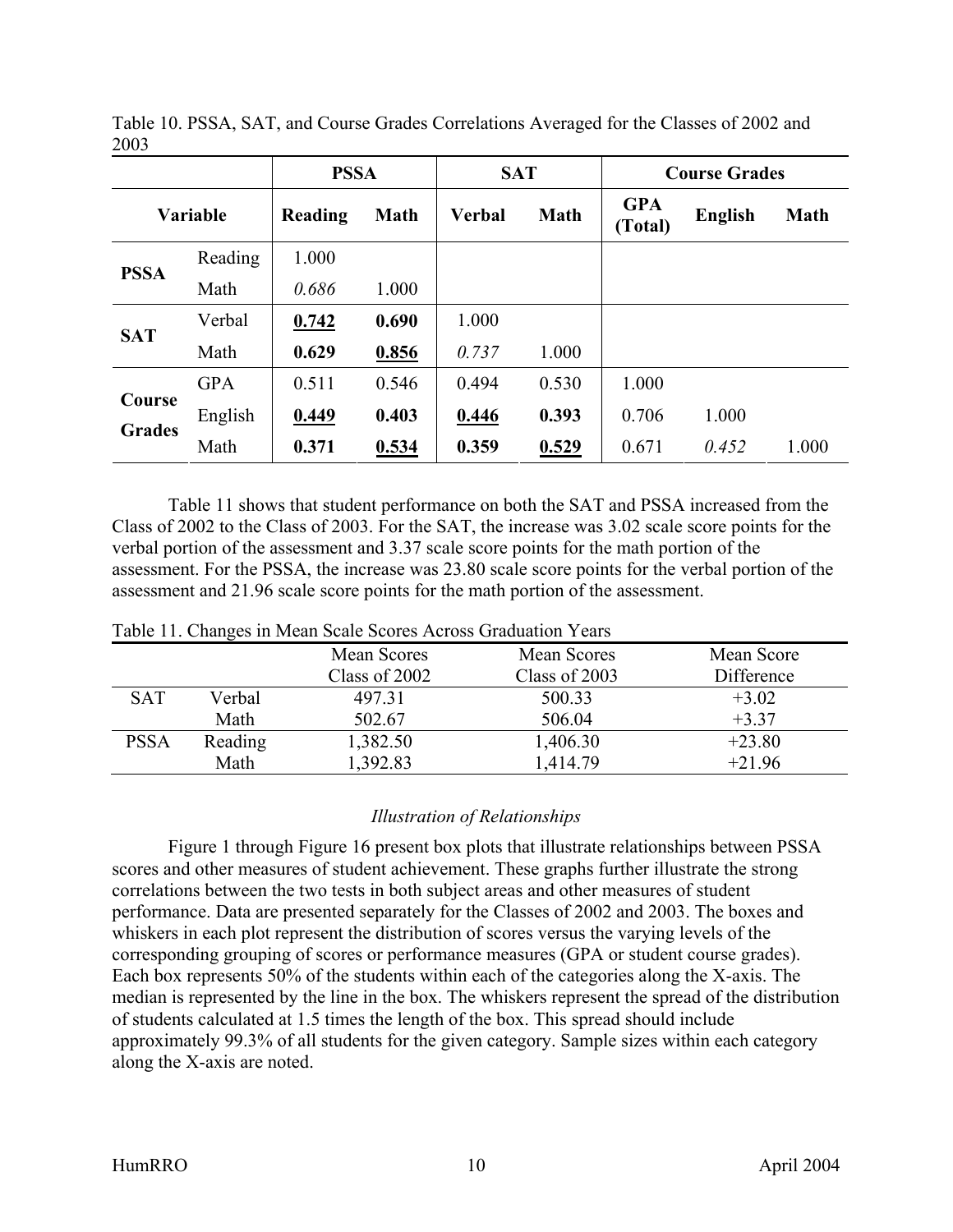## <span id="page-18-0"></span>*SAT Verbal Score Versus PSSA Performance Level in Reading*

Figure 1 and Figure 2 show the relationship between the SAT Verbal score on the y-axis and the 11<sup>th</sup> Grade PSSA Reading Performance Level on the x-axis for the Classes of 2002 and 2003. The graph shows a distinct stair-step, especially for the Basic to Advanced levels, for both classes. The number of students in each level also indicates that more of the higher-achieving students on the PSSA are taking the SAT than are lower-achieving students.



Figure 1. Student-level relationship between 2002 SAT Verbal score and 2001 PSSA 11<sup>th</sup> grade reading performance level for the Class of 2002.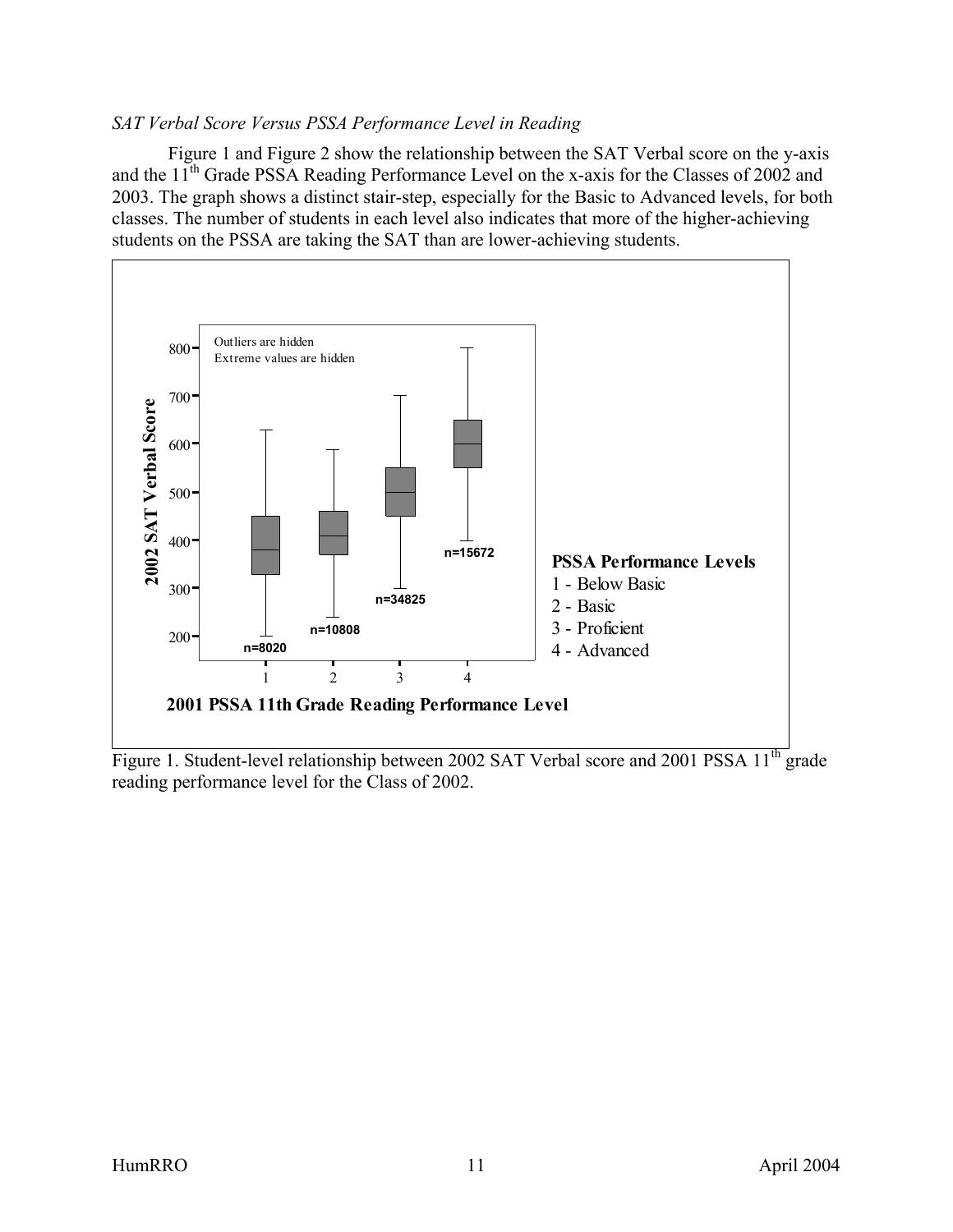<span id="page-19-0"></span>

Figure 2. Student-level relationship between 2003 SAT verbal score and 2002 PSSA  $11^{th}$  grade reading performance level for the Class of 2003.

## *PSSA Reading Scale Score Versus SAT Verbal Score by Quintile*

Figure 3 and Figure 4 show the relationship between the PSSA reading scale score on the y-axis and the SAT verbal score by quintile on the x-axis for the Classes of 2002 and 2003. The graph shows a distinct stair-step for each quintile in both grades. Two sets of cut scores are also illustrated on the graphs. The graph's legend lists the cut scores for each quintile. The cut scores were chosen to place approximately 20% of the students taking the SAT in each quintile. Because of the number of students with a score equal to the cut score, the number of students in each quintile is not the same. The cut points for each quintile therefore vary slightly between the two classes. The second set of cut scores is represented by the lines that have been added to show the  $11<sup>th</sup>$  grade PSSA reading performance levels. This illustrates that most students in the top four quintiles, or top 80% of those students taking the SAT, are performing at the Proficient or Advanced level on the 11<sup>th</sup> grade PSSA reading assessment.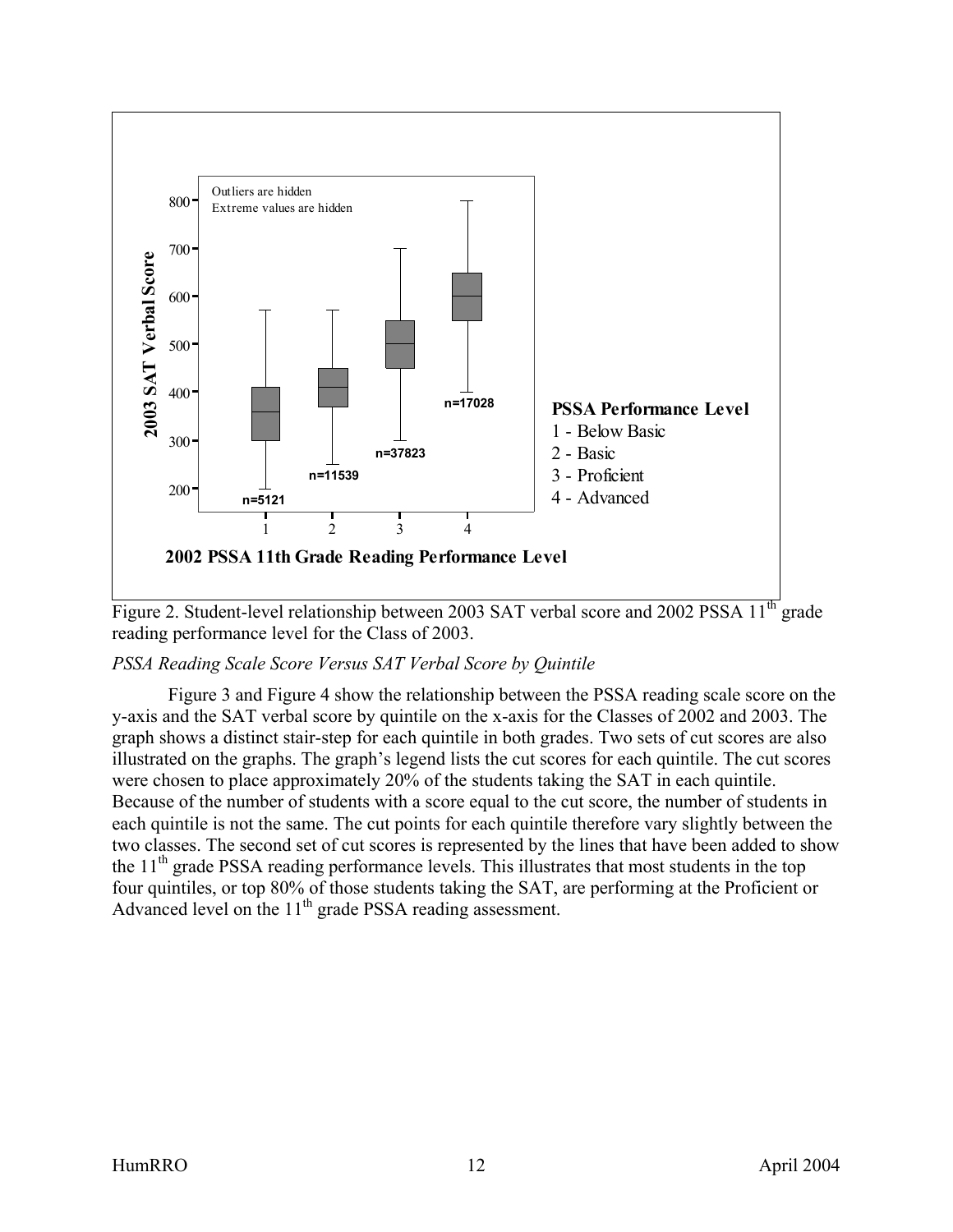<span id="page-20-0"></span>

Figure 3. Student-level relationship between 2001 PSSA reading scale scores and 2002 SAT verbal scores divided into quintiles for the Class of 2002.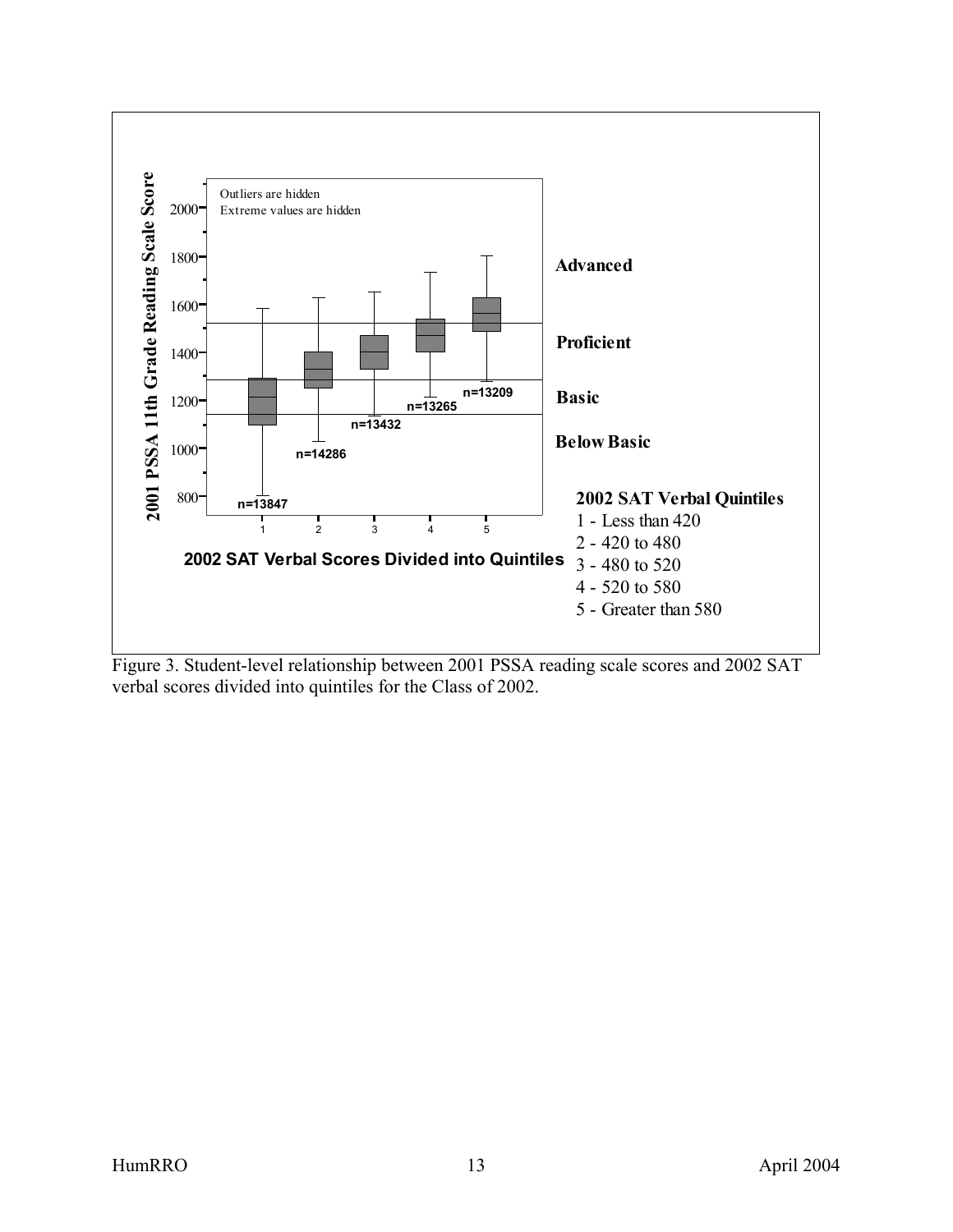<span id="page-21-0"></span>

Figure 4. Student-level relationship between 2002 PSSA 11<sup>th</sup> grade reading scale scores and 2003 SAT verbal score divided into quintiles for the Class of 2003.

*SAT Math Score Versus PSSA Performance Level in Math* 

Figure 5 and Figure 6 show the relationship between the SAT math score on the y-axis and the  $11<sup>th</sup>$  grade PSSA math performance level on the x-axis for the Classes of 2002 and 2003. The graph shows a distinct stair-step for all levels in both grades. The number of students in each level also indicates that more of the higher-achieving students are taking the SAT than are lowerachieving students.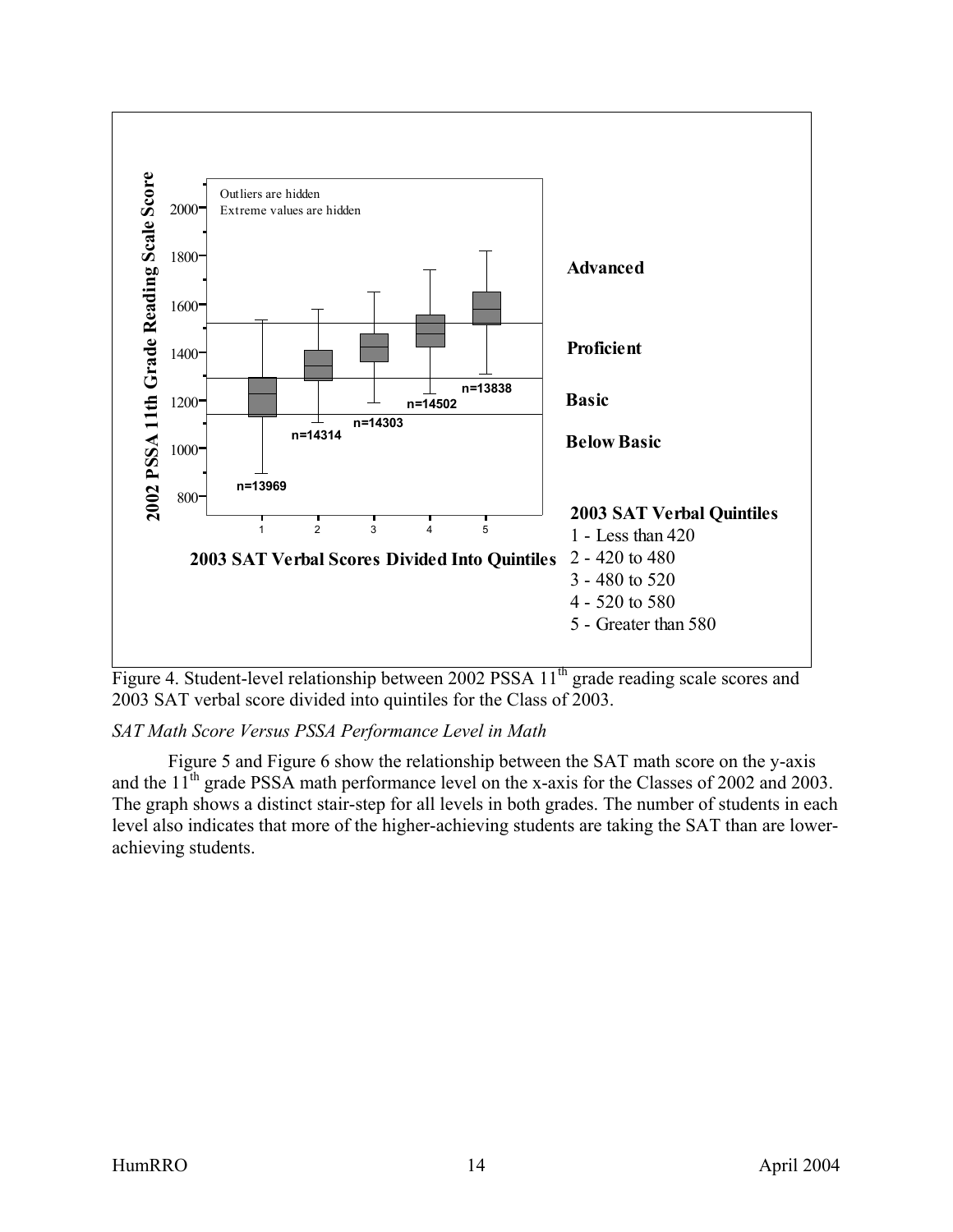

Figure 5. Student-level relationship between 2002 SAT math score and 2001 PSSA 11<sup>th</sup> grade math performance level for the Class of 2002.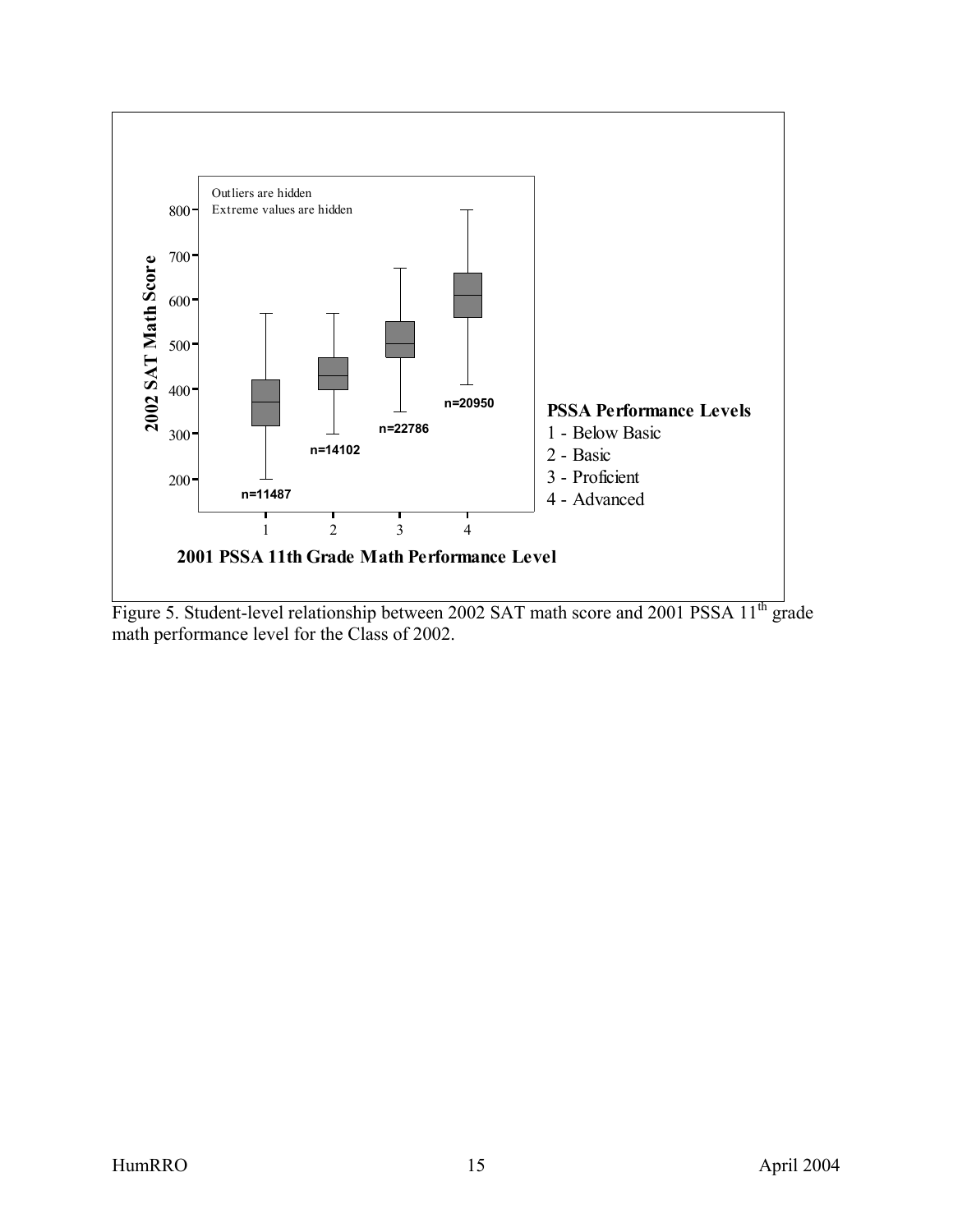<span id="page-23-0"></span>

Figure 6. Student-level relationship between 2003 SAT math score and 2002 PSSA 11<sup>th</sup> grade math performance level for the Class of 2003.

#### *PSSA Math Scale Score versus SAT Math Score by Quintile*

Figure 7 and Figure 8 show the relationship between the  $11<sup>th</sup>$  grade PSSA math scale score on the y-axis and the SAT math score by quintile on the x-axis for the Classes of 2002 and 2003. The graph shows a distinct stair-step for each quintile in both grades. Two sets of cut scores are also illustrated on the graph. The graph's legend lists the cut scores for each quintile. The cut scores were chosen to place approximately 20% of the students taking the SAT in each quintile. Because of the number of students with a score equal to the cut score, the number of students in each quintile is not the same. The cut points for each quintile therefore vary slightly between the two classes. The second set of cut scores is represented by the lines that have been added to show the for  $11<sup>th</sup>$  grade PSSA math performance levels. This figure clearly illustrates that more than 75% of students in the each of the top three quintiles, or top 60% of those students taking the SAT, are performing at the Proficient or Advanced level on the 11<sup>th</sup> Grade PSSA math assessment. Additionally, more than 75% of students taking the SAT in the top quintile and more than 50% of students in the second quintile are scoring in the Advanced performance level on the 11<sup>th</sup> grade PSSA math assessment.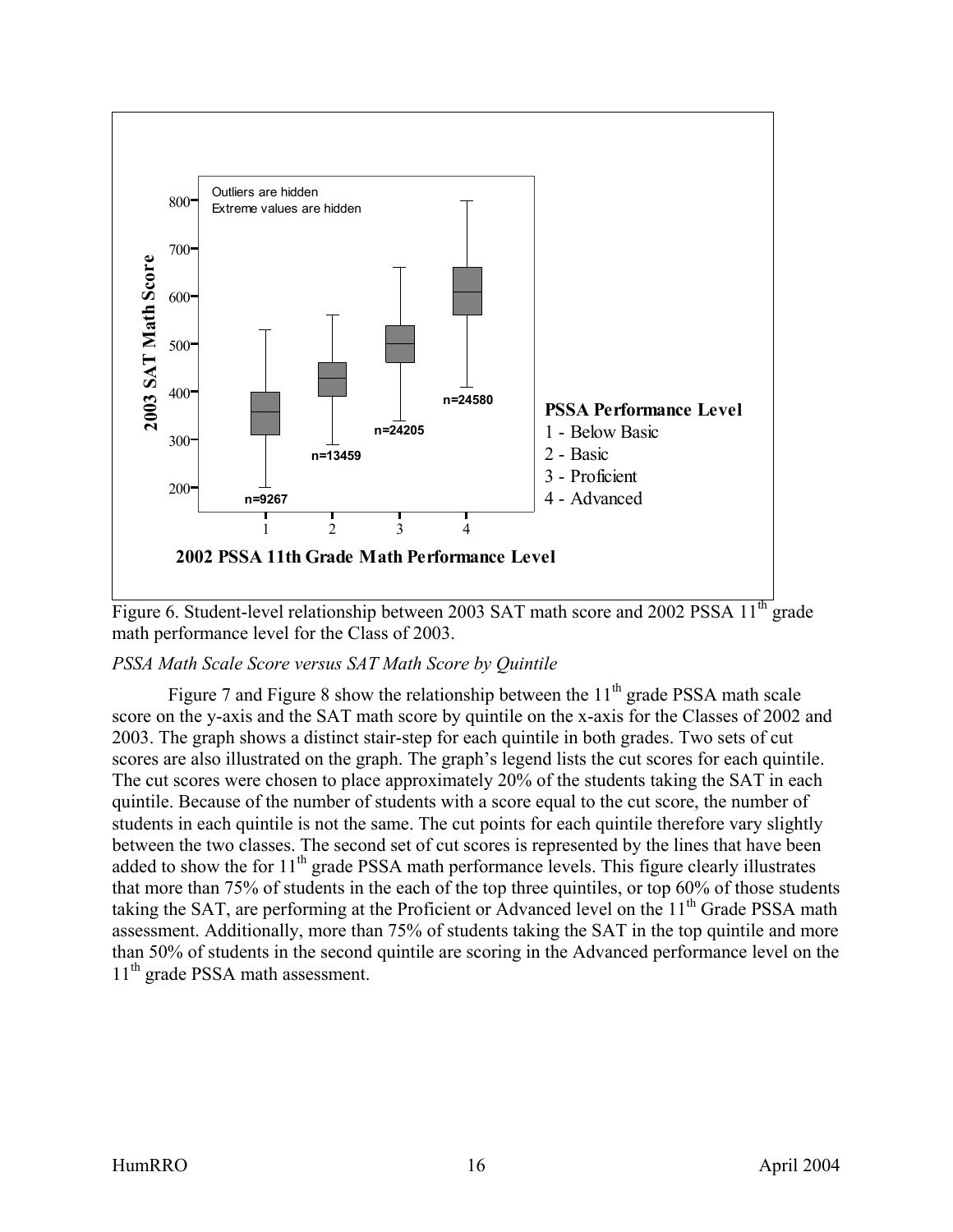

Figure 7. Student-level relationship between 2001 PSSA 11<sup>th</sup> grade math scale score and 2002 SAT math score divided into quintiles for the Class of 2002.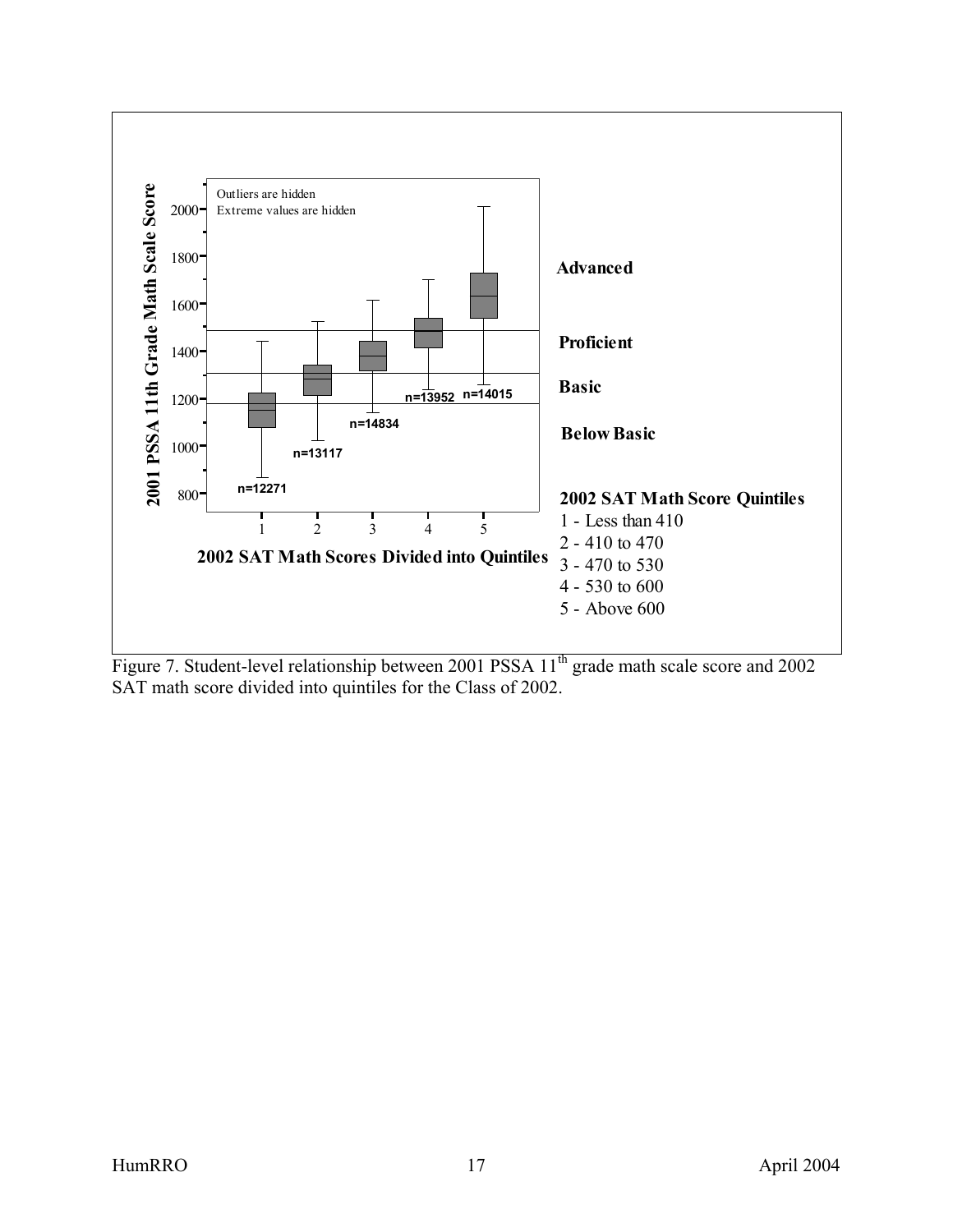<span id="page-25-0"></span>

Figure 8. Student-level relationship between 2002 PSSA  $11<sup>th</sup>$  grade math scale scores and 2003 SAT math scores divided into quintiles for the Class of 2003.

## *PSSA Reading Scale Score Versus SAT Reported Average Grade in English*

Figure 9 and Figure 10 illustrate the relationship between the PSSA Reading scale scores and the grades students reported in the optional Student Descriptive Questionnaire (SDQ) portion of the SAT. The SDQ asked students to report their average grade in English. The available responses to this question were: 0 – Failing, 1 – Passing, 2 – Fair, 3 – Good, or 4 – Excellent. The category "No response" indicates that the student did not respond to the question. In 2002, 8,305 students did not respond to the English question. In 2003, 6,170 students did not respond. In 2002, 13 students responded that their average English grade was "Failing." In 2003, 6 students had this answer. Students who did not respond and those who responded that their average grade was "Failing" were not included in the graphs. As can be seen in Figure 10, scale scores in PSSA Reading tend to be higher for students reporting better performance in English coursework. The preponderance of students reporting either a "Good" or an "Excellent" English average scored in the Proficient or Advanced PSSA performance levels. Additionally, almost 90% of the students reported having either a "Good" or "Excellent" average in English courses. As previously noted, self-reported data undoubtedly involves some inaccuracies; however, Cassady (2001) found students' self-reported grades to be a reliable measure of actual grades.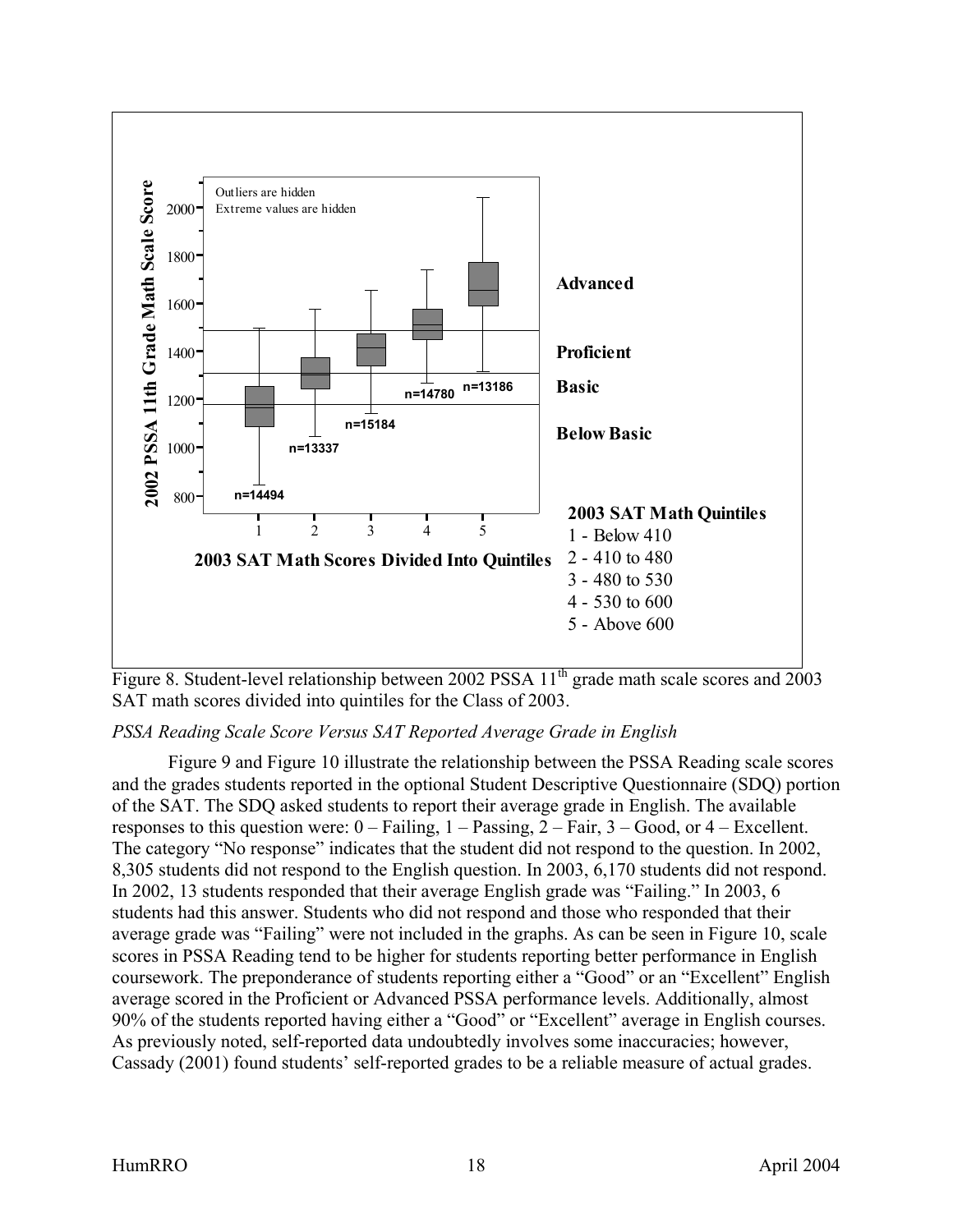<span id="page-26-0"></span>

Figure 9. Student-level relationship between 2001 PSSA 11<sup>th</sup> grade reading scale score and student-reported average English course grades on the Student Descriptive Questionnaire (SDQ) of the SAT for the Class of 2002.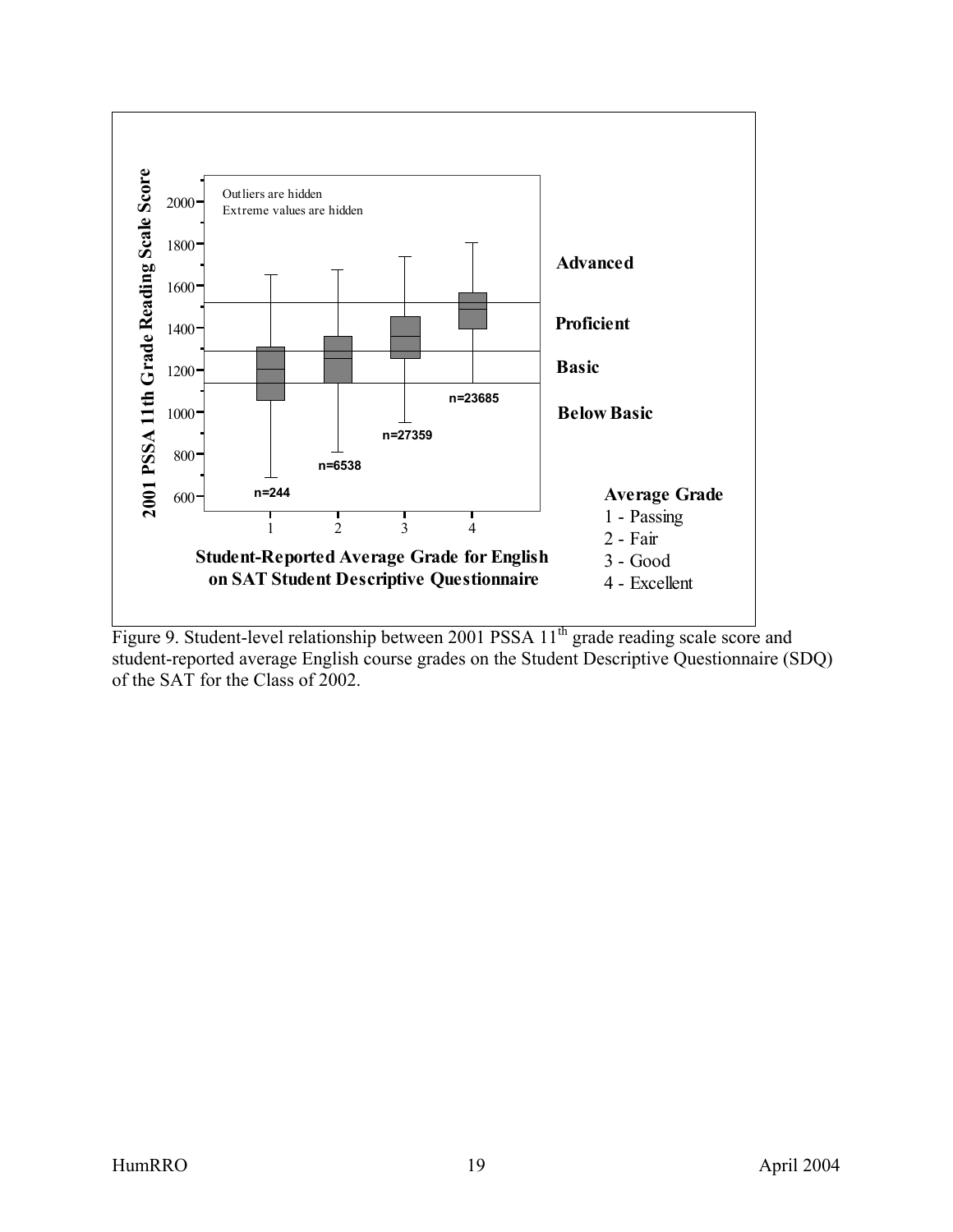<span id="page-27-0"></span>

Figure 10. Student-level relationship between 2002 PSSA 11th grade reading scale score and student-reported English course grades on the SAT Student Descriptive Questionnaire (SDQ) for the Class of 2003.

## *PSSA Math Scale Score Versus SAT Reported Average Grade in Math*

Figure 11 and Figure 12 illustrate the relationship between the PSSA  $11<sup>th</sup>$  grade math scale scores and the grades students reported in the optional Student Descriptive Questionnaire (SDQ) portion of the SAT which students are asked to complete as part of registering for the SAT. The SDQ asked students to report their average grade in math. The available responses to this question were:  $0 - F\text{ailing}, 1 - P\text{assigng}, 2 - F\text{air}, 3 - Good, \text{or } 4 - E\text{xcellent}.$  The category "No response" indicates that the student did not respond to the question. In 2002, 8,523 students did not respond to the math average grade question. In 2003, 6,316 students did not respond. In 2002, 41 students responded that their average math grade was "Failing." In 2003, 47 students had this answer. Students who did not respond and those who responded that their average grade was "Failing" were not included in the graphs.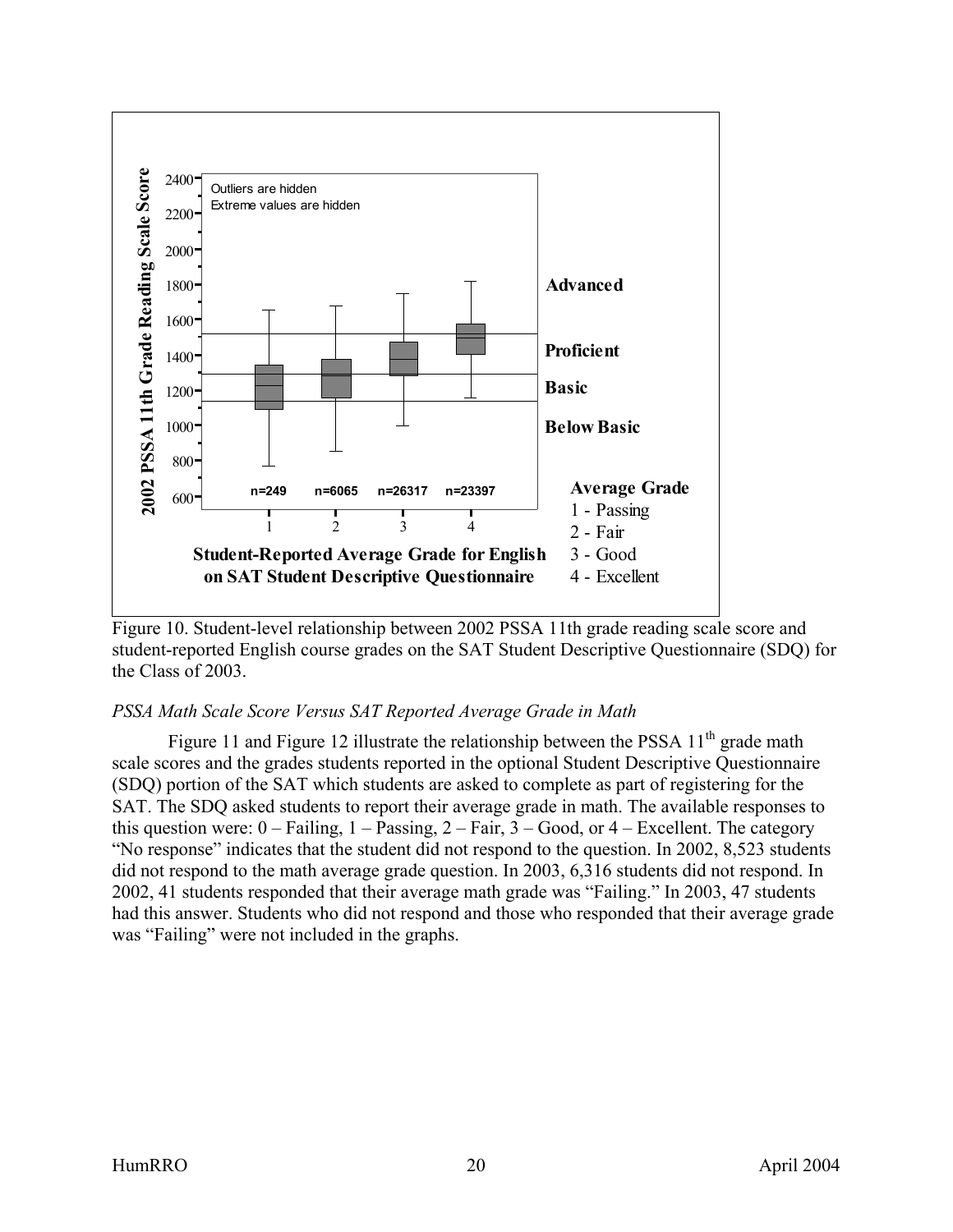<span id="page-28-0"></span>

Figure 11. Student-level relationship between 2001 PSSA 11th grade math scale score and student-reported average math course grades in the Student Descriptive Questionnaire (SDQ) of the SAT for the Class of 2002.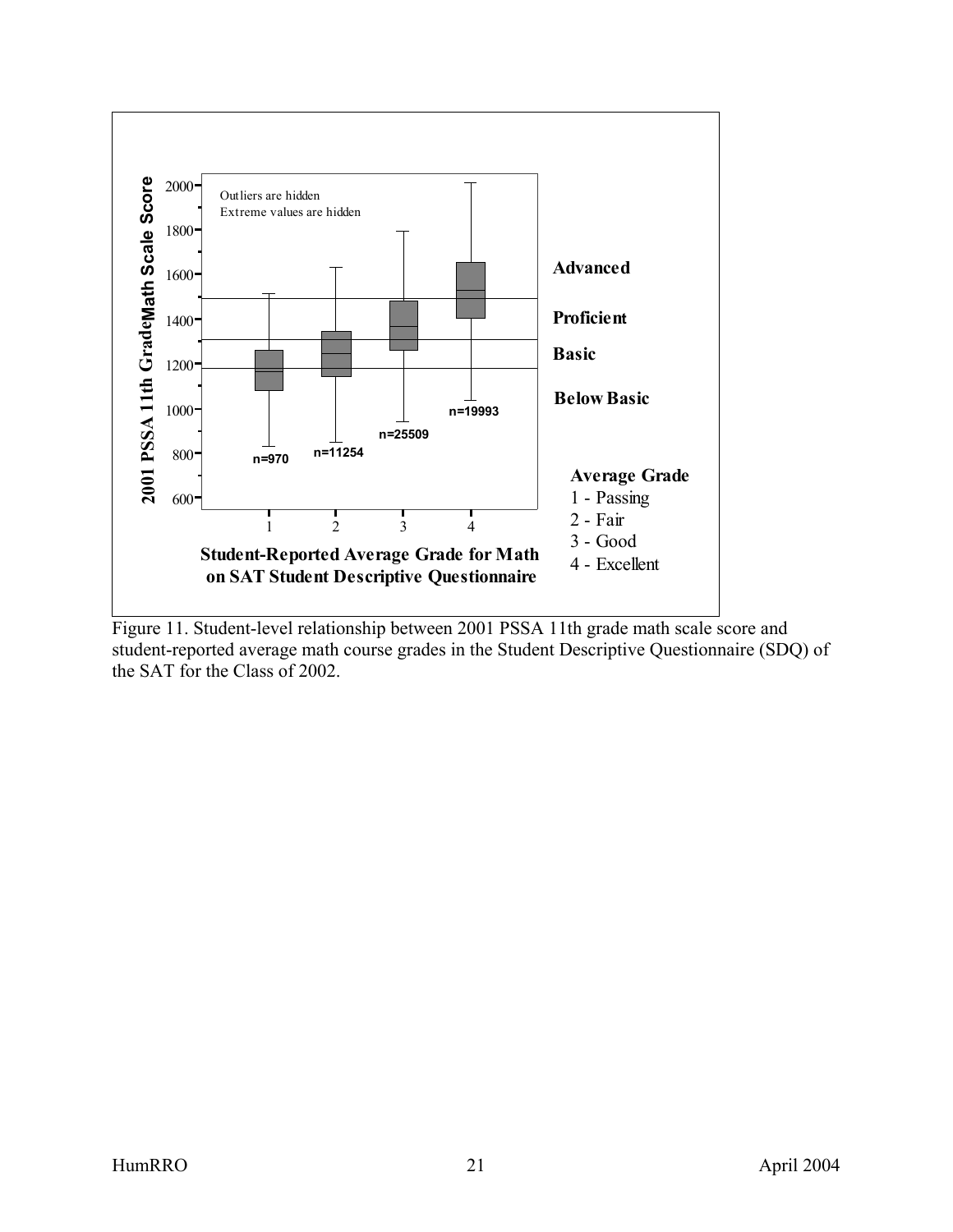<span id="page-29-0"></span>

Figure 12. Student-level relationship between 2002 PSSA 11th grade math scale score and student-reported average math course grade in the SAT Student Descriptive Questionnaire (SDQ) for the Class of 2003.

## *PSSA Scale Scores Versus SAT Reported Grade-Point Average*

Figure 13 through Figure 16 illustrate relationships between PSSA scale scores and overall grade-point averages (GPAs). The GPAs are from the SAT's SDQ. Students were asked to provide their GPA on a basic 4-point scale with pluses and minuses around each point  $(A+$ 4.3,  $A = 4.0$ ,  $A = 3.7$ , etc.). Approximately 87% (60,283 of 69,325) of students in the Class of 2002 completed the GPA question in the SDQ and 83% (59,258 of 71,511) of students in the Class of 2003 completed the question. The mean student-reported GPA was  $3.33$  (SD = 0.64) for the Class of 2002 and 3.35 (SD =  $0.63$ ) for the Class of 2003. The correlation for the 2001 PSSA  $11<sup>th</sup>$  grade reading component with the 2002 GPA was 0.501. For the 2001 PSSA  $11<sup>th</sup>$  grade math component, the correlation was 0.539. For the 2002 PSSA, the correlations were 0.520 in Reading and 0.553 in Math. The box-plots for PSSA scale scores to GPA for both years and both tests performed as expected—lower scores for lower GPAs and higher scores for higher GPAs. Note that the median and boxes align fairly well with the appropriate performance levels—A students in the Advanced and Proficient level, B students generally in the Proficient level, C students in the low Proficient and Basic levels, and D students in the Basic level. Note also that the number of students decreases sharply when the student-reported GPA drops below 3.0.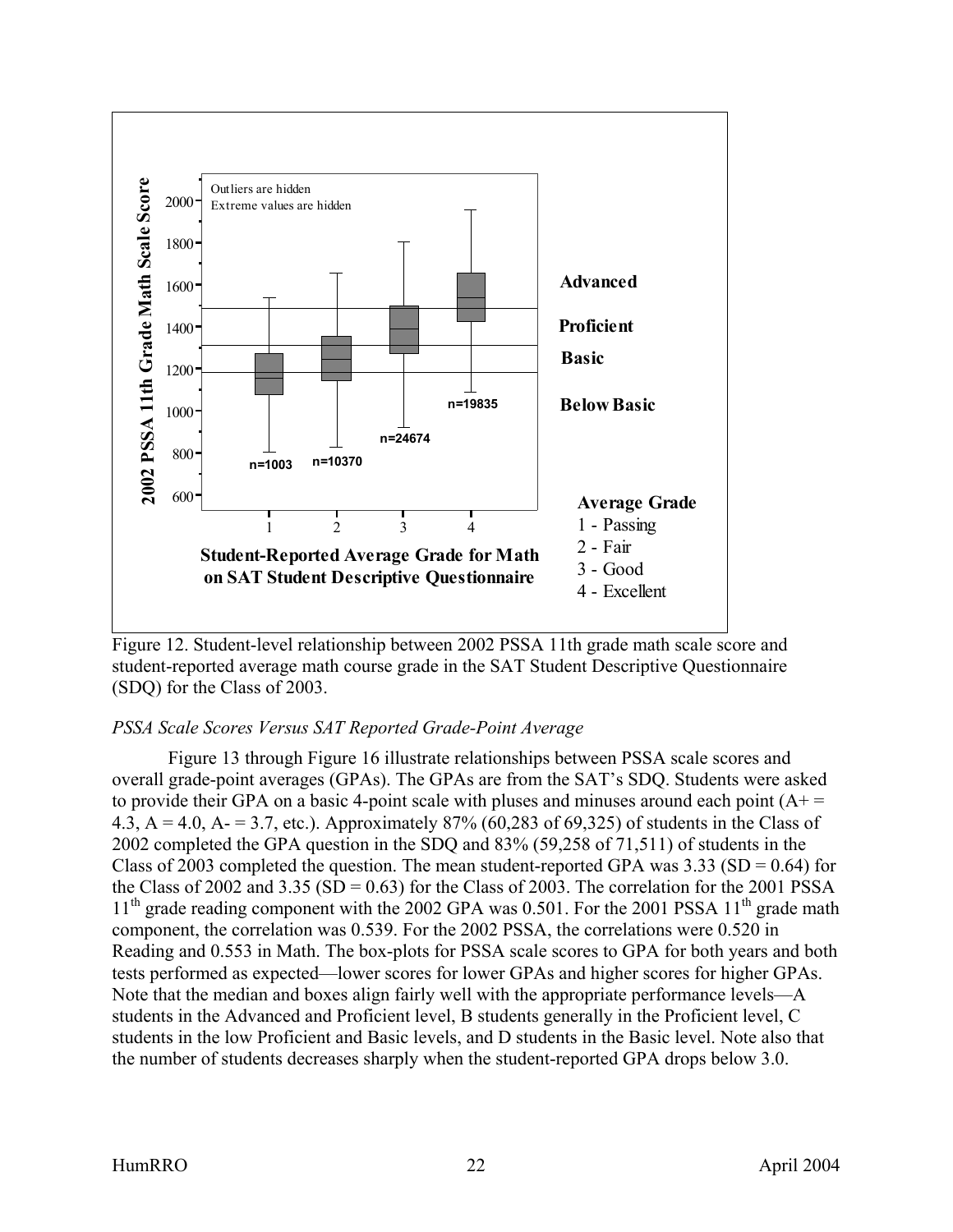

Figure 13. Student-level relationship between 2001 PSSA 11<sup>th</sup> grade reading scale score and student-reported grade-point average (GPA) from the SAT's Student Descriptive Questionnaire (SDQ) for the Class of 2002.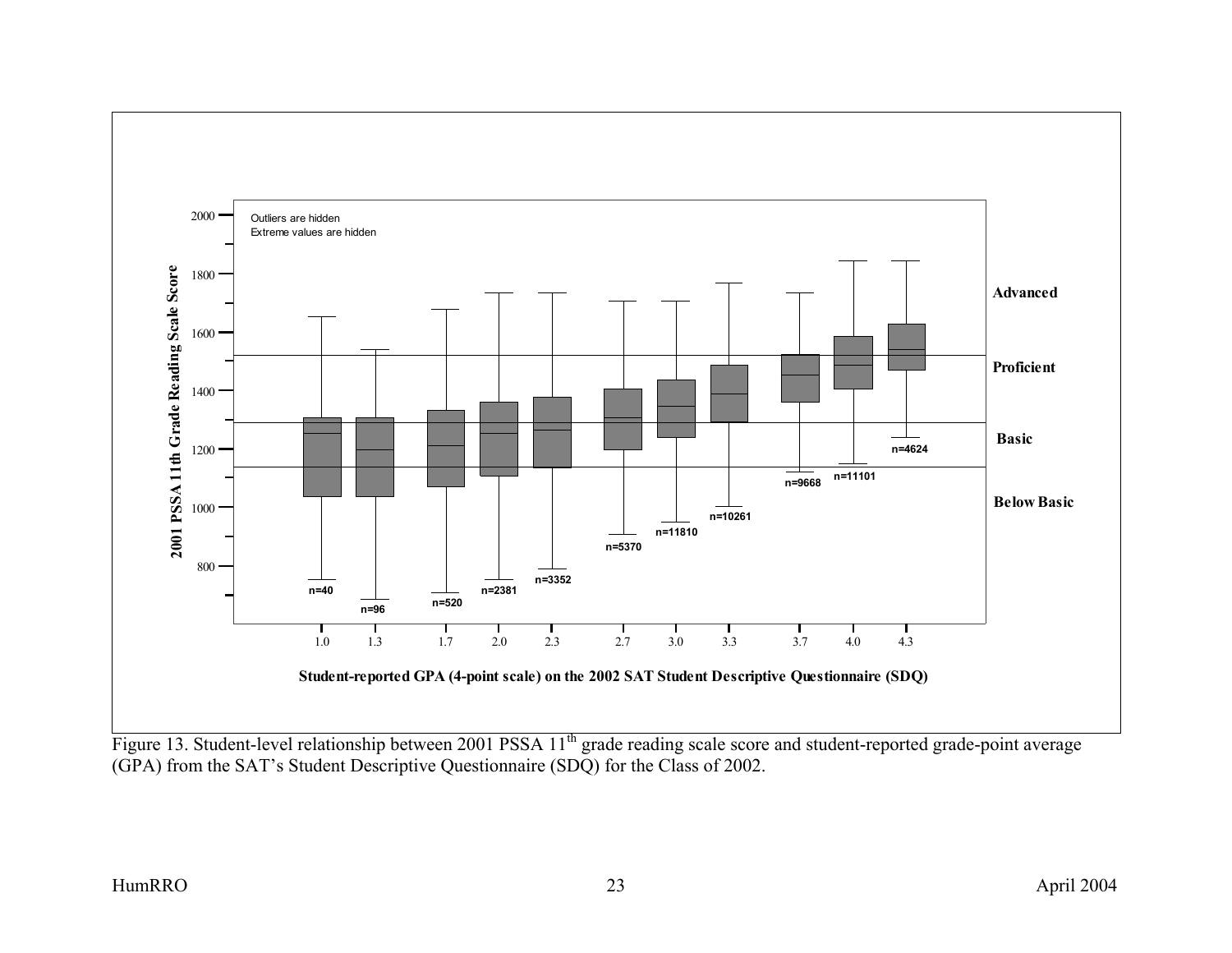

Figure 14. Student-level relationship between 2002 PSSA 11<sup>th</sup> Grade reading scale score and student-reported grade-point average (GPA) from the SAT's Student Descriptive Questionnaire (SDQ) for the Class of 2003.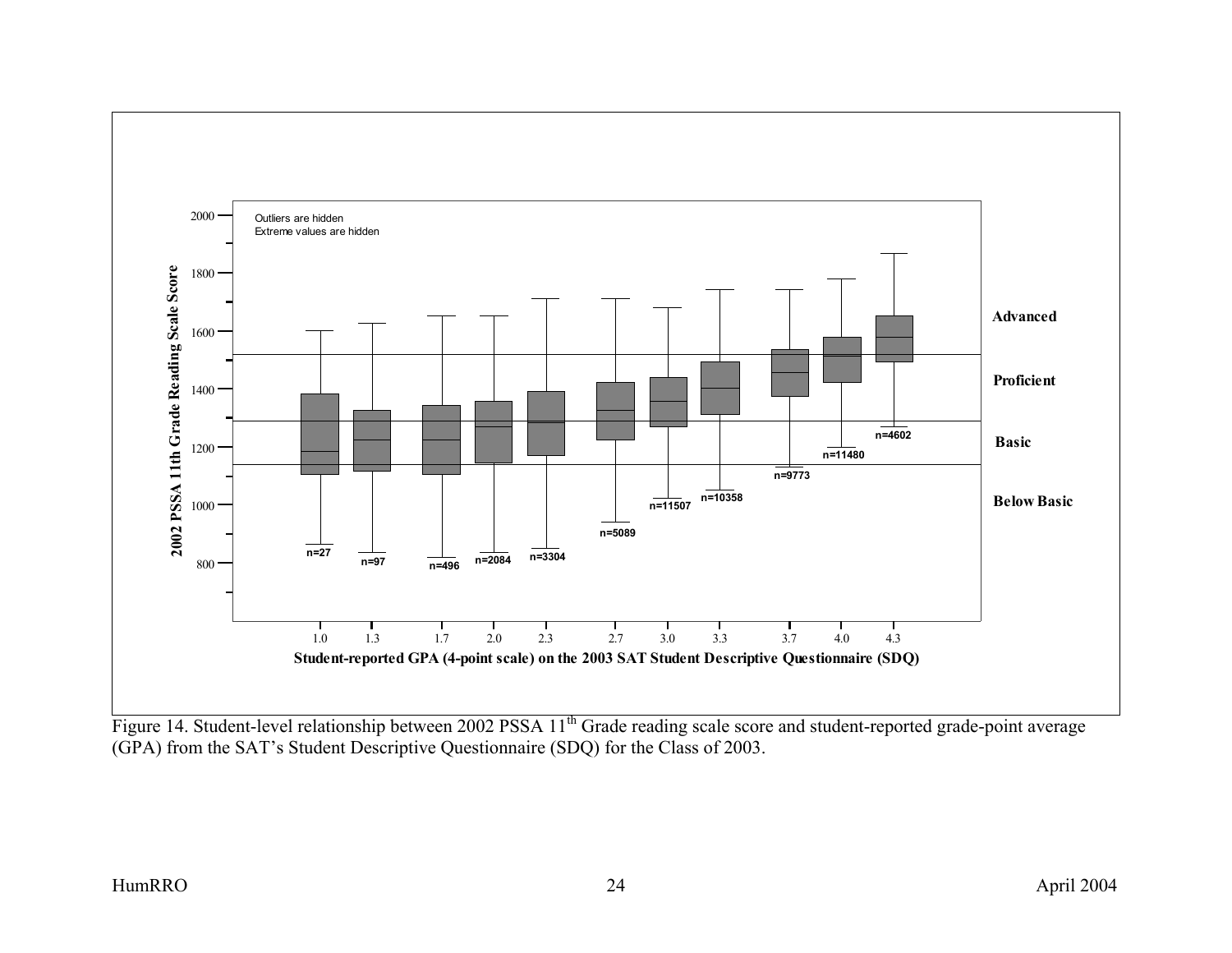

Figure 15. Student-level relationship between 2001 PSSA 11<sup>th</sup> grade math scale score and student-reported grade-point average (GPA) from the SAT's Student Descriptive Questionnaire (SDQ) for the Class of 2002.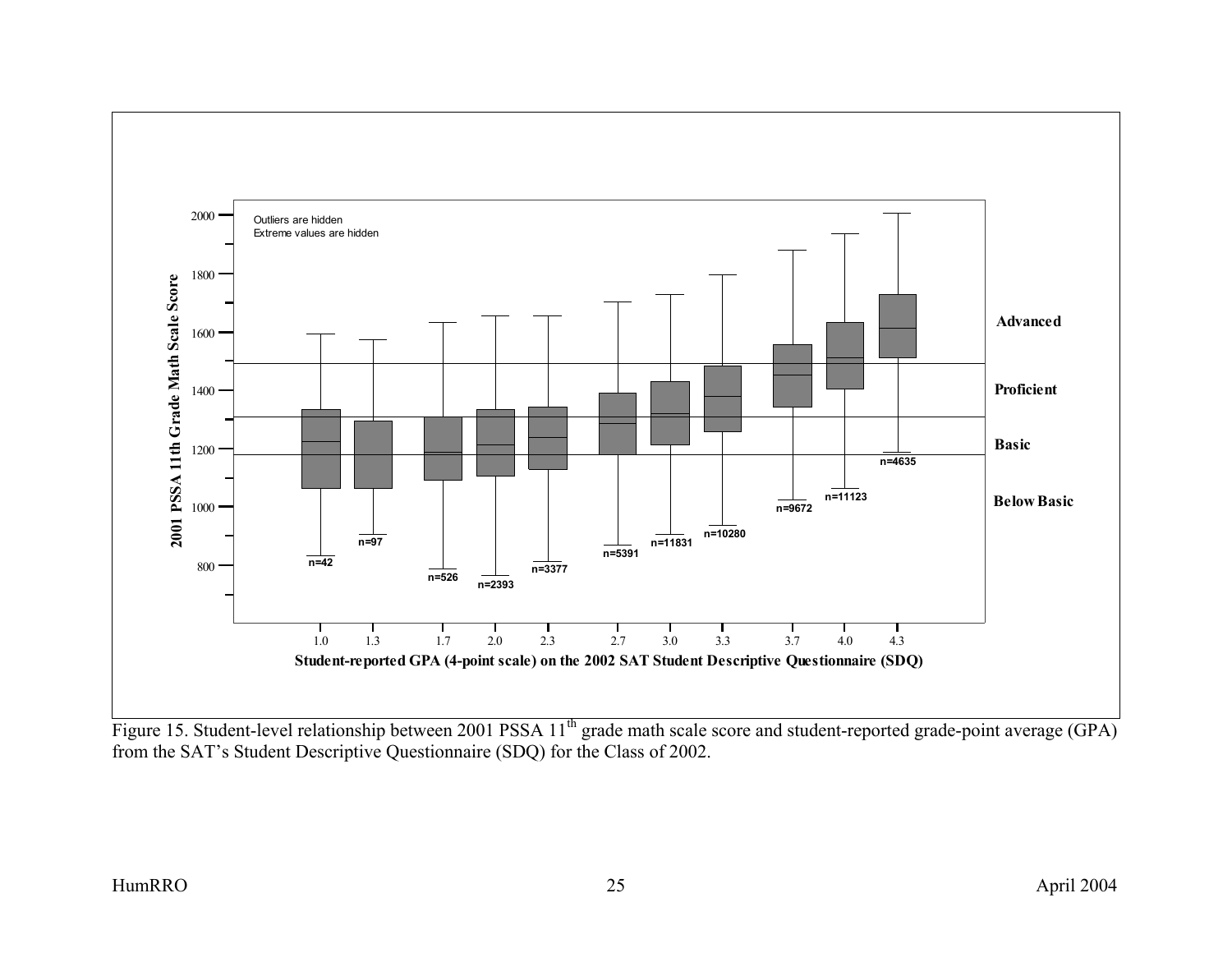

Figure 16. Student-level relationship between 2001 PSSA 11<sup>th</sup> grade math scale score and student-reported grade-point average (GPA) from the SAT's Student Descriptive Questionnaire (SDQ) for the class of 2002.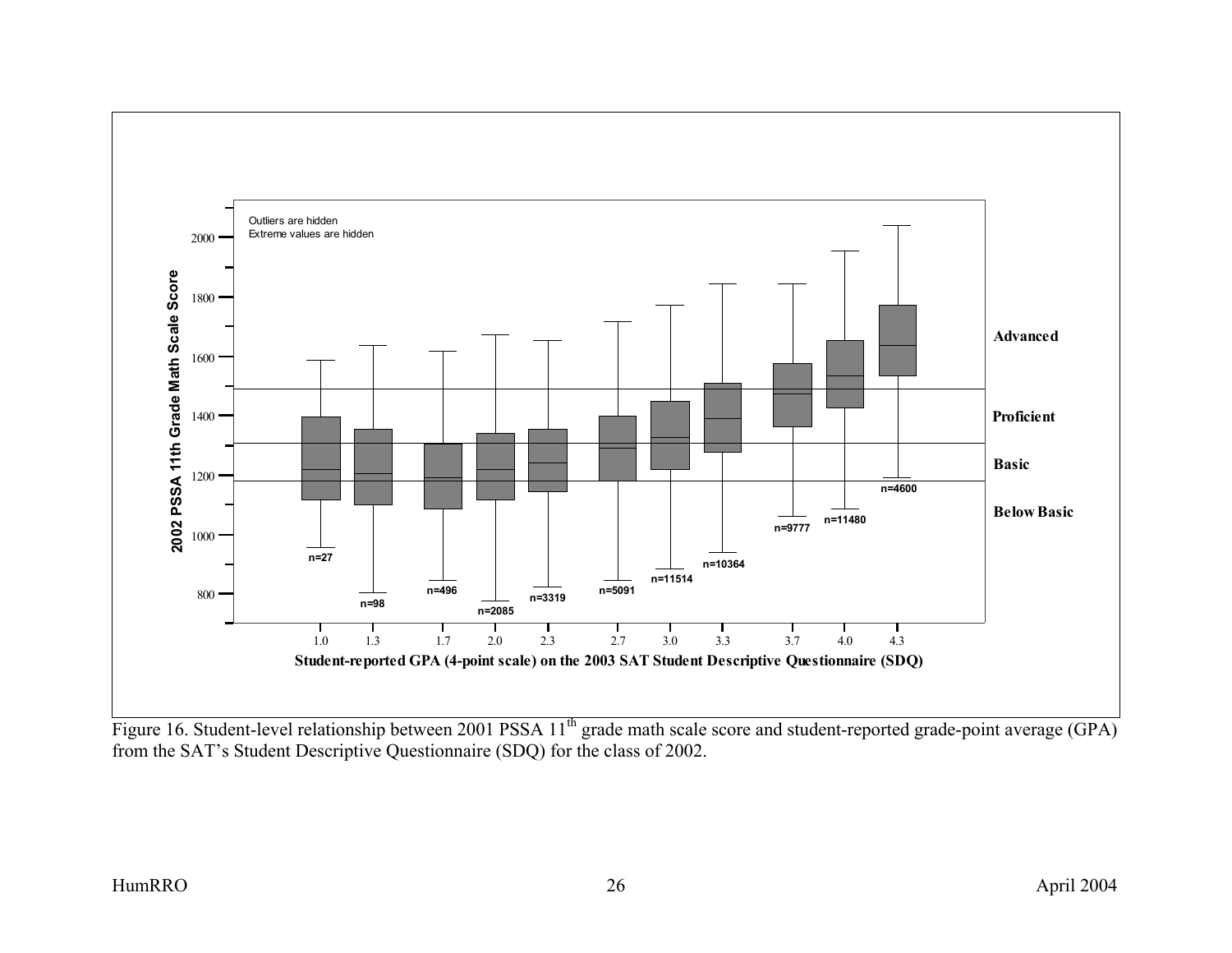#### *Differences in Performance for Demographic Groupings*

<span id="page-34-0"></span>Analyses were conducted to compare performance on the PSSA and SAT among students from varying backgrounds. Average test performance tends to differ for students of differing genders, ethnic groups, and various measures associated with socioeconomic status. The important question for judging bias on the PSSA is not whether specific groups show mean differences, but whether those differences are larger for the PSSA than the differences observed on other measures of student achievement.

Differences between measures of achievement can be captured in several ways. This report will present two measures of mean differences. First, effect size statistics will be calculated for the differences between major categories of students (Coe, 2002). The magnitude of the effect size statistics is less important than the difference between the effect sizes for PSSA compared to the other measures. However, measuring the magnitude of the gaps for NCLBdefined groups is instructive and important, since all states are expected to make progress toward closing those gaps (No Child Left Behind, 2004).

Effect size statistics can be interpreted as the average percentile standing of the average treated (or experimental) participant relative to the average untreated (or control) participant. An effect size of 0.0 indicates that the mean of the treated group is at the  $50<sup>th</sup>$  percentile of the control group. An effect size of 0.8 indicates that the mean of the treated group is at the 79<sup>th</sup> percentile of the control group. An effect size of 1.7 indicates that the mean of the treated group is at the 95.5<sup>th</sup> percentile of the control group. Cohen (1988) hesitantly defined effect sizes as "small,  $d=2$ ," "medium,  $d=5$ ," and "large,  $d=8$ ." He went on to caution against offering conventional operational definitions such as these in the diverse field of behavioral science.

The second measure used to capture differences between measures of achievement was regression analysis. Regression analysis was used to examine the extent to which PSSA differences in performance for various demographic groupings are similar to those found in SAT scores. For each of the demographic groupings, we calculated a regression equation to predict PSSA scores based on the matching SAT content score. A second equation was created which added the specific demographic characteristic of interest. If PSSA scores exhibit greater differences based on that demographic characteristic, that characteristic will have a significant weight and there will be a meaningful increase in the prediction of the PSSA component score.

#### *Gender Differences*

Table 12 presents performance means for males and females for the PSSA only. This table provides information from the larger state population to use in comparison with the matched PSSA and SAT sample data. The SAT-taking population can be expected to post higher means. For all gender tables, data is coded such that positive numbers indicate higher mean scores for males; negative numbers indicate higher mean scores for females. For the full population of PSSA takers, the pattern of performance between males and females is consistent. Males outscore females, but only to a very small degree, on the PSSA mathematics test for all three included years. Females outscored males to a higher, but still small degree, on the PSSA reading test. The differences between years are small and inconsistent. This table shows that the gap in performance for both PSSA mathematics and reading between males and females is small and has not changed dramatically between 2001 and 2003.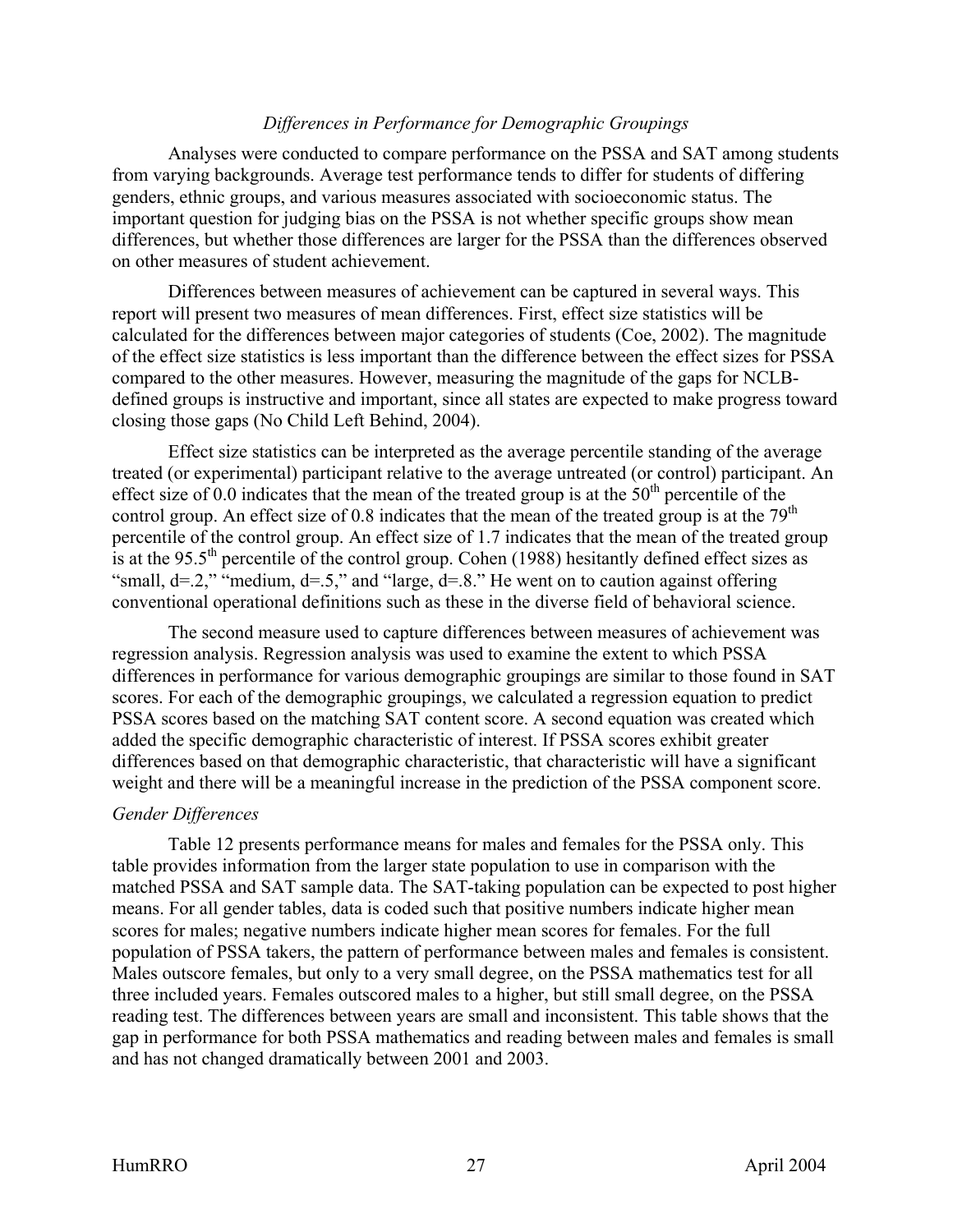| Year |                    | Gender | Mean Scale | Standard  | Number of | <b>Effect Size</b> |
|------|--------------------|--------|------------|-----------|-----------|--------------------|
|      | Subject            |        | Score      | Deviation | Cases     | d                  |
|      | <b>Mathematics</b> | Male   | 1,309.54   | 228.70    | 56,380    |                    |
| 2001 |                    | Female | 1,302.88   | 211.70    | 55,496    | 0.030              |
|      | Reading            | Male   | 1,271.07   | 227.31    | 56,091    |                    |
|      |                    | Female | 1,327.19   | 201.67    | 55,280    | $-0.261$           |
|      | Mathematics        | Male   | 1,324.75   | 238.13    | 60,777    |                    |
|      |                    | Female | 1,306.79   | 216.94    | 59,849    | 0.079              |
|      | Reading            | Male   | 1,294.78   | 225.36    | 60,686    |                    |
| 2002 |                    | Female | 1,334.43   | 200.34    | 59,636    | $-0.186$           |
|      | Mathematics        | Male   | 1,325.55   | 221.98    | 63,542    |                    |
| 2003 |                    | Female | 1,304.34   | 206.80    | 61,849    | 0.099              |
|      | Reading            | Male   | 1,293.08   | 246.74    | 63,840    |                    |
|      |                    | Female | 1,339.74   | 220.03    | 62,020    | $-0.200$           |

Table 12. Gender Differences for PSSA (Unmatched State Data)

Table 13 and Table 14 present data for the matched sample of students taking both PSSA and SAT, by gender. Scale scores for both assessments, as well as students' self-reported GPA, are included in the tables. The numbers of males versus females in the state student population is similar, typically with a few more males than females per grade. However, many more females take the SAT tests, suggesting that more females than males aspire to attend college. Males outscored females by a small margin on the PSSA and the SAT mathematics tests. This finding is consistent with scoring patterns on SAT and ACT reported by Willingham and Cole (1997). They suggest that, as a rule, females tend to avoid taking mathematics and science classes. In an apparent inconsistency, females outscored males on PSSA reading, but not on SAT verbal. Scores for SAT verbal were nearly identical for males and females. Willingham and Cole found gender differences favoring females in writing skills. The PSSA's performance-task items add a writing component that was not present in the SAT for the Classes of 2002 and 2003. However, SAT will include a student-written essay beginning in spring 2005. This study found that females tended to have higher self-reported GPAs than males.

|             | Table 15. Octiden Differences for Class of 2002 materical sample (2001 FSSA and 2002 SAT) |        |          |                 |           |                    |
|-------------|-------------------------------------------------------------------------------------------|--------|----------|-----------------|-----------|--------------------|
| Performance | Subject                                                                                   | Gender | Mean     | <b>Standard</b> | Number of | <b>Effect Size</b> |
| Measure     |                                                                                           |        |          | Deviation       | Cases     | d                  |
| <b>PSSA</b> | Mathematics                                                                               | Male   | 1,419.25 | 205.36          | 29,403    |                    |
|             |                                                                                           | Female | 1,375.03 | 194.08          | 36,530    | 0.221              |
|             | Reading                                                                                   | Male   | 1,371.62 | 187.61          | 29,345    |                    |
|             |                                                                                           | Female | 1,394.20 | 169.21          | 36,451    | $-0.126$           |
|             | Mathematics                                                                               | Male   | 522.73   | 110.76          | 29,787    |                    |
|             |                                                                                           | Female | 488.21   | 105.27          | 37,042    | 0.319              |
| <b>SAT</b>  | Verbal                                                                                    | Male   | 500.81   | 103.33          | 29,787    |                    |
|             |                                                                                           | Female | 495.82   | 101.26          | 37,042    | 0.049              |
| <b>GPA</b>  |                                                                                           | Male   | 3.243    | .656            | 25,323    |                    |
|             |                                                                                           | Female | 3.404    | .609            | 32,857    | $-0.255$           |

|  | Table 13. Gender Differences for Class of 2002 Matched Sample (2001 PSSA and 2002 SAT) |  |  |  |  |  |  |
|--|----------------------------------------------------------------------------------------|--|--|--|--|--|--|
|  |                                                                                        |  |  |  |  |  |  |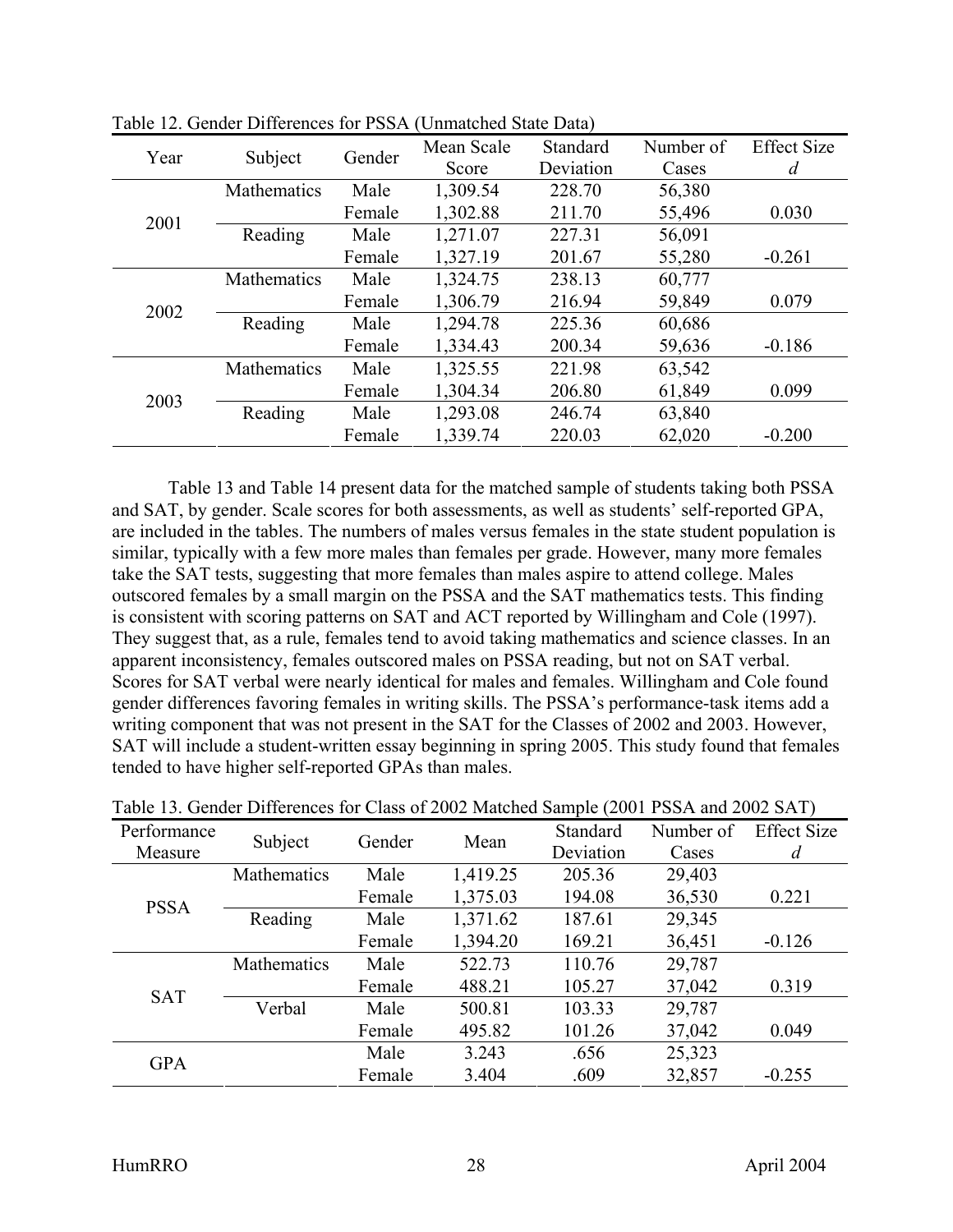| Performance |             |        | Mean     | Standard  | Number   | <b>Effect Size</b> |
|-------------|-------------|--------|----------|-----------|----------|--------------------|
| Measure     | Subject     | Gender | Score    | Deviation | of Cases | $\boldsymbol{d}$   |
|             | Mathematics | Male   | 1,450.23 | 210.49    | 31,338   |                    |
| <b>PSSA</b> |             | Female | 1,386.50 | 197.90    | 38,459   | 0.312              |
|             | Reading     | Male   | 1,405.70 | 173.18    | 31,328   |                    |
|             |             | Female | 1,407.15 | 164.27    | 38,418   | $-0.009$           |
|             | Mathematics | Male   | 525.96   | 110.67    | 31,557   |                    |
| <b>SAT</b>  |             | Female | 489.97   | 104.90    | 38,745   | 0.327              |
|             | Verbal      | Male   | 505.24   | 102.35    | 31,557   |                    |
|             |             | Female | 496.23   | 100.97    | 38,745   | 0.089              |
| <b>GPA</b>  |             | Male   | 3.265    | .653      | 25,387   |                    |
|             |             | Female | 3.415    | .600      | 32,925   | $-0.239$           |

Table 14. Gender Differences for Class of 2003 Matched Sample (2001 PSSA and 2002 SAT)

Table 15 and Table 16 show regression results for adding gender as a predictor variable to the model for estimating PSSA scores based on SAT scores. For both PSSA reading and math, the regression weights for gender are negligible and the changes in R-square are essentially nonexistent. Gender is coded such that the positive weight means that females tend to have higher reading and math scores than would be expected from gender differences in SAT verbal.

| Table 15. Regressions Results Showing the Adjusted Strength of Gender on Predicting 2001 |  |
|------------------------------------------------------------------------------------------|--|
| PSSA 11 <sup>th</sup> Grade Scale Scores Based on 2002 SAT Scores                        |  |

|                       | <b>Standardized Coefficient</b> |          |       |                          |
|-----------------------|---------------------------------|----------|-------|--------------------------|
| <b>PSSA Component</b> | <b>SAT</b>                      | Gender   | $R^2$ | Change in $\mathbb{R}^2$ |
|                       | Control                         |          |       | due to Gender            |
| Reading               | 0.704                           |          | 0.495 |                          |
| Reading               | 0.706                           | $+0.081$ | 0.502 | $+0.006$                 |
| Math                  | 0.847                           |          | 0.717 |                          |
| Math                  | 0.851                           | $+0.025$ | 0.717 | $+0.001$                 |

Table 16. Regressions Results Showing the Adjusted Strength of Gender on Predicting 2002 PSSA 11<sup>th</sup> Grade Scale Scores Based on 2003 SAT Scores

|                       | <b>Standardized Coefficient</b> |          |       |                 |  |
|-----------------------|---------------------------------|----------|-------|-----------------|--|
|                       | <b>SAT</b>                      |          | $R^2$ | Change in $R^2$ |  |
| <b>PSSA Component</b> | Control                         | Gender   |       | due to Gender   |  |
| Reading               | 0.775                           |          | 0.601 |                 |  |
| Reading               | 0.777                           | $+0.038$ | 0.602 | $+0.001$        |  |
| Math                  | 0.865                           |          | 0.749 |                 |  |
| Math                  | 0.863                           | $-0.012$ | 0.749 | 0.000           |  |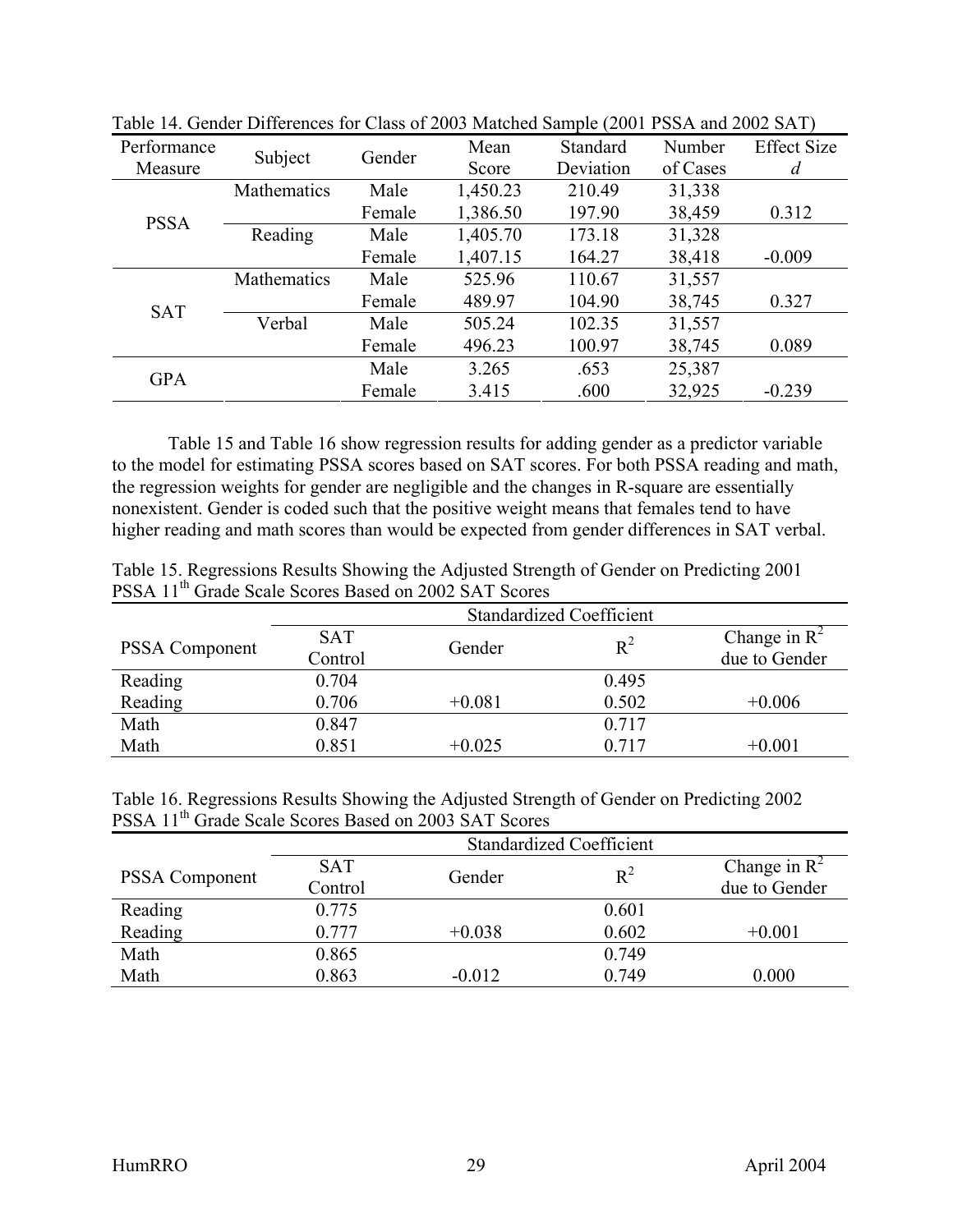#### *Ethnic or Racial Differences*

Table 17 presents performance means for the four major ethnic or racial groups<sup>3</sup> (White, Black, Hispanic/Latino, and Asian) for the PSSA only. For these analyses, the racial/ethnic categories reported with the PSSA data were used. It should be noted that starting in 2003, the reported racial/ethnic categories were changed from those reported in 2001 and 2002. In 2003, the category of "Mixed" was no longer included. As a result, those students previously selecting "Mixed" were forced to select one of the other categories. For the full population of PSSA takers, the pattern of performance between these four groups is fairly consistent. In mathematics, Asians outscore all groups, Whites outscore Hispanics/Latinos and Blacks, and Hispanics/Latinos score between Blacks and Whites. For Reading, Asians and Whites score approximately the same, and Blacks score almost one standard deviation lower than Whites. However, the score for Hispanics/Latinos has shown a decrease over the three years of approximately 30 points. This decrease has dropped the Hispanic/Latino group to below the mean Black group score. The number of Hispanic/Latinos taking the PSSA has increased approximately 40%, Blacks approximately 65%, and Whites approximately 10% during that time, as well.

| Year | <b>Subject</b> | White<br><b>Measure</b> |          | <b>Black</b> | Hispanic/<br>Latino | <b>Asian</b> |
|------|----------------|-------------------------|----------|--------------|---------------------|--------------|
|      |                | Mean                    | 1,324.81 | 1,135.96     | 1,167.57            | 1,408.20     |
|      | Mathematics    | S.D.                    | 215.25   | 170.93       | 188.73              | 246.57       |
|      |                | N                       | 92,185   | 8,274        | 2,954               | 2,489        |
| 2001 |                | <b>Effect Size</b>      |          | 0.972        | 0.777               | $-0.360$     |
|      |                | Mean                    | 1,316.44 | 1,151.58     | 1,170.25            | 1,329.27     |
|      | Reading        | S.D.                    | 210.66   | 203.93       | 211.04              | 217.07       |
|      |                | N                       | 91,964   | 8,117        | 2,924               | 2,470        |
|      |                | <b>Effect Size</b>      |          | 0.795        | 0.693               | $-0.060$     |
|      |                | Mean                    | 1,339.35 | 1,140.90     | 1,164.38            | 1,434.30     |
| 2002 | Mathematics    | S.D.                    | 220.98   | 176.26       | 190.41              | 267.57       |
|      |                | N                       | 97,659   | 10,783       | 3,534               | 2,659        |
|      |                | <b>Effect Size</b>      |          | 0.993        | 0.848               | $-0.387$     |
|      |                | Mean                    | 1,339.17 | 1,148.87     | 1,161.93            | 1,337.11     |
|      | Reading        | S.D.                    | 203.51   | 200.70       | 211.55              | 229.14       |
|      |                | N                       | 97,428   | 10,715       | 3,535               | 2,655        |
|      |                | <b>Effect Size</b>      |          | 0.942        | 0.854               | 0.010        |
|      |                | Mean                    | 1,340.59 | 1,146.19     | 1,163.89            | 1,420.13     |
|      | Mathematics    | S.D.                    | 208.63   | 161.32       | 174.73              | 236.62       |
| 2003 |                | N                       | 104,064  | 13,669       | 4,106               | 2,865        |
|      |                | <b>Effect Size</b>      |          | 1.042        | 0.903               | $-0.357$     |
|      |                | Mean                    | 1,344.88 | 1,147.96     | 1,140.52            | 1,349.43     |
|      | Reading        | S.D.                    | 224.11   | 219.40       | 228.48              | 247.43       |
|      |                | N                       | 104,271  | 13,871       | 4,158               | 2,866        |
|      |                |                         |          | 0.888        | 0.903               | $-0.019$     |

 $\overline{a}$  $3$  The racial/ethnic analyses were limited to these four groups because of the limited number of students in the other groups.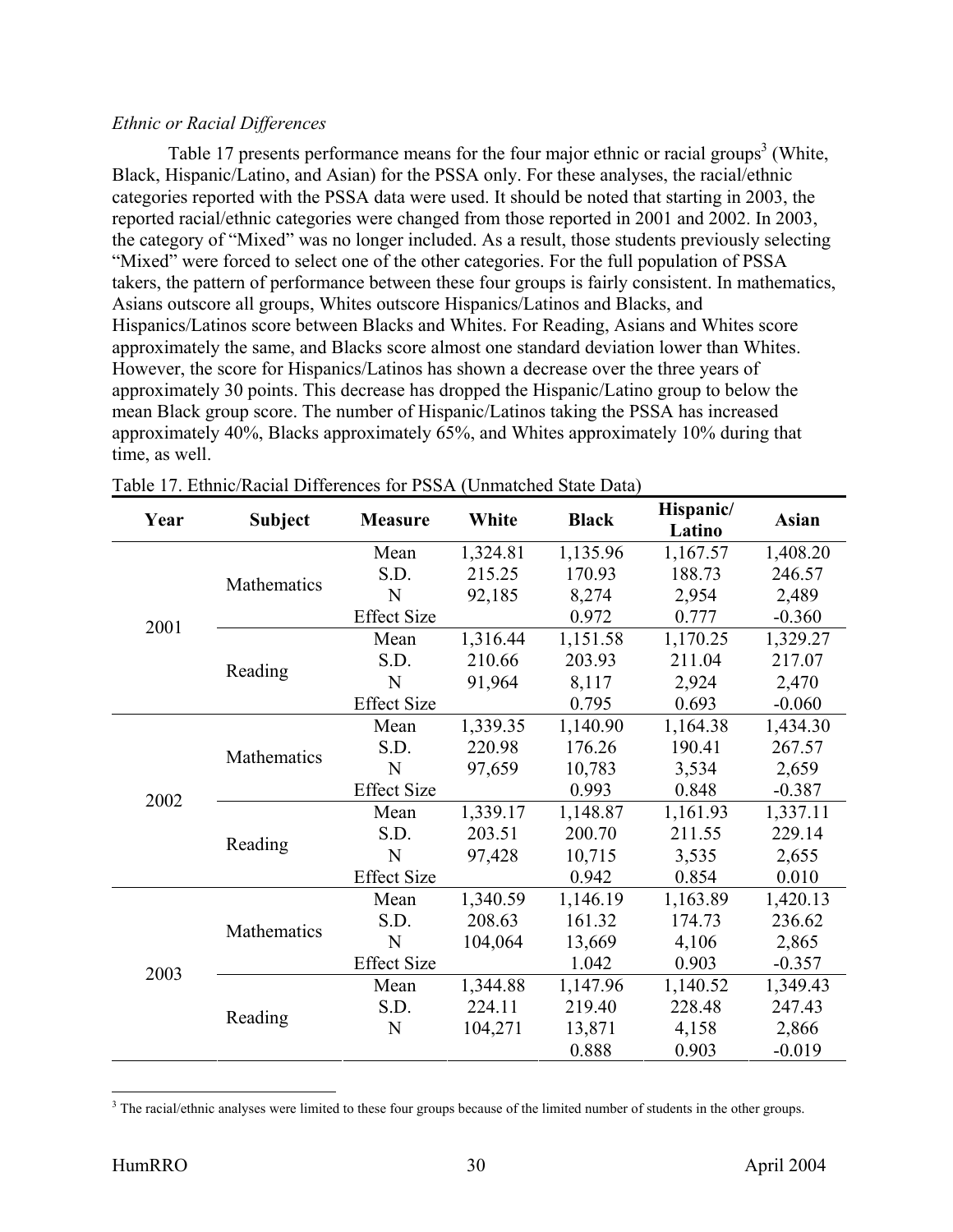Table 18 and Table 19 present data for the matched sample of students taking both PSSA and SAT by ethnicity. Scale scores for both assessments, as well as students' self-reported GPA, are included in the tables. In 2002, Asians (72.6%) took the SAT tests at a much higher rate than any other group, followed by Whites (60.8%), Blacks (41.9%), and Hispanics/Latinos (36.4%). The order remained the same in 2003, although all groups but Asians had a slightly lower percentage in 2002 than in 2003. This suggests that more Asians and Whites aspire to attend college than do Blacks or Hispanic/Latinos. Scores on the PSSA, SAT and GPA show the same order for the matched sample as for the total state sample for the PSSA. Comparing the effect size for the PSSA versus the effect size for the SAT shows that the effect size for most groups in the Class of 2002 and components is approximately the same for the PSSA and the SAT. The largest difference for Blacks is between the PSSA reading and the SAT verbal components (PSSA reading – 0.883 and SAT verbal – 1.011). Note also that the effect size for GPA is approximately half the effect size for the PSSA and SAT for Blacks and Hispanics. However, for Asians, the GPA effect size is more similar to the effect size for math than it is for the SAT verbal or PSSA reading components.

| Performance<br><b>Measure</b> | <b>Subject</b> | <b>Measure</b>     | White    | <b>Black</b> | Hispanic/<br>Latino | <b>Asian</b> |
|-------------------------------|----------------|--------------------|----------|--------------|---------------------|--------------|
|                               |                | Mean               | 1,408.09 | 1,208.09     | 1,285.29            | 1,462.56     |
|                               | Mathematics    | S.D.               | 192.72   | 177.59       | 194.83              | 228.12       |
|                               |                | N                  | 56,063   | 3,735        | 1,076               | 1,808        |
| <b>PSSA</b>                   |                | <b>Effect Size</b> |          | 1.079        | 0.634               | $-0.258$     |
|                               |                | Mean               | 1,396.58 | 1,236.58     | 1,291.12            | 1,380.40     |
|                               | Reading        | S.D.               | 170.04   | 191.80       | 191.99              | 191.83       |
|                               |                | N                  | 56,017   | 3,678        | 1,064               | 1,807        |
|                               |                | <b>Effect Size</b> |          | 0.883        | 0.582               | 0.089        |
| <b>SAT</b>                    | Mathematics    | Mean               | 510.41   | 402.86       | 443.32              | 548.20       |
|                               |                | S.D.               | 104.09   | 102.68       | 110.82              | 130.77       |
|                               |                | N                  | 56,693   | 3,872        | 1,096               | 1,838        |
|                               |                | <b>Effect Size</b> |          | 1.040        | 0.624               | $-0.320$     |
|                               | Verbal         | Mean               | 504.76   | 406.19       | 443.78              | 495.47       |
|                               |                | S.D.               | 96.70    | 98.36        | 109.64              | 133.08       |
|                               |                | N                  | 56,693   | 3,872        | 1,096               | 1,838        |
|                               |                | <b>Effect Size</b> |          | 1.011        | 0.590               | 0.080        |
|                               |                | Mean               | 3.364    | 2.940        | 3.126               | 3.491        |
| <b>GPA</b>                    |                | S.D.               | 0.621    | 0.667        | 0.640               | 0.615        |
|                               |                | N                  | 49,617   | 3,337        | 871                 | 1,616        |
|                               |                | <b>Effect Size</b> |          | 0.658        | 0.377               | $-0.205$     |

Table 18. Ethnic/Racial Differences for the Class of 2002 Matched Sample (2001 PSSA 11<sup>th</sup>) Grade and 2002 SAT)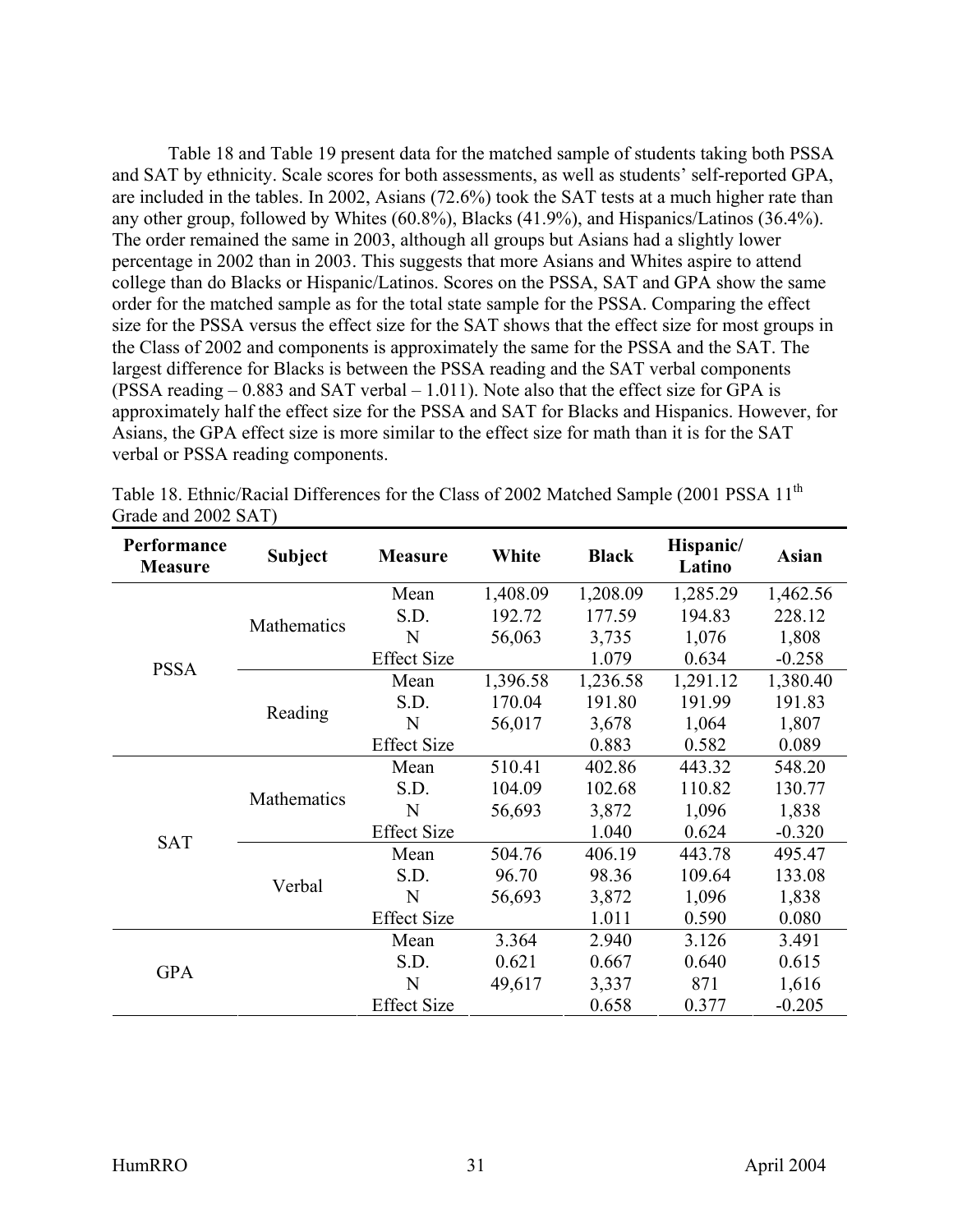| Performance<br><b>Measure</b> | <b>Subject</b> | <b>Measure</b>     | White    | <b>Black</b> | Hispanic/<br>Latino | <b>Asian</b> |
|-------------------------------|----------------|--------------------|----------|--------------|---------------------|--------------|
|                               |                | Mean               | 1,429.99 | 1,227.66     | 1,290.30            | 1,502.21     |
|                               | Mathematics    | S.D.               | 196.59   | 180.97       | 198.34              | 248.69       |
|                               |                | N                  | 59,076   | 4,516        | 1,178               | 1,951        |
| <b>PSSA</b>                   |                | <b>Effect Size</b> |          | 1.071        | 0.707               | $-0.322$     |
|                               |                | Mean               | 1,421.57 | 1,250.12     | 1,296.10            | 1,397.76     |
|                               | Reading        | S.D.               | 157.46   | 176.22       | 187.63              | 202.64       |
|                               |                | N                  | 59,038   | 4,500        | 1,184               | 1,951        |
|                               |                | <b>Effect Size</b> |          | 1.026        | 0.724               | 0.131        |
|                               | Mathematics    | Mean               | 514.40   | 399.99       | 436.26              | 557.39       |
|                               |                | S.D.               | 102.95   | 99.97        | 109.67              | 128.31       |
|                               |                | N                  | 59,443   | 4,573        | 1,206               | 1,970        |
| <b>SAT</b>                    |                | <b>Effect Size</b> |          | 1.128        | 0.735               | $-0.370$     |
|                               |                | Mean               | 508.34   | 405.68       | 438.51              | 501.66       |
|                               | Verbal         | S.D.               | 95.39    | 99.13        | 107.45              | 131.63       |
|                               |                | N                  | 59,443   | 4,573        | 1,206               | 1,970        |
|                               |                | <b>Effect Size</b> |          | 1.055        | 0.687               | 0.058        |
|                               |                | Mean               | 3.385    | 2.933        | 3.175               | 3.538        |
| <b>GPA</b>                    | Mathematics    | S.D.               | 0.610    | 0.666        | 0.641               | 0.595        |
|                               |                | N                  | 49,511   | 3,799        | 935                 | 1,608        |
|                               |                | <b>Effect Size</b> |          | 0.708        | 0.336               | $-0.254$     |

Table 19. Ethnic/Racial Differences for the Class of 2003 for Matched Sample (2002 PSSA 11<sup>th</sup> Grade and 2003 SAT)

Table 20 through Table 23 show regression results for adding race/ethnicity (White versus Black and White versus Hispanic/Latino) as a predictor variable to the model for estimating PSSA scores based on SAT scores. For both PSSA reading and math, the regression weights for race/ethnicity are negligible and the changes in R-square are essentially nonexistent. Race/ethnicity is coded such that the negative weight means that Blacks or Hispanics/Latinos tend to have lower reading and math scores than would be expected from ethnicity differences in SAT verbal.

Table 20. Regressions Results Showing the Adjusted Strength of Being Black on Predicting 2001 PSSA 11<sup>th</sup> Grade Scale Scores Based on 2002 SAT Scores

|                | <b>Standardized Coefficient</b> |              |       |                 |  |
|----------------|---------------------------------|--------------|-------|-----------------|--|
|                | <b>SAT</b>                      |              |       | Change in $R^2$ |  |
| PSSA Component | Control                         | <b>Black</b> | $R^2$ | due to being    |  |
|                |                                 |              |       | <b>Black</b>    |  |
| Reading        | 0.699                           |              | 0.489 |                 |  |
| Reading        | 0.686                           | $-0.059$     | 0.493 | $+0.003$        |  |
| Math           | 0.843                           |              | 0.711 |                 |  |
| Math           | 0.833                           | $-.043$      | 0.713 | $+0.002$        |  |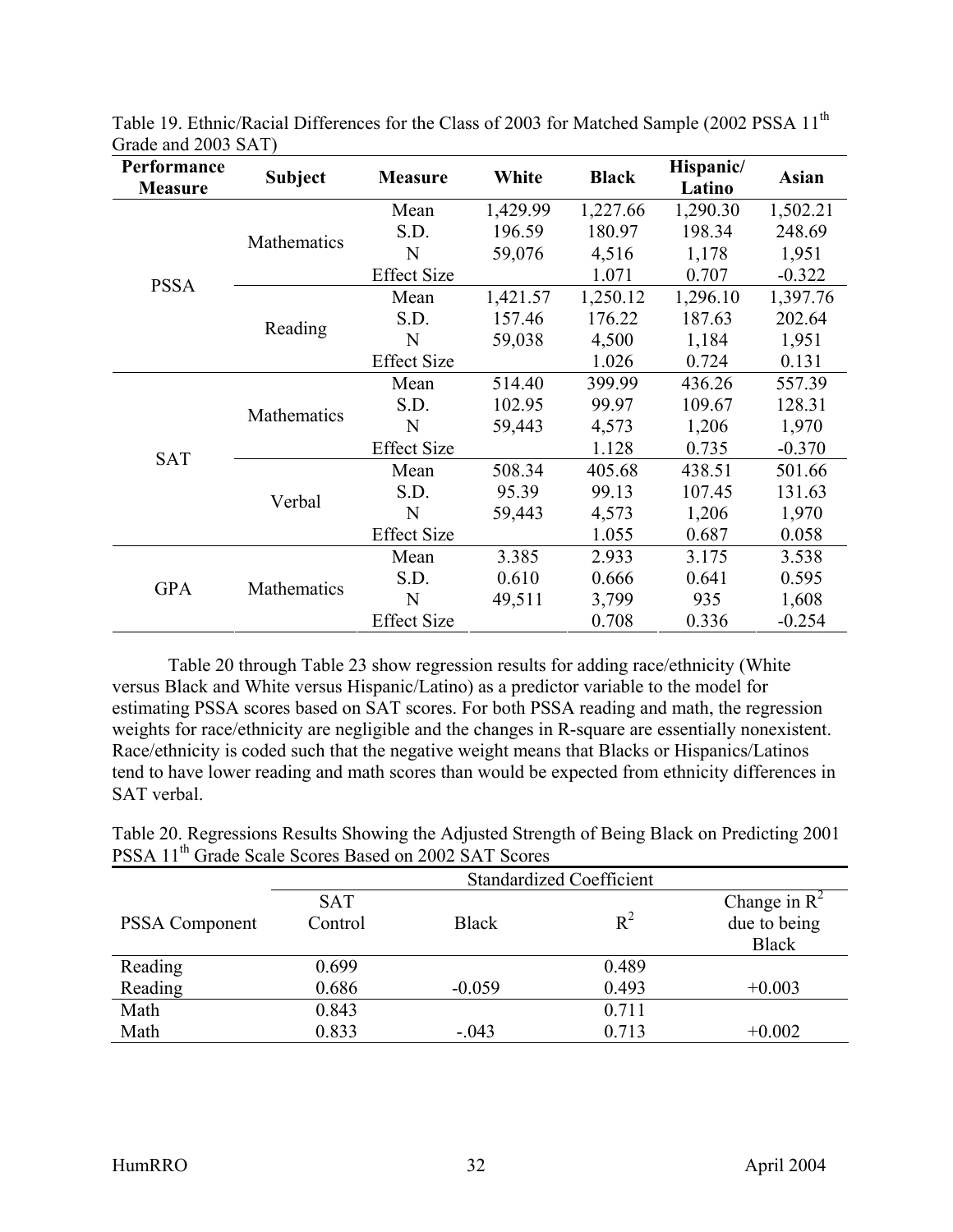Table 21. Regressions Results Showing the Adjusted Strength of Being Black on Predicting 2002 PSSA 11<sup>th</sup> Grade Scale Scores Based on 2003 SAT Scores

|                       | <b>Standardized Coefficient</b> |              |       |                 |  |
|-----------------------|---------------------------------|--------------|-------|-----------------|--|
|                       | <b>SAT</b>                      |              |       | Change in $R^2$ |  |
| <b>PSSA Component</b> | Control                         | <b>Black</b> | $R^2$ | due to being    |  |
|                       |                                 |              |       | <b>Black</b>    |  |
| Reading               | 0.769                           |              | 0.591 |                 |  |
| Reading               | 0.750                           | $-0.068$     | 0.595 | 0.004           |  |
| Math                  | 0.863                           |              | 0.745 |                 |  |
| Math                  | 0.857                           | $-0.021$     | 0.746 | 0.000           |  |

Table 22. Regressions Results Showing the Adjusted Strength of Being Hispanic/Latino on Predicting 2001 PSSA 11<sup>th</sup> Grade Scale Scores Based on 2002 SAT Scores

|                       |            | <b>Standardized Coefficient</b> |       |                 |  |  |
|-----------------------|------------|---------------------------------|-------|-----------------|--|--|
|                       | <b>SAT</b> |                                 |       | Change in $R^2$ |  |  |
| <b>PSSA Component</b> | Control    | Hispanic/Latino                 | $R^2$ | due to being    |  |  |
|                       |            |                                 |       | Hispanic/Latino |  |  |
| Reading               | 0.687      |                                 | 0.472 |                 |  |  |
| Reading               | 0.685      | $-0.026$                        | 0.473 | $+0.001$        |  |  |
| Math                  | 0.837      |                                 | 0.700 |                 |  |  |
| Math                  | 0.836      | $-0.014$                        | 0.700 | 0.000           |  |  |

Table 23. Regressions Results Showing the Adjusted Strength of Being Hispanic/Latino on Predicting 2002 PSSA 11th Grade Scale Scores Based on 2003 SAT Scores

|                       | <b>Standardized Coefficient</b> |                 |       |                          |  |
|-----------------------|---------------------------------|-----------------|-------|--------------------------|--|
|                       | <b>SAT</b>                      |                 |       | Change in $\mathbb{R}^2$ |  |
| <b>PSSA Component</b> | Control                         | Hispanic/Latino | $R^2$ | due to being.            |  |
|                       |                                 |                 |       | Hispanic/Latino          |  |
| Reading               | 0.754                           |                 | 0.568 |                          |  |
| Reading               | 0.050                           | $-0.034$        | 0.569 | $+0.001$                 |  |
| Math                  | 0.857                           |                 | 0.735 |                          |  |
| Math                  | 0.856                           | $-0.009$        | 0.735 | 0.000                    |  |

#### *Economically Disadvantaged Differences*

Table 24 presents performance means for those students identified as economically disadvantaged for the PSSA only. This table provides information from the larger state population to use in comparison with the matched PSSA and SAT sample data. The SAT-taking population can be expected to post higher means. For the full population of PSSA takers, the pattern of performance between males and females is consistent. Noneconomically disadvantaged students outscore economically disadvantaged student to a large degree on all components and all years except 2001 when it was a medium degree. The number of students identified more than doubled between 2001 and 2002 and increased an additional 40% in 2003.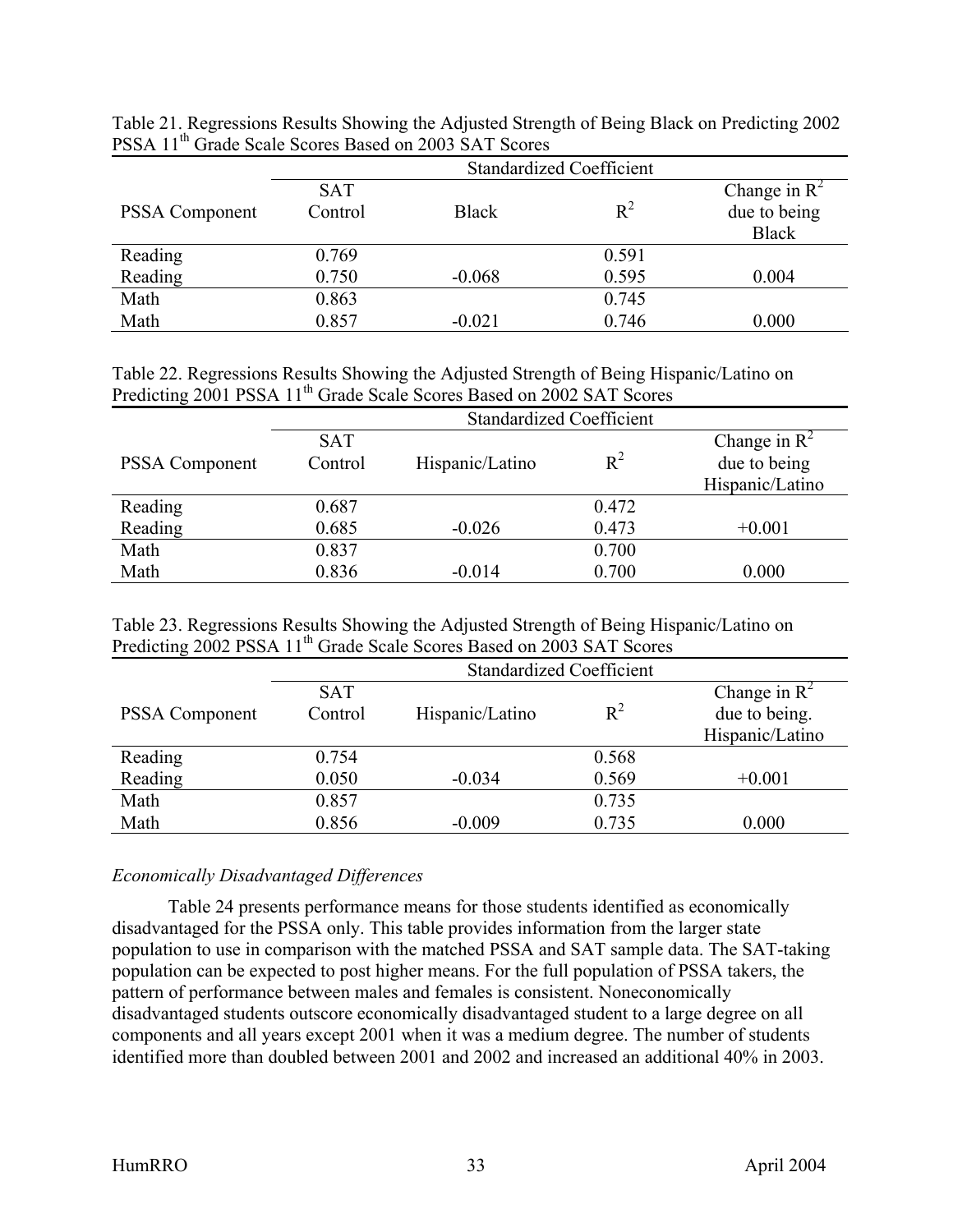| Year | <b>Subject</b>     | <b>Economically</b>  | <b>Mean Scale</b> | <b>Standard</b>  | <b>Number</b> | <b>Effect Size</b> |
|------|--------------------|----------------------|-------------------|------------------|---------------|--------------------|
|      |                    | <b>Disadvantaged</b> | <b>Score</b>      | <b>Deviation</b> | of Cases      | d                  |
|      | <b>Mathematics</b> | Yes                  | 1,186.47          | 189.77           | 8,805         |                    |
| 2001 |                    | N <sub>o</sub>       | 1,313.77          | 220.14           | 107,332       | 0.619              |
|      |                    | Yes                  | 1,189.18          | 211.42           | 8,702         |                    |
|      | Reading            | N <sub>o</sub>       | 1,305.64          | 215.70           | 106,864       | 0.545              |
|      | Mathematics        | Yes                  | 1,166.04          | 189.13           | 17,253        |                    |
| 2002 |                    | N <sub>0</sub>       | 1,338.57          | 224.97           | 106,297       | 0.830              |
|      |                    | Yes                  | 1,163.80          | 209.14           | 17,199        |                    |
|      | Reading            | N <sub>o</sub>       | 1,337.04          | 206.17           | 106,035       | 0.834              |
|      | <b>Mathematics</b> | Yes                  | 1,182.11          | 179.97           | 24,022        |                    |
| 2003 |                    | N <sub>o</sub>       | 1,345.75          | 210.63           | 102,919       | 0.835              |
|      |                    | Yes                  | 1,167.47          | 228.17           | 24,290        |                    |
|      | Reading            | N <sub>o</sub>       | 1,350.50          | 223.19           | 103,137       | 0.811              |

Table 24. Differences for Economically Disadvantaged Students for PSSA (Unmatched State Data)

| Table 25. Differences for Economically Disadvantaged Students for Matched Sample for the |  |
|------------------------------------------------------------------------------------------|--|
| Class of $2002$ (2001 PSSA 11th Grade and $2002$ SAT)                                    |  |

| <b>Performance</b><br><b>Measure</b> | <b>Subject</b>     | <b>Economically</b><br><b>Disadvantaged</b> | Mean<br><b>Score</b> | <b>Standard</b><br><b>Deviation</b> | <b>Number</b><br>of Cases | <b>Effect</b><br><b>Size</b><br>$\boldsymbol{d}$ |
|--------------------------------------|--------------------|---------------------------------------------|----------------------|-------------------------------------|---------------------------|--------------------------------------------------|
|                                      | <b>Mathematics</b> | Yes                                         | 1,305.98             | 188.30                              | 2,893                     |                                                  |
| <b>PSSA</b>                          |                    | N <sub>o</sub>                              | 1,396.68             | 200.44                              | 65,296                    | 0.466                                            |
|                                      | Reading            | Yes                                         | 1,317.68             | 183.36                              | 2,863                     |                                                  |
|                                      |                    | N <sub>o</sub>                              | 1,385.35             | 178.29                              | 65,176                    | 0.374                                            |
|                                      | <b>Mathematics</b> | Yes                                         | 451.85               | 103.99                              | 2,926                     |                                                  |
| <b>SAT</b>                           |                    | N <sub>o</sub>                              | 504.91               | 109.12                              | 66,399                    | 0.498                                            |
|                                      | Verbal             | Yes                                         | 446.94               | 101.31                              | 2,926                     |                                                  |
|                                      |                    | N <sub>o</sub>                              | 499.53               | 102.15                              | 66,399                    | 0.517                                            |
| <b>GPA</b>                           |                    | Yes                                         | 3.195                | 0.661                               | 2,561                     |                                                  |
|                                      |                    | N <sub>o</sub>                              | 3.334                | 0.636                               | 57,722                    | 0.214                                            |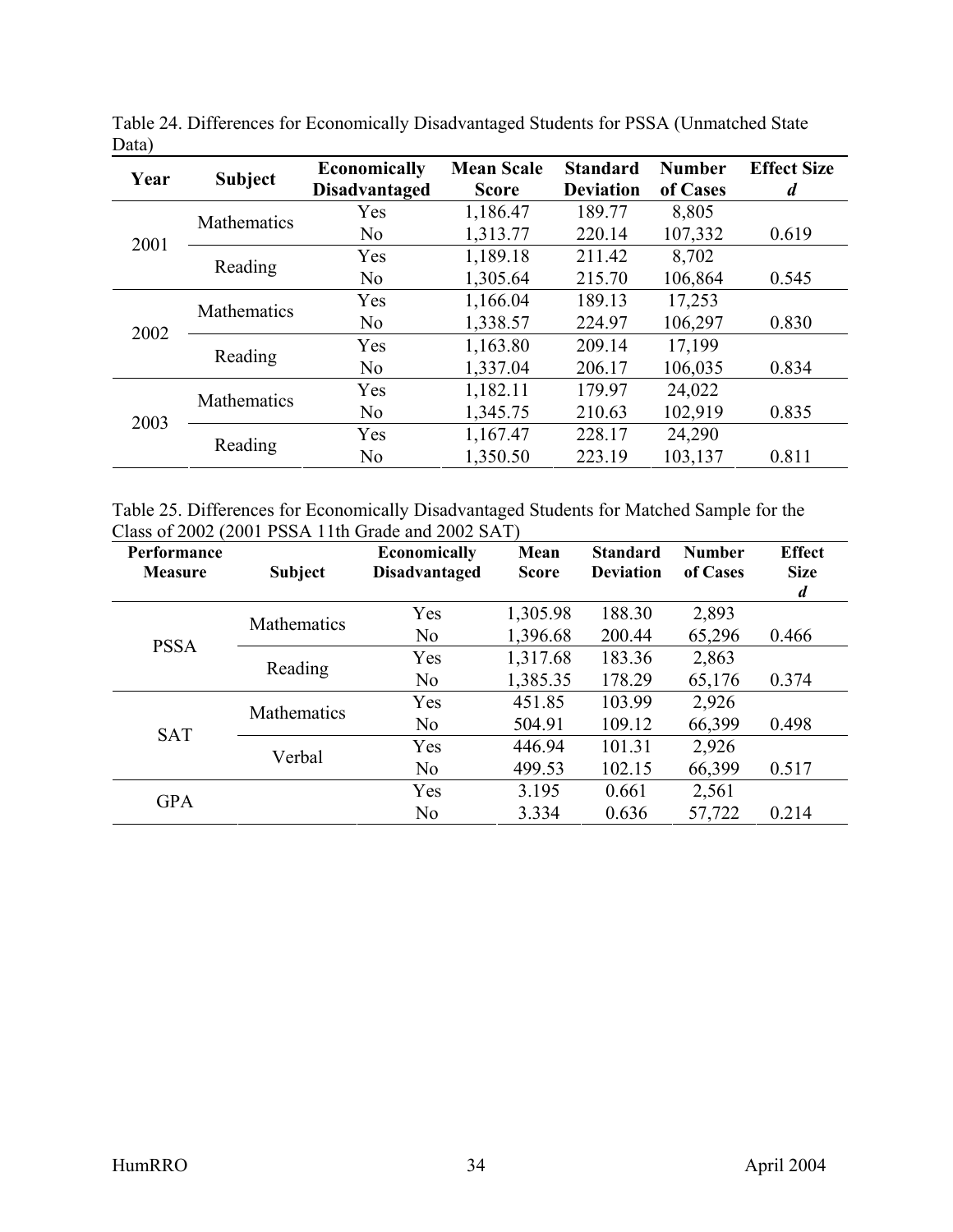| Performance<br><b>Measure</b> | <b>Subject</b> | <b>Economically</b><br><b>Disadvantaged</b> | Mean<br><b>Score</b> | <b>Standard</b><br><b>Deviation</b> | <b>Number</b><br>of Cases | <b>Effect Size</b><br>d |
|-------------------------------|----------------|---------------------------------------------|----------------------|-------------------------------------|---------------------------|-------------------------|
|                               |                | Yes                                         | 1,277.41             | 194.74                              | 5,822                     |                         |
|                               | Mathematics    | N <sub>o</sub>                              | 1,427.07             | 202.78                              | 65,159                    | 0.753                   |
| <b>PSSA</b>                   | Reading        | Yes                                         | 1,281.69             | 184.98                              | 5,812                     |                         |
|                               |                | N <sub>o</sub>                              | 1,417.42             | 162.43                              | 65,114                    | 0.780                   |
|                               | Mathematics    | Yes                                         | 424.12               | 107.46                              | 5,907                     |                         |
| <b>SAT</b>                    |                | N <sub>o</sub>                              | 513.41               | 106.16                              | 65,604                    | 0.836                   |
|                               | Verbal         | Yes                                         | 421.00               | 104.91                              | 5,907                     |                         |
|                               |                | N <sub>0</sub>                              | 507.48               | 98.45                               | 65,604                    | 0.850                   |
| <b>GPA</b>                    |                | Yes                                         | 3.116                | 0.680                               | 4,854                     |                         |
|                               |                | N <sub>0</sub>                              | 3.369                | 0.620                               | 54,404                    | 0.389                   |

Table 26. Differences for Economically Disadvantaged Students for Matched Sample for the Class of 2003 (2002 PSSA 11th Grade and 2003 SAT)

Table 27. Regressions Results Showing the Adjusted Strength of Being Economically Disadvantaged on Predicting 2001 PSSA 11<sup>th</sup> Grade Scale Scores Based on 2002 SAT Scores

|                       | <b>Standardized Coefficient</b> |                               |       |                                                                           |  |  |  |  |
|-----------------------|---------------------------------|-------------------------------|-------|---------------------------------------------------------------------------|--|--|--|--|
| <b>PSSA Component</b> | <b>SAT</b><br>Control           | Economically<br>Disadvantaged | $R^2$ | Change in $\mathbb{R}^2$<br>due to being<br>Economically<br>Disadvantaged |  |  |  |  |
| Reading               | 0.704                           |                               | 0.495 |                                                                           |  |  |  |  |
| Reading               | 0.703                           | $-0.004$                      | 0.495 | 0.000                                                                     |  |  |  |  |
| Math                  | 0.846                           |                               | 0.715 |                                                                           |  |  |  |  |
| Math                  | 0.845                           | $-0.009$                      | 0.715 | 0.000                                                                     |  |  |  |  |

Table 28. Regressions Results Showing the Adjusted Strength of Being Economically Disadvantaged on Predicting 2002 PSSA 11<sup>th</sup> Grade Scale Scores Based on 2003 SAT Scores

|                       | <b>Standardized Coefficient</b> |                               |       |                                                                           |  |  |  |  |
|-----------------------|---------------------------------|-------------------------------|-------|---------------------------------------------------------------------------|--|--|--|--|
| <b>PSSA Component</b> | <b>SAT</b><br>Control           | Economically<br>Disadvantaged | $R^2$ | Change in $\mathbb{R}^2$<br>due to being<br>Economically<br>Disadvantaged |  |  |  |  |
| Reading               | 0.775                           |                               | 0.601 |                                                                           |  |  |  |  |
| Reading               | 0.765                           | $-.044$                       | 0.602 | 0.002                                                                     |  |  |  |  |
| Math                  | 0.865                           |                               | 0.749 |                                                                           |  |  |  |  |
| Math                  | 0.864                           | $-0.005$                      | 0.749 | 0.000                                                                     |  |  |  |  |

## *Annual Family Income Differences*

Camara and Schmidt (1999) point out that family income is related to performance on tests such as the SAT I. They also point out that this finding is not unique to the SAT I or college admissions tests. Terenzini, Cabrera, and Bernal (2001) also examined various differences in educational outcomes associated with varying levels of socioeconomic status (SES). This report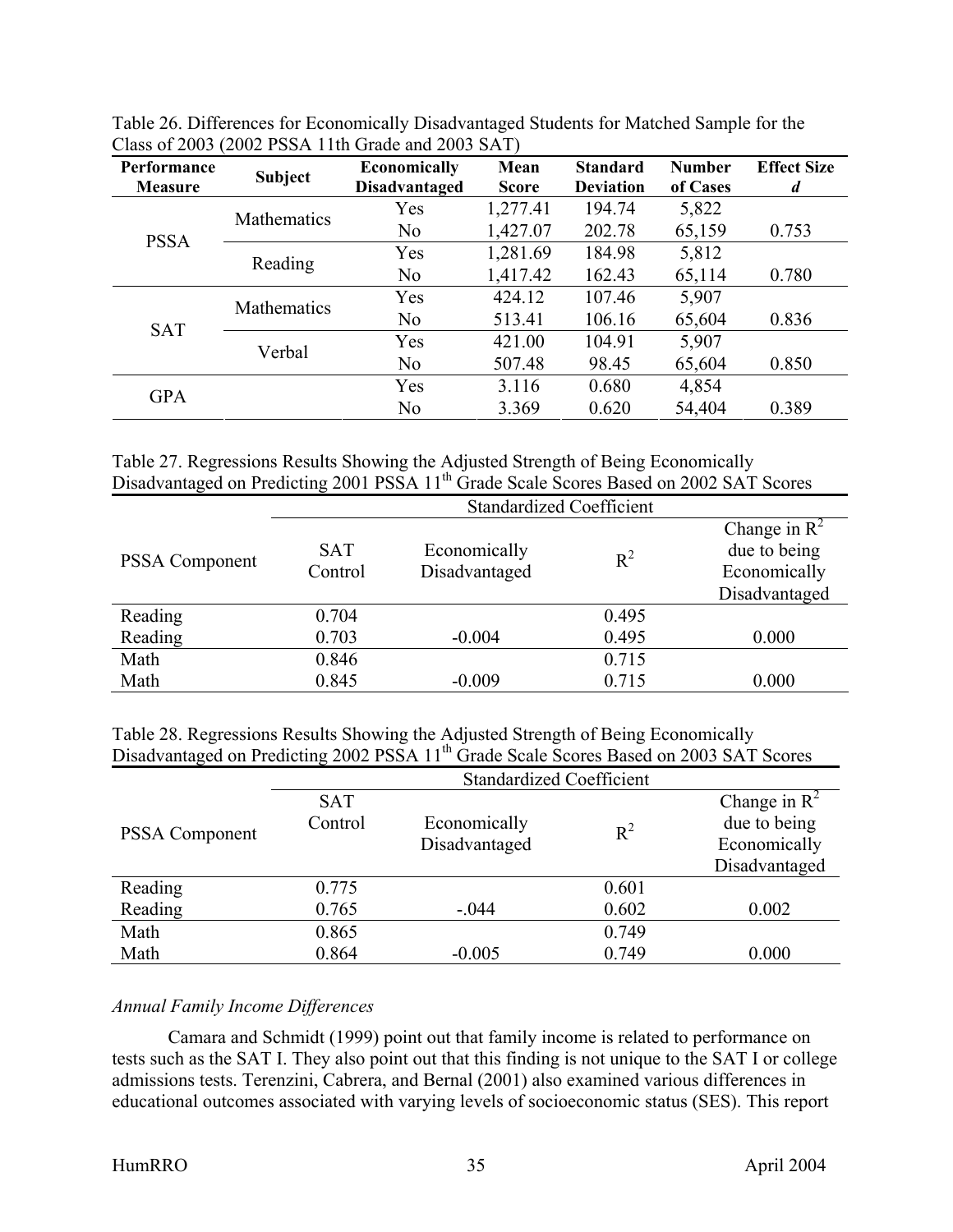examines differences associated with family income in this section. The following section shows differences in student performance related to parental education level. Terenzini, Cabrera, and Bernal (2001) and Camara and Schmidt (1999) point out differences between income, wealth, and SES.

Because annual family income data comes from the SDQ of the SAT, only matched student data can be presented showing relationships with family income. Table 29 (Class of 2002) and Table 30 (Class of 2003) show student performance on the PSSA, SAT, and GPA versus four levels of family income. As the table clearly shows, student scores increase on all performance measures as income goes up. However, the effect size for GPA is about half of the effect size for either of the assessments. The effect size for the PSSA is similar, although slightly less, than the effect size for the SAT for both components and both years.

| Performance    |                |                    |              | <b>Income Level</b>                                                                                                                                                                                                                                                                                                                                                                                                                   |                         |                                                                                                                                                        |  |
|----------------|----------------|--------------------|--------------|---------------------------------------------------------------------------------------------------------------------------------------------------------------------------------------------------------------------------------------------------------------------------------------------------------------------------------------------------------------------------------------------------------------------------------------|-------------------------|--------------------------------------------------------------------------------------------------------------------------------------------------------|--|
| <b>Measure</b> | <b>Subject</b> | <b>Measure</b>     | $<$ \$25,000 | \$25,000 to<br>\$40,000                                                                                                                                                                                                                                                                                                                                                                                                               | \$40,000 to<br>\$70,000 | > \$70,000<br>1,450.45<br>200.32<br>14,902<br>$-0.774$<br>1,420.93<br>169.21<br>14,867<br>$-0.626$<br>538.16<br>105.80<br>15,122<br>$-0.864$<br>528.25 |  |
|                |                | Mean               | 1,299.00     | 1,353.81                                                                                                                                                                                                                                                                                                                                                                                                                              | 1,397.02                |                                                                                                                                                        |  |
|                | Math           | S.D.               | 191.08       | 183.61                                                                                                                                                                                                                                                                                                                                                                                                                                | 188.99                  |                                                                                                                                                        |  |
|                |                | N                  | 6,658        | 8,709                                                                                                                                                                                                                                                                                                                                                                                                                                 | 16,365                  |                                                                                                                                                        |  |
| <b>PSSA</b>    |                | <b>Effect Size</b> |              | $-0.293$<br>$-0.516$<br>1,362.10<br>1,388.48<br>171.65<br>171.10<br>8,693<br>16,348<br>$-0.292$<br>$-0.440$<br>502.72<br>477.66<br>100.13<br>101.36<br>8,856<br>16,549<br>$-0.301$<br>$-0.541$<br>476.19<br>497.96<br>95.46<br>94.85<br>98.15<br>8,856<br>16,549<br>15,122<br>$-0.542$<br>$-0.836$<br>$-0.319$<br>3.262<br>3.344<br>3.412<br>0.636<br>0.631<br>0.628<br>8,607<br>16,141<br>14,726<br>$-0.138$<br>$-0.266$<br>$-0.372$ |                         |                                                                                                                                                        |  |
|                |                | Mean               | 1,310.11     |                                                                                                                                                                                                                                                                                                                                                                                                                                       |                         |                                                                                                                                                        |  |
|                | Reading        | S.D.               | 184.66       |                                                                                                                                                                                                                                                                                                                                                                                                                                       |                         |                                                                                                                                                        |  |
|                |                | $\mathbf N$        | 6,594        |                                                                                                                                                                                                                                                                                                                                                                                                                                       |                         |                                                                                                                                                        |  |
|                |                | <b>Effect Size</b> |              |                                                                                                                                                                                                                                                                                                                                                                                                                                       |                         |                                                                                                                                                        |  |
|                | Math           | Mean               | 446.65       |                                                                                                                                                                                                                                                                                                                                                                                                                                       |                         |                                                                                                                                                        |  |
|                |                | S.D.               | 105.94       |                                                                                                                                                                                                                                                                                                                                                                                                                                       |                         |                                                                                                                                                        |  |
|                |                | N                  | 6,822        |                                                                                                                                                                                                                                                                                                                                                                                                                                       |                         |                                                                                                                                                        |  |
| <b>SAT</b>     |                | <b>Effect Size</b> |              |                                                                                                                                                                                                                                                                                                                                                                                                                                       |                         |                                                                                                                                                        |  |
|                |                | Mean               | 444.69       |                                                                                                                                                                                                                                                                                                                                                                                                                                       |                         |                                                                                                                                                        |  |
|                | Verbal         | S.D.               | 101.77       |                                                                                                                                                                                                                                                                                                                                                                                                                                       |                         |                                                                                                                                                        |  |
|                |                | N                  | 6,822        |                                                                                                                                                                                                                                                                                                                                                                                                                                       |                         |                                                                                                                                                        |  |
|                |                | <b>Effect Size</b> |              |                                                                                                                                                                                                                                                                                                                                                                                                                                       |                         |                                                                                                                                                        |  |
|                |                | Mean               | 3.173        |                                                                                                                                                                                                                                                                                                                                                                                                                                       |                         |                                                                                                                                                        |  |
| <b>GPA</b>     |                | S.D.               | 0.656        |                                                                                                                                                                                                                                                                                                                                                                                                                                       |                         |                                                                                                                                                        |  |
|                |                | N                  | 6,596        |                                                                                                                                                                                                                                                                                                                                                                                                                                       |                         |                                                                                                                                                        |  |
|                |                | <b>Effect Size</b> |              |                                                                                                                                                                                                                                                                                                                                                                                                                                       |                         |                                                                                                                                                        |  |

Table 29. Annual Family Income Differences for Matched Sample for the Class of 2002 (2001 PSSA 11th Grade and 2002 SAT)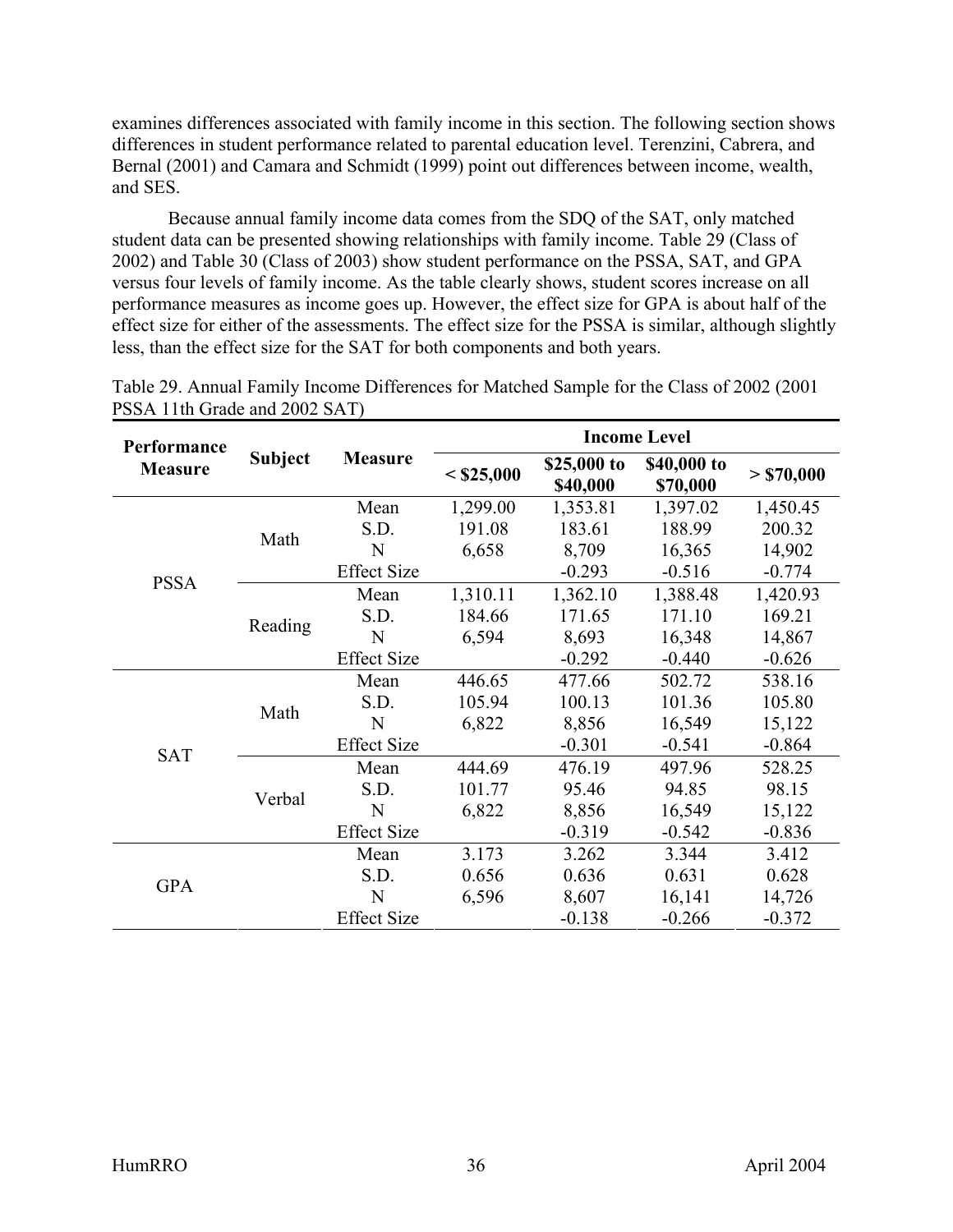|                               |                |                    |              |                                                  | <b>Income Level</b> |            |
|-------------------------------|----------------|--------------------|--------------|--------------------------------------------------|---------------------|------------|
| Performance<br><b>Measure</b> | <b>Subject</b> | <b>Measure</b>     | $<$ \$25,000 | $$25,000-$<br>$$40,000-$<br>\$40,000<br>\$70,000 |                     | > \$70,000 |
|                               |                | Mean               | 1,315.77     | 1,363.93                                         | 1,409.24            | 1,470.93   |
|                               | Math           | S.D.               | 194.01       | 190.51                                           | 193.19              | 205.60     |
|                               |                | N                  | 6,230        | 7,958                                            | 14,963              | 14,295     |
|                               |                | <b>Effect Size</b> |              | $-0.250$                                         | $-0.483$            | $-0.776$   |
| <b>PSSA</b>                   | Reading        | Mean               | 1,326.98     | 1,373.11                                         | 1,405.72            | 1,445.69   |
|                               |                | S.D.               | 175.76       | 162.01                                           | 159.19              | 159.65     |
|                               |                | N                  | 6,232        | 14,958<br>7,948                                  | 14,284              |            |
|                               |                | <b>Effect Size</b> |              | $-0.273$                                         | $-0.470$            | $-0.707$   |
|                               | Math           | Mean               | 448.71       | 476.89                                           | 500.75              | 539.65     |
|                               |                | S.D.               | 105.62       | 101.40                                           | 100.89              | 105.67     |
|                               |                | N                  | 6,304        | 8,010                                            | 15,045              | 14,388     |
| <b>SAT</b>                    |                | <b>Effect Size</b> |              | $-0.272$                                         | $-0.504$            | $-0.861$   |
|                               |                | Mean               | 447.93       | 475.81                                           | 496.53              | 529.05     |
|                               | Verbal         | S.D.               | 103.45       | 95.78                                            | 93.54               | 96.89      |
|                               |                | N                  | 6,304        | 8,010                                            | 15,045              | 14,388     |
|                               |                | <b>Effect Size</b> |              | $-0.280$                                         | $-0.493$            | $-0.809$   |
|                               |                | Mean               | 3.188        | 3.279                                            | 3.357               | 3.428      |
| <b>GPA</b>                    |                | S.D.               | 0.652        | 0.642                                            | 0.623               | 0.617      |
|                               |                | N                  | 6,115        | 7,832                                            | 14,659              | 14,000     |
|                               |                | <b>Effect Size</b> |              | $-0.141$                                         | $-0.265$            | $-0.378$   |

Table 30. Annual Family Income Differences for Matched Sample for the Class of 2003 (2002 PSSA 11th Grade and 2003 SAT)

## *Parent Educational Differences*

Camara and Schmidt (1999) also looked at the impact of parent education on student performance in standardized testing. Their study showed that parental education is related to performance on the SAT I. Higher parental education is associated with higher scores on the SAT I. Table 31 and Table 32 show the means, standard deviations, number of students, and effect size for various levels of student-reported mother's education for the PSSA, SAT, and GPA. The analyses indicate that the effect size for both assessments and GPA are larger as the mother's educational level increases. The effect size for PSSA is not as large as the effect size for SAT. The effect size for GPA is about half of the effect size for PSSA or SAT. Table 33 and Table 34 provide the same information regarding the father's education level. The results follow the same pattern as that for mother's education level.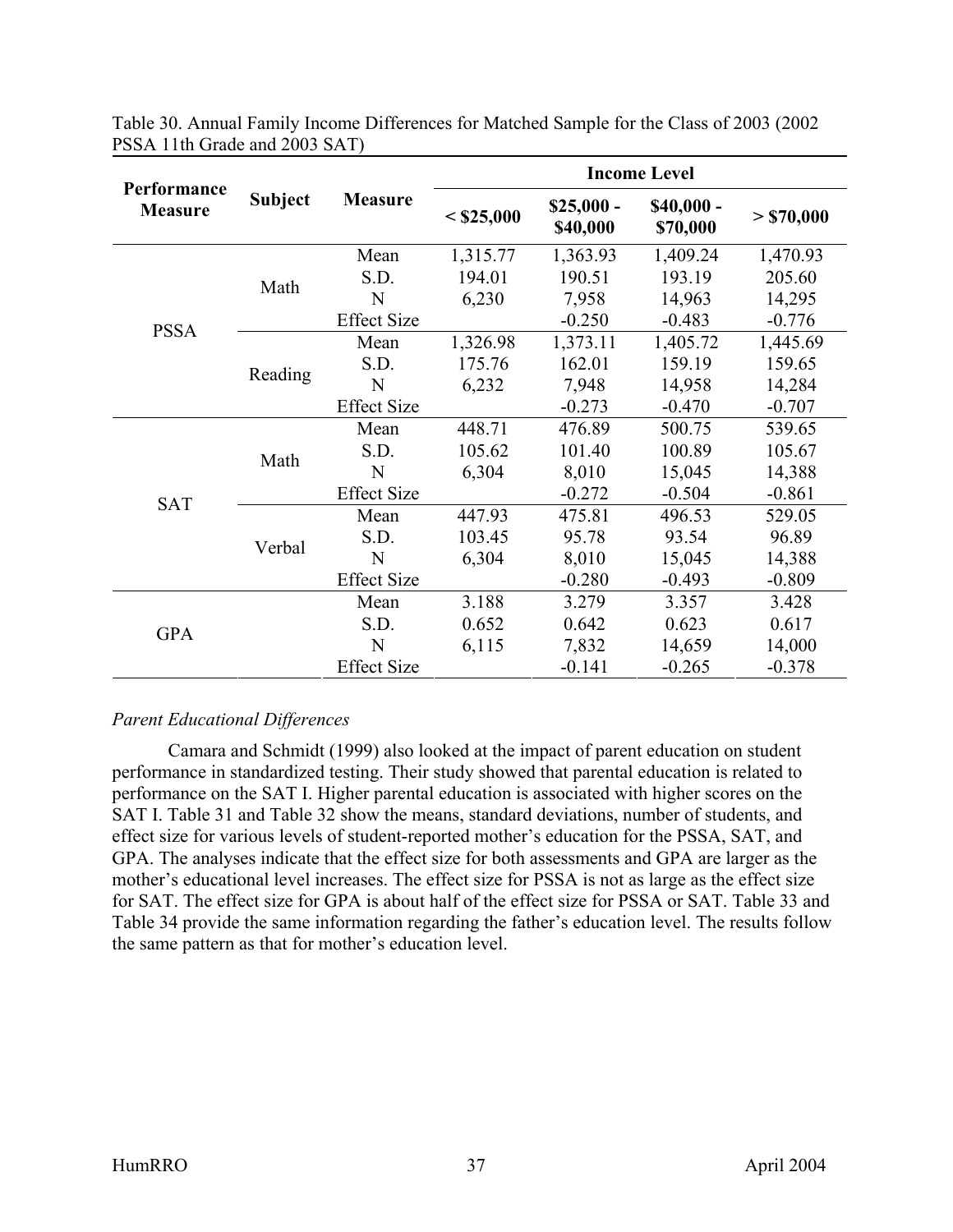|             |                |                    | $\leq$ High   | <b>High</b>   | <b>Some</b> | <b>BA/BS</b>  | Graduate      |
|-------------|----------------|--------------------|---------------|---------------|-------------|---------------|---------------|
|             | <b>Subject</b> | <b>Measure</b>     | <b>School</b> | <b>School</b> | College     | <b>Degree</b> | <b>Degree</b> |
|             |                | Mean               | 1,288.55      | 1,359.08      | 1,382.12    | 1,457.89      | 1,480.95      |
|             | Math           | S.D.               | 187.85        | 185.42        | 191.61      | 199.82        | 206.88        |
|             |                | N                  | 2,196         | 18,737        | 16,804      | 12,094        | 6,259         |
| <b>PSSA</b> |                | <b>Effect Size</b> |               | $-.378$       | $-0.493$    | $-0.873$      | $-0.974$      |
|             |                | Mean               | 1,290.39      | 1,358.83      | 1,378.03    | 1,433.60      | 1,447.35      |
|             |                | S.D.               | 178.86        | 171.34        | 174.41      | 167.33        | 169.81        |
|             | Reading        | N                  | 2,189         | 18,696        | 16,762      | 12,078        | 6,245         |
|             |                | <b>Effect Size</b> |               | $-0.377$      | $-0.495$    | $-0.883$      | $-0.985$      |
|             | Math           | Mean               | 437.95        | 480.49        | 495.74      | 541.33        | 556.39        |
|             |                | S.D.               | 104.76        | 100.21        | 104.29      | 105.47        | 109.24        |
|             |                | N                  | 2,247         | 18,986        | 17,075      | 12,291        | 6,357         |
| <b>SAT</b>  |                | <b>Effect Size</b> |               | $-0.415$      | $-0.553$    | $-0.983$      | $-1.107$      |
|             |                | Mean               | 426.14        | 474.05        | 492.77      | 535.12        | 550.72        |
|             | Verbal         | S.D.               | 99.85         | 92.91         | 96.35       | 98.56         | 103.00        |
|             |                | N                  | 2,247         | 18,986        | 17,075      | 12,291        | 6,357         |
|             |                | <b>Effect Size</b> |               | $-0.497$      | $-0.679$    | $-1.099$      | $-1.228$      |
|             |                | Mean               | 3.142         | 3.267         | 3.289       | 3.456         | 3.504         |
| <b>GPA</b>  |                | S.D.               | 0.653         | 0.630         | 0.640       | 0.618         | 0.601         |
|             |                | N                  | 2,145         | 18,341        | 16,424      | 11,914        | 6,150         |
|             |                | <b>Effect Size</b> |               | $-0.195$      | $-0.227$    | $-0.494$      | $-0.577$      |

Table 31. Mother's Education Level Differences for Matched Sample for the Class of 2002 (2001 PSSA 11th Grade and 2002 SAT)

|                               | Table 32. Mother's Education Level Differences for Matched Sample for the Class of 2003 (2002) |  |  |  |
|-------------------------------|------------------------------------------------------------------------------------------------|--|--|--|
| PSSA 11th Grade and 2003 SAT) |                                                                                                |  |  |  |

|             |                | <b>Measure</b>     | $\leq$ High   | <b>High</b>   | <b>Some</b>    | <b>BA/BS</b>  | Graduate      |
|-------------|----------------|--------------------|---------------|---------------|----------------|---------------|---------------|
|             | <b>Subject</b> |                    | <b>School</b> | <b>School</b> | <b>College</b> | <b>Degree</b> | <b>Degree</b> |
|             |                | Mean               | 1,297.23      | 1,373.23      | 1,400.38       | 1,480.27      | 1,501.40      |
|             | Math           | S.D.               | 195.13        | 187.46        | 198.65         | 204.74        | 224.94        |
|             |                | N                  | 2,072         | 17,801        | 16,646         | 11,406        | 5,961         |
| <b>PSSA</b> |                | <b>Effect Size</b> |               | $-0.397$      | $-0.524$       | $-0.915$      | $-0.970$      |
|             |                | Mean               | 1,290.22      | 1,377.51      | 1,397.99       | 1,457.48      | 1,470.71      |
|             |                | S.D.               | 180.92        | 160.42        | 162.41         | 159.51        | 162.72        |
|             | Reading        | N                  | 2,066         | 17,787        | 16,638         | 11,406        | 5,954         |
|             |                | <b>Effect Size</b> |               | $-0.511$      | $-0.627$       | $-0.981$      | $-1.059$      |
|             | Math           | Mean               | 436.31        | 481.06        | 497.38         | 544.11        | 556.41        |
|             |                | S.D.               | 104.94        | 100.46        | 103.87         | 104.67        | 113.05        |
|             |                | N                  | 2,095         | 17,922        | 16,756         | 11,496        | 5,992         |
| <b>SAT</b>  |                | <b>Effect Size</b> |               | $-0.436$      | $-0.585$       | $-1.029$      | $-1.101$      |
|             |                | Mean               | 425.49        | 475.92        | 494.32         | 536.18        | 550.50        |
|             | Verbal         | S.D.               | 101.24        | 92.54         | 95.47          | 97.95         | 105.22        |
|             |                | N                  | 2,095         | 17,922        | 16,756         | 11,496        | 5,992         |
|             |                | <b>Effect Size</b> |               | $-0.520$      | $-0.700$       | $-1.111$      | $-1.211$      |
|             |                | Mean               | 3.148         | 3.285         | 3.307          | 3.475         | 3.510         |
| <b>GPA</b>  |                | S.D.               | 0.646         | 0.622         | 0.636          | 0.608         | 0.599         |
|             |                | N                  | 2,003         | 17,344        | 16,134         | 11,088        | 5,797         |
|             |                | <b>Effect Size</b> |               | $-0.216$      | $-0.248$       | $-0.521$      | $-0.581$      |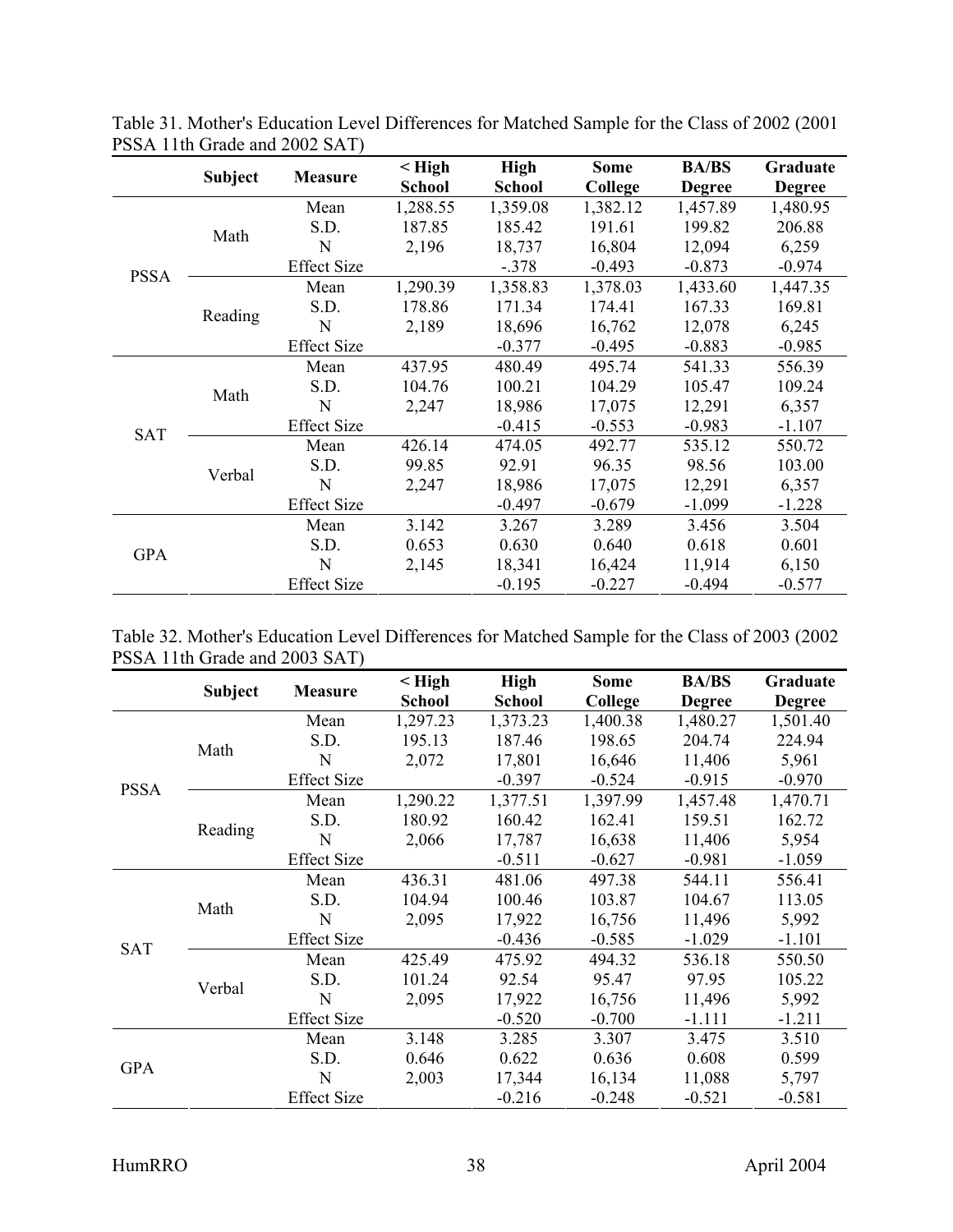|             |                |                    | $\leq$ High   | <b>High</b>   | <b>Some</b> | <b>BA/BS</b>  | Graduate      |
|-------------|----------------|--------------------|---------------|---------------|-------------|---------------|---------------|
|             | <b>Subject</b> | <b>Measure</b>     | <b>School</b> | <b>School</b> | College     | <b>Degree</b> | <b>Degree</b> |
|             |                | Mean               | 1,289.08      | 1,350.41      | 1,383.68    | 1,448.43      | 1,500.72      |
|             | Math           | S.D.               | 184.43        | 182.51        | 187.21      | 196.45        | 207.36        |
|             |                | N                  | 2,850         | 17,616        | 14,573      | 12,461        | 7,835         |
| <b>PSSA</b> |                | <b>Effect Size</b> |               | $-0.334$      | $-0.509$    | $-0.836$      | $-1.079$      |
|             |                | Mean               | 1,295.71      | 1,354.53      | 1,379.85    | 1,423.52      | 1,459.94      |
|             | Reading        | S.D.               | 181.91        | 170.66        | 172.91      | 167.98        | 166.61        |
|             |                | N                  | 2,289         | 17,558        | 14,539      | 12,454        | 7,838         |
|             |                | <b>Effect Size</b> |               | $-0.333$      | $-0.474$    | $-0.730$      | $-0.942$      |
|             | Math           | Mean               | 439.58        | 475.10        | 496.26      | 536.51        | 567.59        |
|             |                | S.D.               | 102.29        | 99.26         | 101.16      | 103.68        | 107.27        |
|             |                | N                  | 2,915         | 17,845        | 14,800      | 12,636        | 7,980         |
| <b>SAT</b>  |                | <b>Effect Size</b> |               | $-0.352$      | $-0.557$    | $-0.941$      | $-1.22$       |
|             |                | Mean               | 432.45        | 470.58        | 492.10      | 528.30        | 561.14        |
|             | Verbal         | S.D.               | 97.78         | 92.12         | 94.75       | 95.71         | 101.28        |
|             |                | N                  | 2,915         | 17,845        | 14,800      | 12,636        | 7,980         |
|             |                | <b>Effect Size</b> |               | $-0.401$      | $-0.620$    | $-0.991$      | $-1.293$      |
|             |                | Mean               | 3.136         | 3.247         | 3.301       | 3.432         | 3.548         |
| <b>GPA</b>  |                | S.D.               | 0.637         | 0.634         | 0.633       | 0.618         | 0.594         |
|             |                | N                  | 2,784         | 17,269        | 14,263      | 12,198        | 7,723         |
|             |                | <b>Effect Size</b> |               | $-0.175$      | $-0.260$    | $-0.472$      | $-0.669$      |

Table 33. Father's Education Level Differences for Matched Sample for the Class of 2002 (2001 PSSA 11th Grade and 2002 SAT)

|  |                               |  |  | Table 34. Father's Education Level Differences for Matched Sample for the Class of 2003 (2002) |  |
|--|-------------------------------|--|--|------------------------------------------------------------------------------------------------|--|
|  | PSSA 11th Grade and 2003 SAT) |  |  |                                                                                                |  |

|             |                |                    | $\leq$ High   | <b>High</b>   | <b>Some</b> | <b>BA/BS</b>  | Graduate      |
|-------------|----------------|--------------------|---------------|---------------|-------------|---------------|---------------|
|             | <b>Subject</b> | <b>Measure</b>     | <b>School</b> | <b>School</b> | College     | <b>Degree</b> | <b>Degree</b> |
|             |                | Mean               | 1,311.97      | 1,365.33      | 1,400.22    | 1,471.83      | 1,525.03      |
|             | Math           | S.D.               | 191.07        | 187.33        | 191.63      | 202.47        | 220.47        |
|             |                | N                  | 2,766         | 16,981        | 14,422      | 11,633        | 7,272         |
| <b>PSSA</b> |                | <b>Effect Size</b> |               | $-0.282$      | $-0.461$    | $-0.812$      | $-1.033$      |
|             |                | Mean               | 1,309.55      | 1,372.22      | 1,400.37    | 1,447.65      | 1,487.52      |
|             | Reading        | S.D.               | 177.15        | 159.01        | 159.80      | 159.90        | 160.14        |
|             |                | N                  | 2,761         | 16,968        | 14,412      | 11,629        | 7,265         |
|             |                | <b>Effect Size</b> |               | $-0.372$      | $-0.538$    | $-0.818$      | $-1.054$      |
|             |                | Mean               | 445.05        | 475.69        | 497.72      | 539.11        | 571.15        |
|             | Math           | S.D.               | 102.30        | 99.38         | 100.23      | 103.52        | 110.09        |
|             |                | N                  | 2,803         | 17,087        | 14,508      | 11,709        | 7,314         |
| <b>SAT</b>  |                | <b>Effect Size</b> |               | $-0.304$      | $-0.520$    | $-0.914$      | $-1.187$      |
|             |                | Mean               | 437.01        | 472.24        | 494.99      | 529.20        | 562.96        |
|             | Verbal         | S.D.               | 98.87         | 91.95         | 93.10       | 95.80         | 102.94        |
|             |                | N                  | 2,803         | 17,087        | 14,508      | 11,709        | 7,314         |
|             |                | <b>Effect Size</b> |               | $-0.369$      | $-0.604$    | $-0.947$      | $-1.248$      |
|             |                | Mean               | 3.139         | 3.272         | 3.316       | 3.454         | 3.558         |
| <b>GPA</b>  |                | S.D.               | 0.639         | 0.624         | 0.632       | 0.606         | 0.582         |
|             |                | N                  | 2,696         | 16,545        | 14,014      | 11,281        | 7,046         |
|             |                | <b>Effect Size</b> |               | $-0.211$      | $-0.279$    | $-0.506$      | $-0.686$      |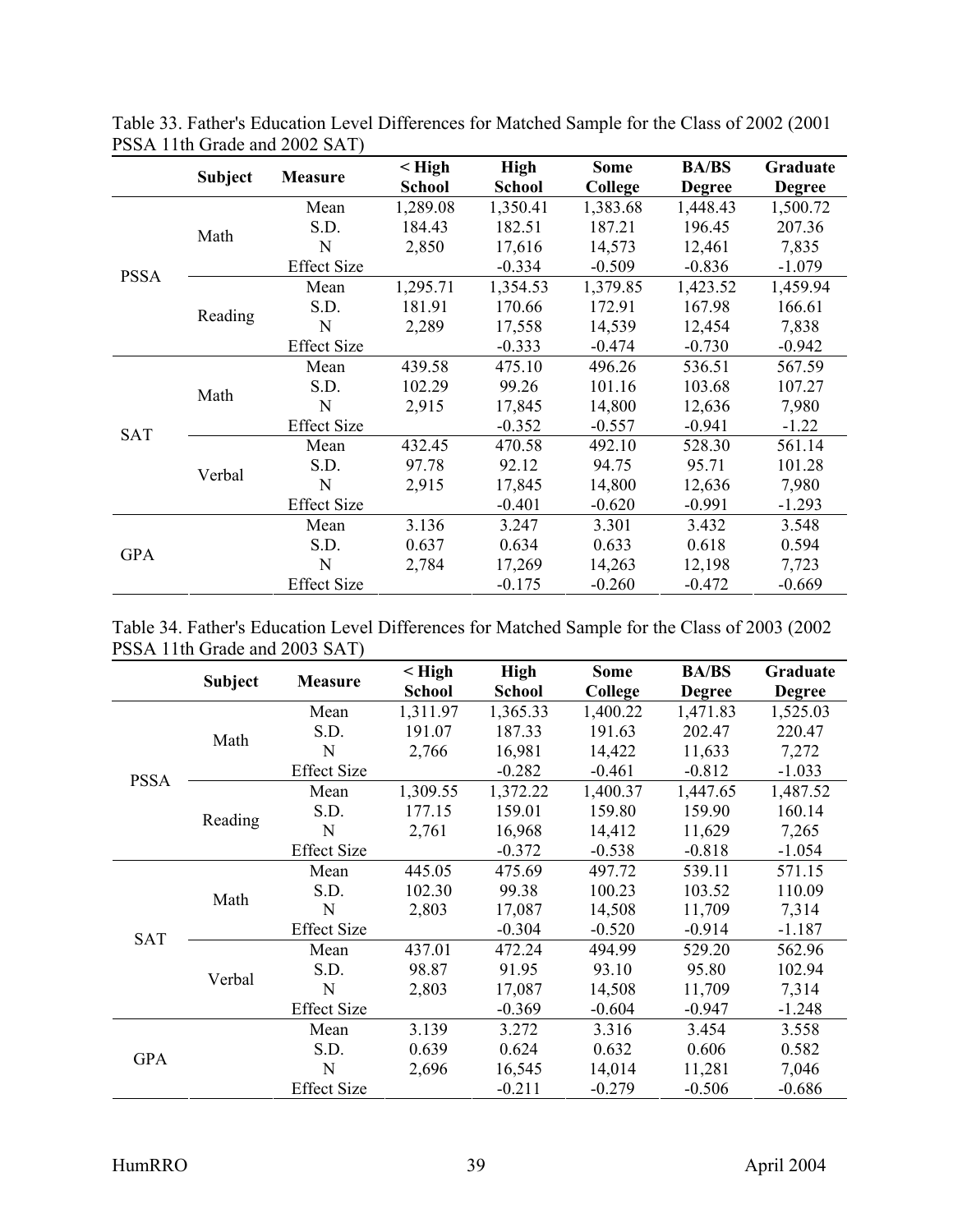## <span id="page-47-0"></span>*Limited English Proficiency Differences*

Students identified as having limited English proficiency (LEP) would be expected to have more difficulty taking a test in English than those not identified. As a result of these difficulties, LEP students would be expected to have lower scores than non-LEP students. Table 36 shows the mean, standard deviation, number of students, and the effect size for the entire state on the PSSA in 2001 and 2002. As expected, LEP students have lower scores than non-LEP students on both components and effect sizes are generally large. However, the math component effect size is only about half of the effect size for reading.

| Year | <b>Subject</b> | <b>Limited</b><br><b>English</b><br>Proficiency | <b>Mean Scale</b><br><b>Score</b> | <b>Standard</b><br><b>Deviation</b> | <b>Number</b><br>of Cases | <b>Effect</b><br><b>Size</b><br>$\boldsymbol{d}$ |
|------|----------------|-------------------------------------------------|-----------------------------------|-------------------------------------|---------------------------|--------------------------------------------------|
|      | Math           | Yes                                             | 1,153.12                          | 189.77                              | 492                       |                                                  |
| 2001 |                | N <sub>0</sub>                                  | 1,304.76                          | 220.47                              | 115,645                   | 0.737                                            |
|      | Reading        | Yes                                             | 1,062.16                          | 153.38                              | 473                       |                                                  |
|      |                | N <sub>o</sub>                                  | 1,297.84                          | 217.27                              | 115,093                   | 1.253                                            |
|      | Math           | Yes                                             | 1,165.60                          | 202.54                              | 844                       |                                                  |
| 2002 |                | N <sub>o</sub>                                  | 1,315.50                          | 228.12                              | 122,706                   | 0.695                                            |
|      |                | Yes                                             | 1,026.18                          | 161.38                              | 840                       |                                                  |
|      | Reading        | N <sub>0</sub>                                  | 1,314.83                          | 214.13                              | 122,394                   | 1.522                                            |

| Table 35. Limited English Proficiency Differences for 11 <sup>th</sup> Grade PSSA (Unmatched State Data) |  |  |
|----------------------------------------------------------------------------------------------------------|--|--|
|                                                                                                          |  |  |

Table 36 and Table 37 show the mean, standard deviation, number of cases, and effect size for the matched sample of students in the Classes of 2002 and 2003. The effect sizes are similar to those in the state sample for the PSSA and SAT—very larger in verbal/reading and medium in math. The effect size is slightly larger for PSSA than SAT in math, but slightly smaller for PSSA than SAT in reading/verbal. However, the GPA for LEP students is actually slightly higher than the GPA for non-LEP students.

|  |                                         |  | Table 36. Limited English Proficiency Differences for Matched Sample for the Class of 2002 |  |
|--|-----------------------------------------|--|--------------------------------------------------------------------------------------------|--|
|  | $(2001$ PSSA $11th$ Grade and 2002 SAT) |  |                                                                                            |  |

| <b>Performance</b><br><b>Measure</b> | <b>Subject</b> | <b>Limited</b><br>English<br>Proficiency | <b>Mean Score</b> | <b>Standard</b><br><b>Deviation</b> | <b>Number</b><br>of Cases | <b>Effect Size</b><br>$\boldsymbol{d}$ |
|--------------------------------------|----------------|------------------------------------------|-------------------|-------------------------------------|---------------------------|----------------------------------------|
|                                      | Math           | Yes                                      | 1,259.74          | 196.61                              | 134                       |                                        |
| <b>PSSA</b>                          |                | N <sub>0</sub>                           | 1,393.10          | 200.70                              | 68,055                    | 0.671                                  |
|                                      | Reading        | Yes                                      | 1,137.45          | 146.49                              | 132                       |                                        |
|                                      |                | N <sub>o</sub>                           | 1,382.97          | 178.76                              | 67,907                    | 1.502                                  |
|                                      | Math           | Yes                                      | 428.60            | 130.45                              | 136                       |                                        |
| <b>SAT</b>                           |                | No                                       | 502.82            | 109.34                              | 69,189                    | 0.617                                  |
|                                      | Verbal         | Yes                                      | 333.53            | 98.07                               | 136                       |                                        |
|                                      |                | N <sub>0</sub>                           | 497.64            | 102.41                              | 69,189                    | 1.637                                  |
|                                      |                | Yes                                      | 3.393             | 0.617                               | 111                       |                                        |
| <b>GPA</b>                           |                | N <sub>0</sub>                           | 3.328             | 0.637                               | 60,172                    | $-0.104$                               |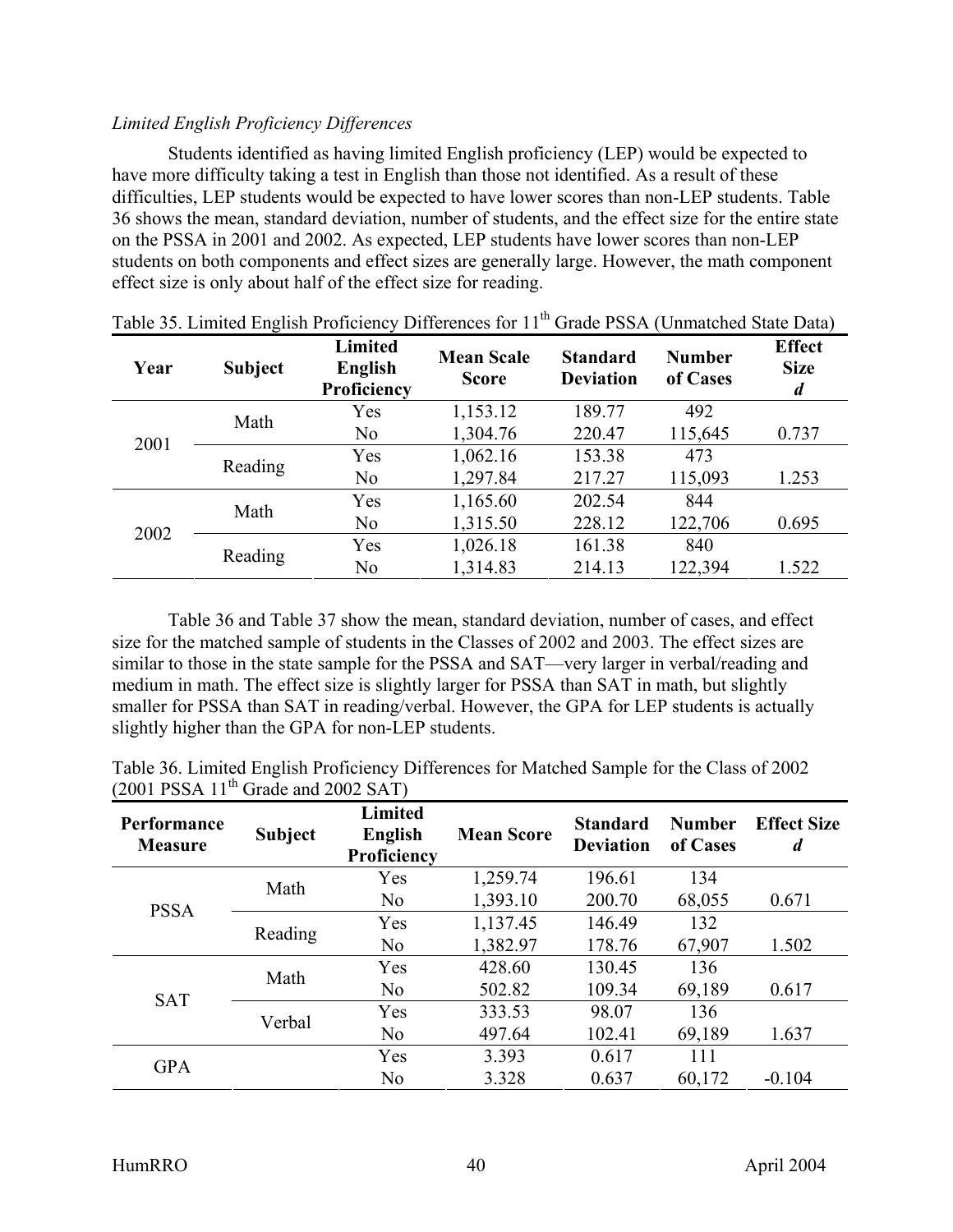| Performance<br><b>Measure</b> | <b>Subject</b>     | <b>Limited</b><br><b>English</b><br>Proficiency | Mean<br><b>Score</b> | <b>Standard</b><br><b>Deviation</b> | <b>Number</b><br>of Cases | <b>Effect Size</b><br>$\boldsymbol{d}$ |
|-------------------------------|--------------------|-------------------------------------------------|----------------------|-------------------------------------|---------------------------|----------------------------------------|
|                               | <b>Mathematics</b> | Yes                                             | 1,268.15             | 202.57                              | 289                       |                                        |
| <b>PSSA</b>                   |                    | N <sub>o</sub>                                  | 1,415.39             | 206.07                              | 70,692                    | 0.721                                  |
|                               | Reading            | Yes                                             | 1,093.86             | 158.55                              | 288                       |                                        |
|                               |                    | N <sub>o</sub>                                  | 1,407.57             | 167.41                              | 70,638                    | 1.924                                  |
|                               | <b>Mathematics</b> | Yes                                             | 415.64               | 121.59                              | 291                       |                                        |
| <b>SAT</b>                    |                    | N <sub>0</sub>                                  | 506.41               | 108.87                              | 71,220                    | 0.787                                  |
|                               |                    | Yes                                             | 325.26               | 87.75                               | 291                       |                                        |
|                               | Verbal             | N <sub>o</sub>                                  | 501.05               | 101.26                              | 71,220                    | 1.855                                  |
|                               |                    | Yes                                             | 3.358                | .585                                | 226                       |                                        |
| <b>GPA</b>                    |                    | No                                              | 3.348                | .629                                | 59,032                    | $-0.008$                               |

Table 37. Limited English Proficiency Differences for Matched Sample for the Class of 2003 (2002 PSSA 11th Grade and 2003 SAT)

The regression analyses results (Table 38 and Table 39) show that there are negligible changes in R square for predicting PSSA from SAT scores when adding LEP to the equation for both reading and math for both classes.

| Table 38. Regressions Results Showing the Adjusted Strength of Being Limited English            |  |
|-------------------------------------------------------------------------------------------------|--|
| Proficient on Predicting 2001 PSSA 11 <sup>th</sup> Grade Scale Scores Based on 2002 SAT Scores |  |

|                       | <b>Standardized Coefficient</b> |                                |       |                                                             |
|-----------------------|---------------------------------|--------------------------------|-------|-------------------------------------------------------------|
| <b>PSSA Component</b> | <b>SAT</b><br>Control           | Limited English<br>Proficiency | $R^2$ | Change in $R^2$<br>due to<br>Limited English<br>Proficiency |
| Reading               | 0.704                           |                                | 0.495 |                                                             |
| Reading               | 0.703                           | $-0.011$                       | 0.495 | 0.000                                                       |
| Math                  | 0.846                           |                                | 0.715 |                                                             |
| Math                  | 0.845                           | $-0.004$                       | 0.715 | 0.000                                                       |

Table 39. Regressions Results Showing the Adjusted Strength of Being Limited English Proficient on Predicting 2002 PSSA 11<sup>th</sup> Grade Scale Scores Based on 2003 SAT Scores

|                       | <b>Standardized Coefficient</b> |                                |       |                                                                      |
|-----------------------|---------------------------------|--------------------------------|-------|----------------------------------------------------------------------|
| <b>PSSA Component</b> | <b>SAT</b><br>Control           | Limited English<br>Proficiency | $R^2$ | Change in $\mathbb{R}^2$<br>due to<br>Limited English<br>Proficiency |
| Reading               | 0.775                           |                                | 0.601 |                                                                      |
| Reading               | 0.771                           | $-0.033$                       | 0.602 | $+0.001$                                                             |
| Math                  | 0.865                           |                                | 0.749 |                                                                      |
| Math                  | 0.865                           | 0.000                          | 0.749 | 0.000                                                                |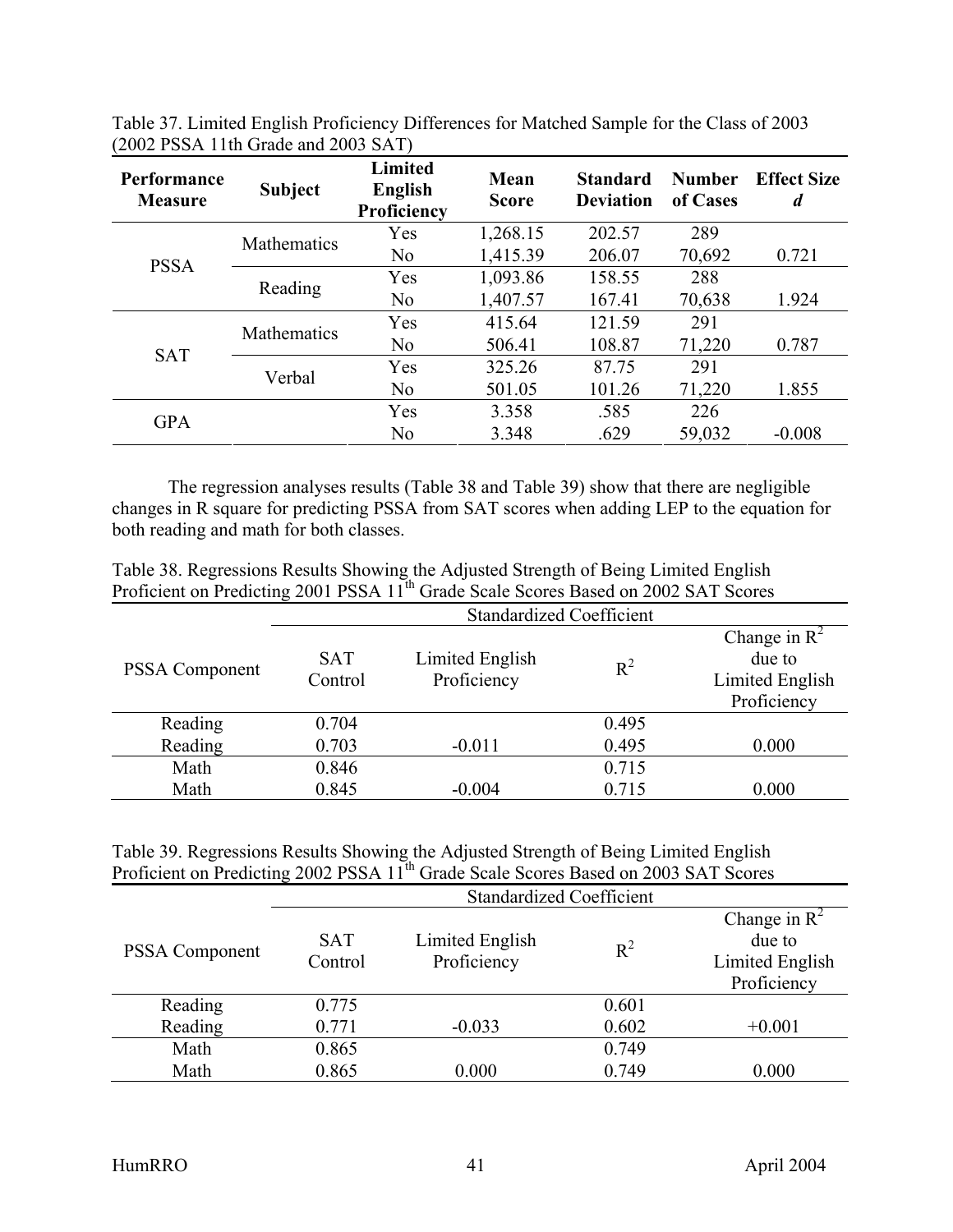### **School-Level Scores**

<span id="page-49-0"></span>Means were calculated by school for all scale scores and grade indicators to analyze school-level results. School-level descriptive statistics are presented for the Classes of 2002 and 2003 for the PSSA (Table 40), SAT (Table 41), and GPA and course grades (Table 42). Only schools with at least 10 students with merged PSSA and SAT scores are included in the analyses. School-level means showed an increase on both tests, both test components, GPA, and course grades from the Class of 2002 to the Class of 2003. The change in scoring procedures from the 2001 PSSA to the 2002 PSSA (instituting a minimum score of 700 for the 2002 PSSA) is problematic. However, there were only 9 students in this college-bound sample in the Class of 2003 who scored a 700 on the 2002 PSSA reading component and no students who scored a 700 on the math component. The change in course grades was extremely small.

| <b>Subject</b> | <b>Measure</b> | Class of 2002 | Class of 2003 |
|----------------|----------------|---------------|---------------|
| Reading        | Mean           | 1369.73       | 1393.16       |
|                | S.D.           | 74.35         | 70.88         |
|                | N              | 586*          | 586           |
| Math           | Mean           | 1369.66       | 1393.33       |
|                | S.D.           | 83.35         | 84.96         |
|                | N              | 586           | 586           |

Table 40. PSSA School-Level Descriptive Statistics for the Classes of 2002 and 2003

\* Limited to schools with at least 10 students with merged PSSA and SAT scores

| <b>Subject</b> | <b>Measure</b> | Class of 2002 | Class of 2003 |
|----------------|----------------|---------------|---------------|
| Verbal         | Mean           | 485.78        | 489.07        |
|                | S.D.           | 42.07         | 42.51         |
|                | N              | 586*          | 586           |
| Math           | Mean           | 488.47        | 491.59        |
|                | S.D.           | 45.00         | 46.01         |
|                | N              | 586           | 586           |

Table 41. SAT School-Level Descriptive Statistics for the Classes of 2002 and 2003

\* Limited to schools with at least 10 students with merged PSSA and SAT scores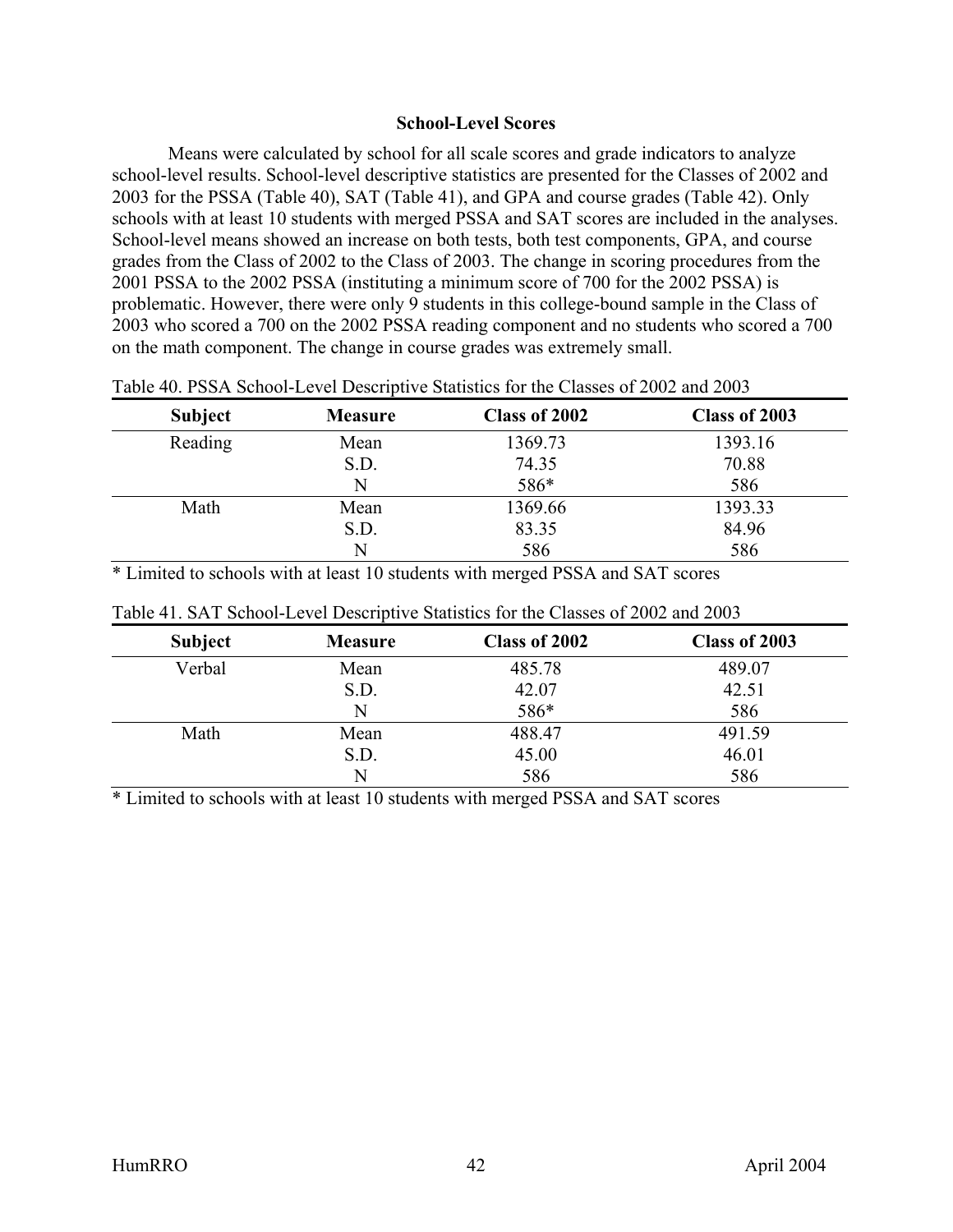| <b>Subject</b> | <b>Measure</b> | Class of 2002 | Class of 2003 |
|----------------|----------------|---------------|---------------|
| <b>GPA</b>     | Mean           | 3.34          | 3.46          |
|                | S.D.           | 0.19          | 0.19          |
|                | N              | 586*          | 586           |
| English        | Mean           | 3.29          | 3.31          |
|                | S.D.           | 0.20          | 0.21          |
|                | N              | 586           | 586           |
| Math           | Mean           | 3.11          | 3.12          |
|                | S.D.           | 0.21          | 0.22          |
|                | N              | 586           | 586           |

Table 42. School-Level Descriptive Statistics GPA and Course Grades for the Classes of 2002 and 2003

### *Average Within-Year School-Level Correlations*

Table 43 and Table 44 present correlations among these school-level scores. Table 45 presents correlations for the average across the two years.<sup>4</sup> As Hoffman (1998) pointed out, there is a tendency for correlations among school scores to be higher than correlations among studentlevel scores (Class of 2002 - Table 8, Class of 2003 - Table 9, and average for the Classes of 2002 and 2003 - Table 10). This is the case, except for those correlations involving GPA and course-grades (except for PSSA reading to math course grade and GPA to English course grade where school-level correlations are higher).

As Hoffman (1998) pointed out, the lower school-level correlations for GPA suggests that grading scales are not equivalent across schools. There is a tendency for different schools to grade differently. As a result, at the school level of analysis there is a weaker relationship between GPA and either PSSA or ACT scores. When students' scores are averaged at the school level, observed differences are related not only to differing levels of student achievement, but to the particular school's grading practices. However, the school-level relationship between GPA and course grades remains strong for both PSSA and SAT.

 4 Average correlations were technically corrected with Fisher's *r* to *z* transformations.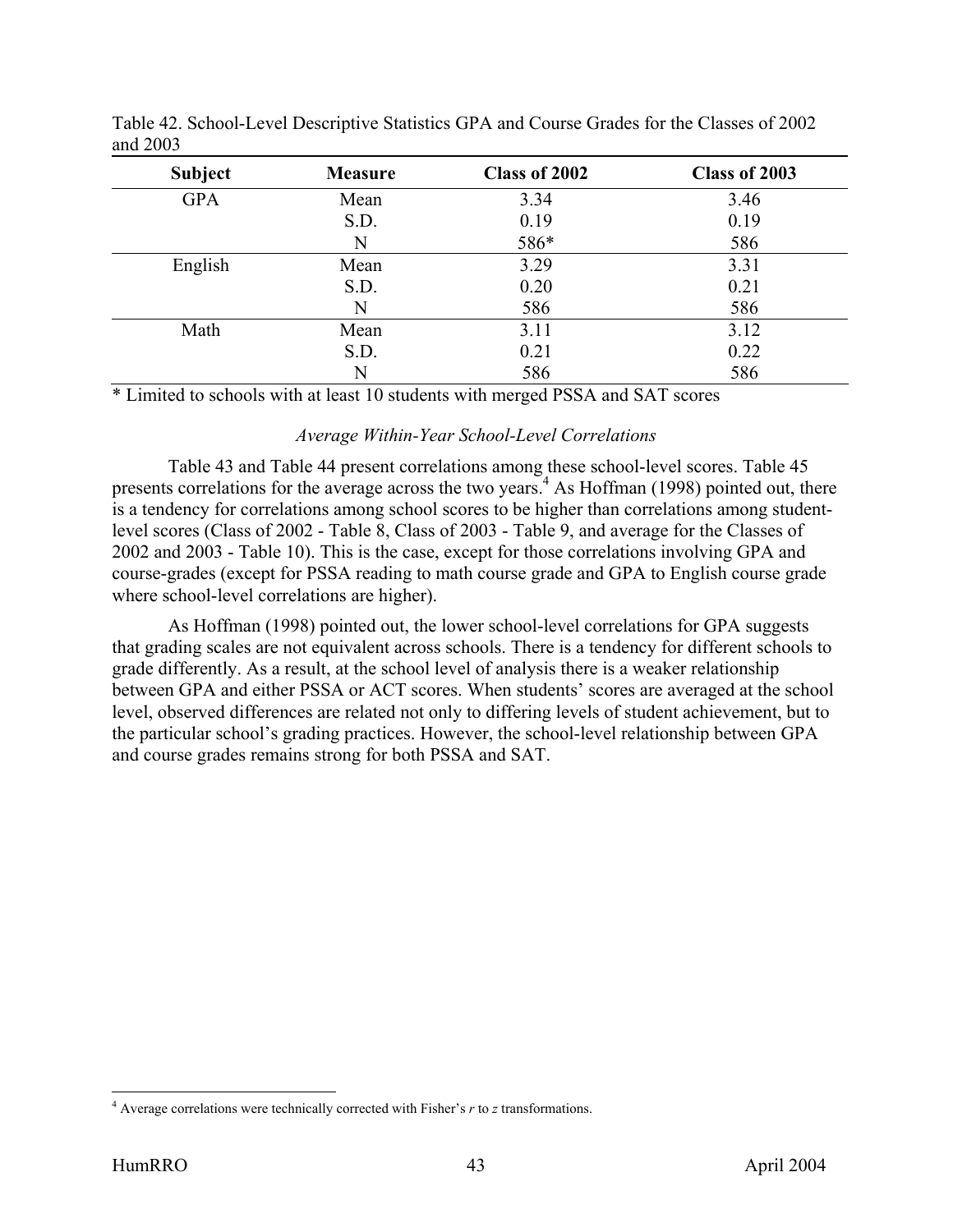|               |            | <b>PSSA</b> |       |        | <b>SAT</b> |                       | <b>Course Grades</b> |       |
|---------------|------------|-------------|-------|--------|------------|-----------------------|----------------------|-------|
| Variable      |            | Reading     | Math  | Verbal | Math       | <b>GPA</b><br>(Total) | English              | Math  |
| <b>PSSA</b>   | Reading    | 1.000       |       |        |            |                       |                      |       |
|               | Math       | 0.861       | 1.000 |        |            |                       |                      |       |
| <b>SAT</b>    | Verbal     | 0.818       | 0.883 | 1.000  |            |                       |                      |       |
|               | Math       | 0.773       | 0.935 | 0.941  | 1.000      |                       |                      |       |
|               | <b>GPA</b> | 0.413       | 0.393 | 0.371  | 0.376      | 1.000                 |                      |       |
| Course        | English    | 0.411       | 0.391 | 0.359  | 0.362      | 0.778                 | 1.000                |       |
| <b>Grades</b> | Math       | 0.423       | 0.454 | 0.416  | 0.450      | 0.719                 | 0.542                | 1.000 |

Table 43. School-Level PSSA, SAT, and Course Grade Correlations for the Class of 2002

Table 44. School-Level PSSA, SAT, and Course Grades Correlations for the Class of 2003

|               |                 | <b>PSSA</b> |       |        | <b>SAT</b> |                       | <b>Course Grades</b> |       |
|---------------|-----------------|-------------|-------|--------|------------|-----------------------|----------------------|-------|
|               | <b>Variable</b> | Reading     | Math  | Verbal | Math       | <b>GPA</b><br>(Total) | English              | Math  |
|               | Reading         | 1.000       |       |        |            |                       |                      |       |
| <b>PSSA</b>   | Math            | 0.870       | 1.000 |        |            |                       |                      |       |
|               | Verbal          | 0.905       | 0.849 | 1.000  |            |                       |                      |       |
| <b>SAT</b>    | Math            | 0.868       | 0.915 | 0.943  | 1.000      |                       |                      |       |
|               | <b>GPA</b>      | 0.491       | 0.443 | 0.439  | 0.425      | 1.000                 |                      |       |
| Course        | English         | 0.442       | 0.394 | 0.402  | 0.394      | 0.780                 | 1.000                |       |
| <b>Grades</b> | Math            | 0.501       | 0.489 | 0.484  | 0.486      | 0.784                 | 0.615                | 1.000 |

\* Limited to schools with at least 10 students with merged PSSA and SAT scores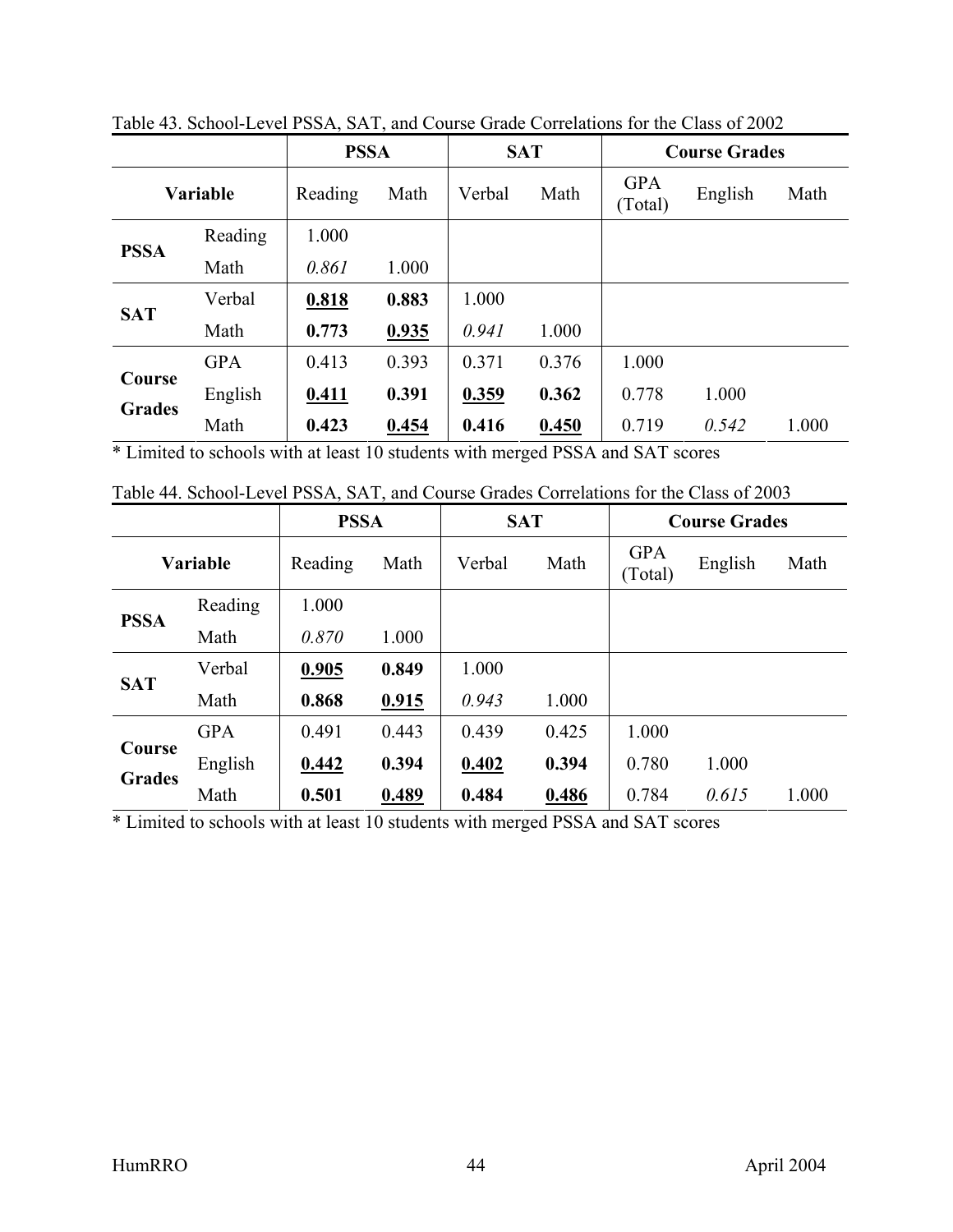|               |                 | <b>PSSA</b> |       |        | <b>SAT</b> |                       | <b>Course Grades</b> |       |
|---------------|-----------------|-------------|-------|--------|------------|-----------------------|----------------------|-------|
|               | <b>Variable</b> | Reading     | Math  | Verbal | Math       | <b>GPA</b><br>(Total) | English              | Math  |
| <b>PSSA</b>   | Reading         | 1.000       |       |        |            |                       |                      |       |
|               | Math            | 0.866       | 1.000 |        |            |                       |                      |       |
| <b>SAT</b>    | Verbal          | 0.868       | 0.867 | 1.000  |            |                       |                      |       |
|               | Math            | 0.826       | 0.926 | 0.942  | 1.000      |                       |                      |       |
|               | <b>GPA</b>      | 0.453       | 0.418 | 0.406  | 0.401      | 1.000                 |                      |       |
| Course        | English         | 0.427       | 0.393 | 0.381  | 0.378      | 0.779                 | 1.000                |       |
| <b>Grades</b> | Math            | 0.463       | 0.472 | 0.451  | 0.468      | 0.753                 | 0.580                | 1.000 |

Table 45. School-Level PSSA, SAT, and Course Grades Correlation Averages for the Class of 2002 and 2003

Table 46 shows that the mean school-level scores for both PSSA  $11<sup>th</sup>$  grade reading and SAT verbal components of each assessment increased from the Class of 2002 to the Class of 2003. For the SAT, the mean school-level change on the verbal component was +3.30 scale score points. For the PSSA, the mean school-level scale score change on the  $11<sup>th</sup>$  grade reading component was +23.43 scale score points. Table 47 shows the fairly strong relationship between the differences in mean school-level scores on the SAT verbal component and the PSSA reading component for the Classes of 2002 and 2003. This relationship is graphically portrayed in Figure 17. Table 48, Table 49, and Figure 18 show the same information for the math components of the PSSA and SAT. As would be expected, the relationship between the math components is stronger than for the reading/verbal components.

Table 46. Difference in Mean School-Level SAT Verbal and PSSA Reading Scores From the Classes of 2002 and 2003

| Difference in Mean School-Level Score From the<br>Class of 2002 and Class of 2003 | Mean                        | <b>Standard</b><br><b>Deviation</b> | Number of<br>Schools* |
|-----------------------------------------------------------------------------------|-----------------------------|-------------------------------------|-----------------------|
| <b>SAT</b> Verbal                                                                 | $+3.30$                     | 16.73                               | 586                   |
| <b>PSSA Reading</b>                                                               | $+23.43$                    | 46.60                               | 586                   |
| $-1$ $-1$ $-1$ $-1$ $-1$ $-1$                                                     | $\sim$ $\sim$ $\sim$ $\sim$ | $\sim$ $\sim$                       |                       |

\* Limited to schools with at least 10 students with merged PSSA and SAT scores

Table 47. Correlation of Difference in School-Level Mean SAT Verbal Score and PSSA Reading Score Between the Classes of 2002 and 2003

| Difference in Mean School-Level Score From the<br>Class of 2002 and Class of 2003 | <b>SAT</b><br>Verbal | <b>PSSA</b><br>Reading |
|-----------------------------------------------------------------------------------|----------------------|------------------------|
| SAT Verbal                                                                        |                      |                        |
| <b>PSSA Reading</b>                                                               | 462                  |                        |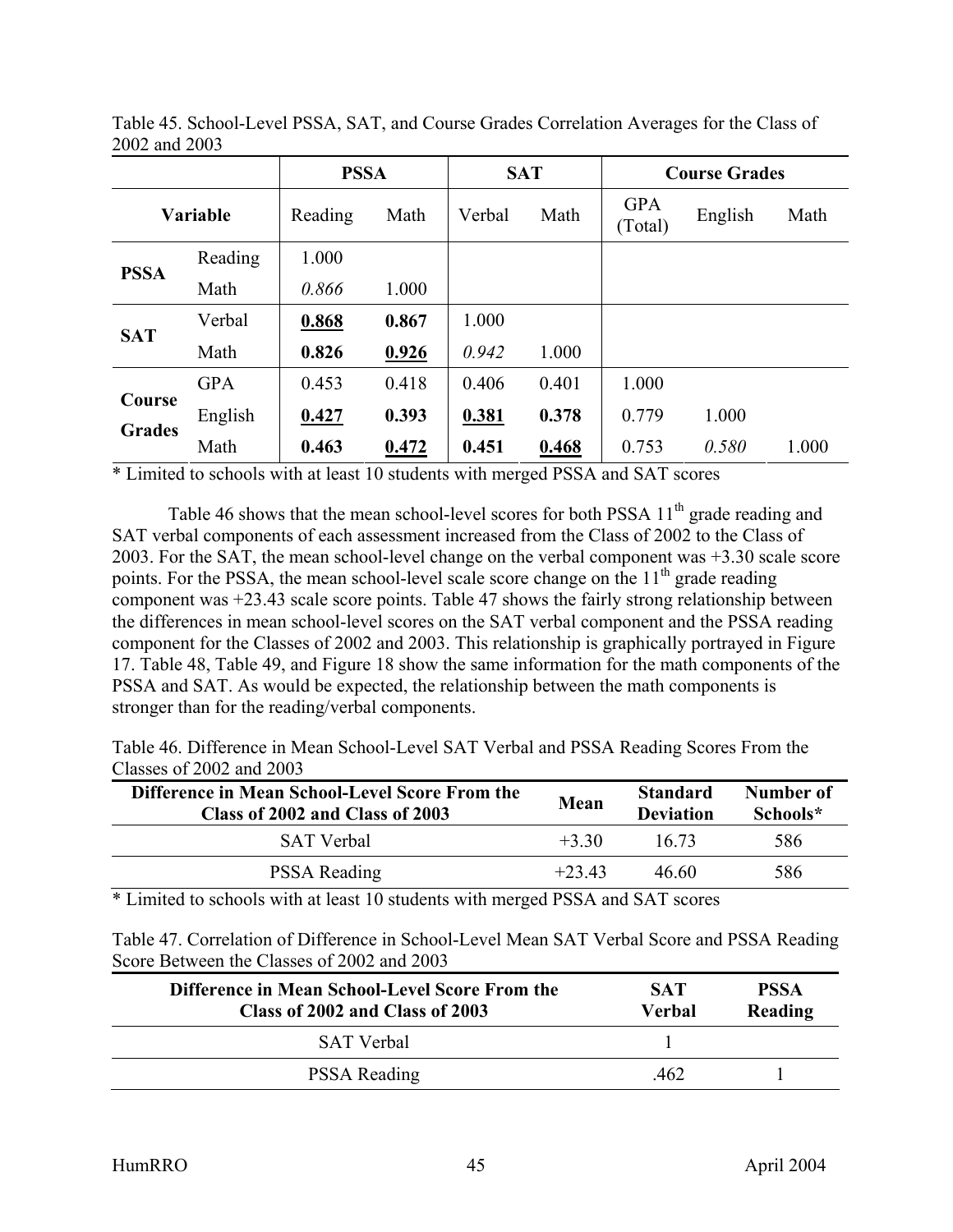

Figure 17. Scatterplot of difference in school-level SAT verbal mean scores and school-level PSSA 11<sup>th</sup> grade reading mean scores between the Class of 2002 and Class of 2003.

Table 48. Difference in Mean School-Level SAT Math and PSSA Math Scores From the Class of 2002 and Class of 2003

| Difference in Mean School-Level Math Score<br>From the Class of 2002 and Class of 2003 | <b>Mean</b> | <b>Standard</b><br><b>Deviation</b> | Number of<br><b>Schools</b> |
|----------------------------------------------------------------------------------------|-------------|-------------------------------------|-----------------------------|
| <b>SAT</b>                                                                             | $+313$      | 18.42                               | 586                         |
| <b>PSSA</b>                                                                            | $+23.67$    | 46.87                               | 586                         |

\* Limited to schools with at least 10 students with merged PSSA and SAT scores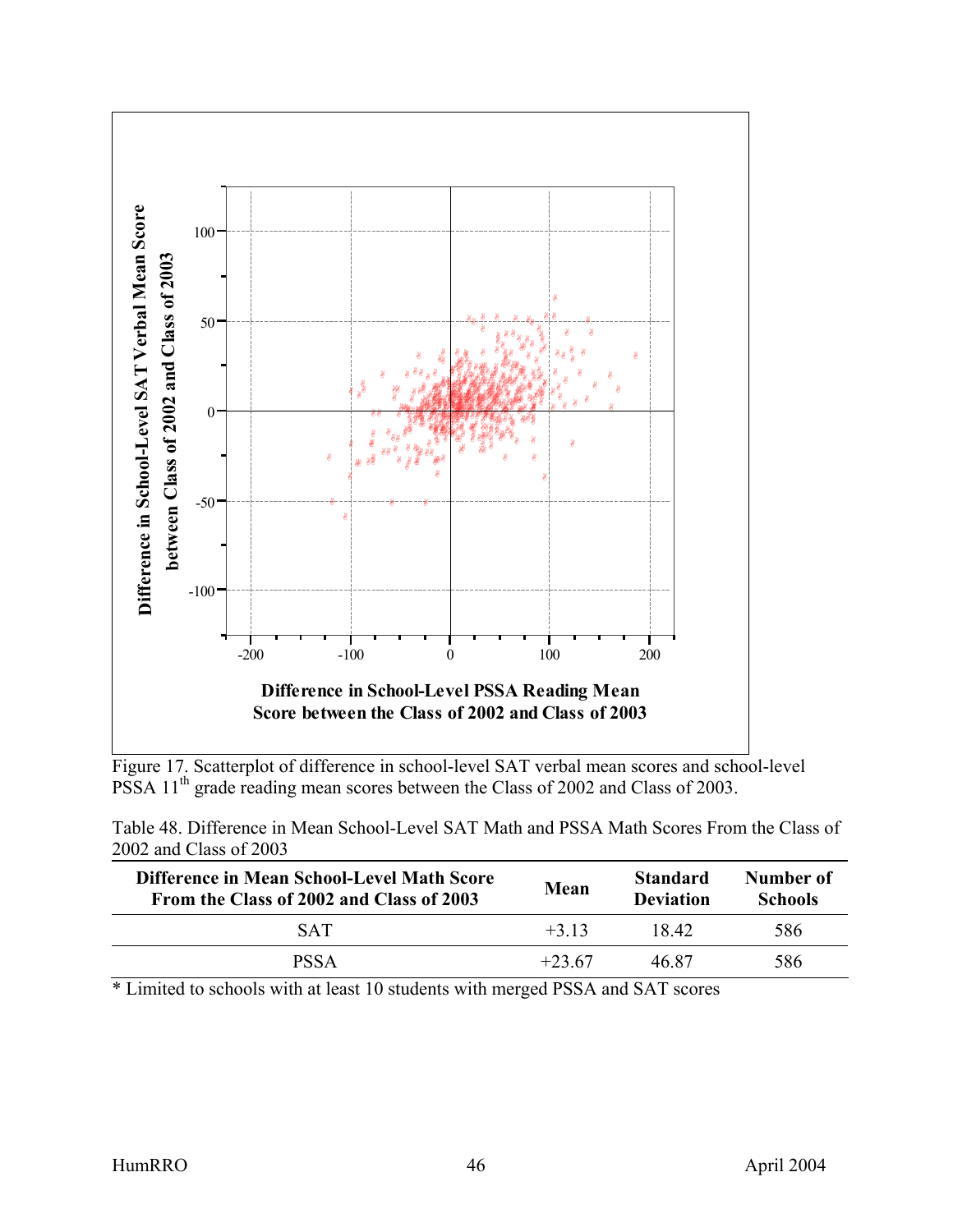





Figure 18. Scatterplot of differences in school-level mean SAT math score and school-level mean PSSA math scores between the Classes of 2002 and 2003.

## *Pooled, Within-School Correlations*

The above discussion alluded to school-level factors, such as differences in grading practices, which may be impacting observed correlations. Figure 19 depicts an extreme version of such a situation. Schools A, B, and C are clearly different in where their students lie with respect to PSSA or SAT scores, but they are identical in terms of the grades their students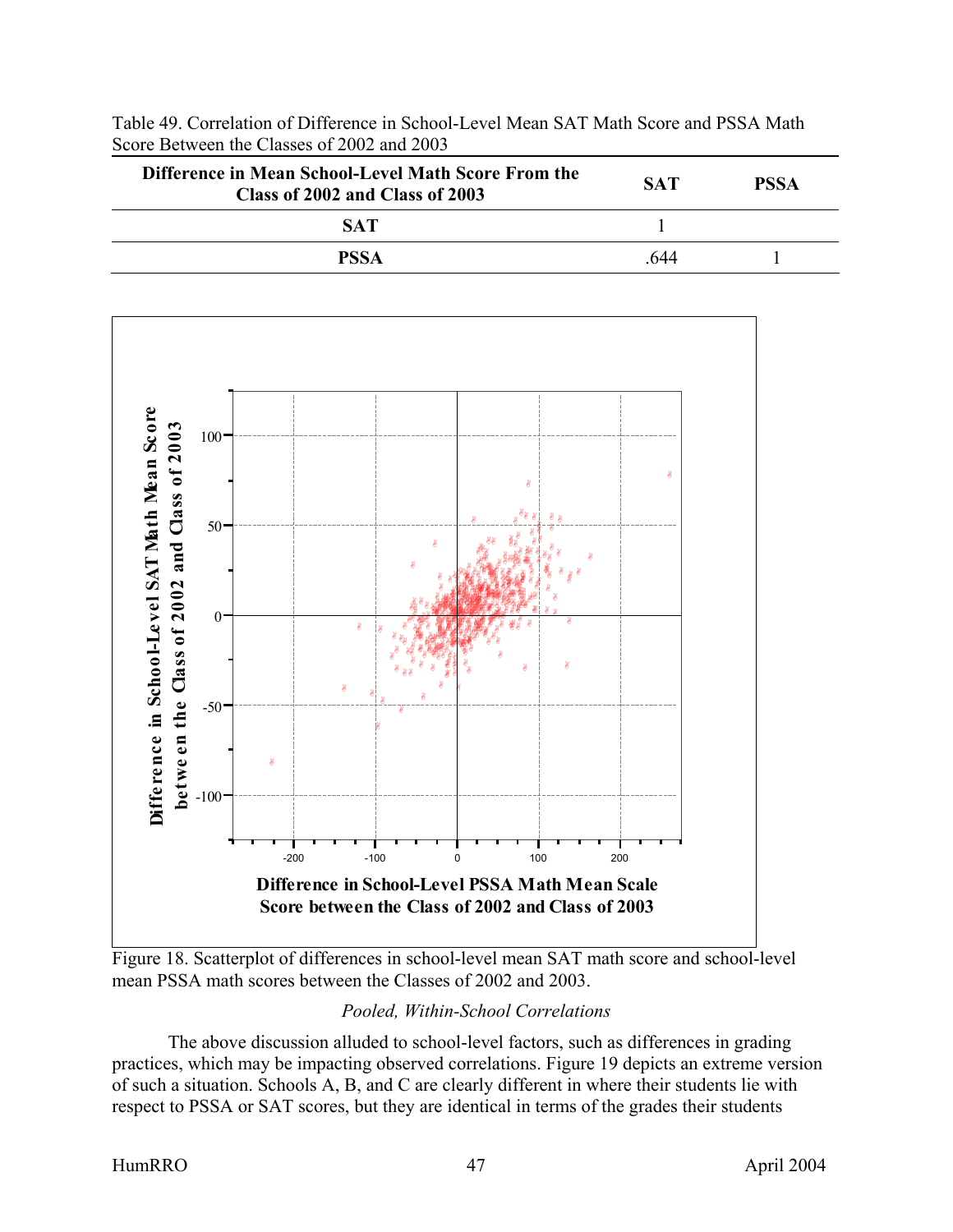<span id="page-55-0"></span>receive. Also, within each school, there is a relationship between grades and either PSSA scores or SAT scores. However, if a correlation were calculated using students from all schools, without regard to school-level characteristics, it would be zero.



Figure 19. Extreme hypothetical illustration of how mean differences among schools on PSSA or SAT scores that are not mirrored by differences in GPA can impact correlations. (Ellipses represent students' scores within each school).

Pooled, within-school correlations are used to estimate relationships between measures calculated within schools and then averaged across all schools. These pooled, within-school correlations were calculated for each of the two years of data (Table 50 for the Class of 2002 and Table 51 for the Class of 2003), and then averaged across the two years (Table 52).<sup>5</sup> The resulting average pooled, within-school correlations are presented in Table 52.

 $\overline{a}$  $<sup>5</sup>$  Again, the technical *r* to *z* correction was used.</sup>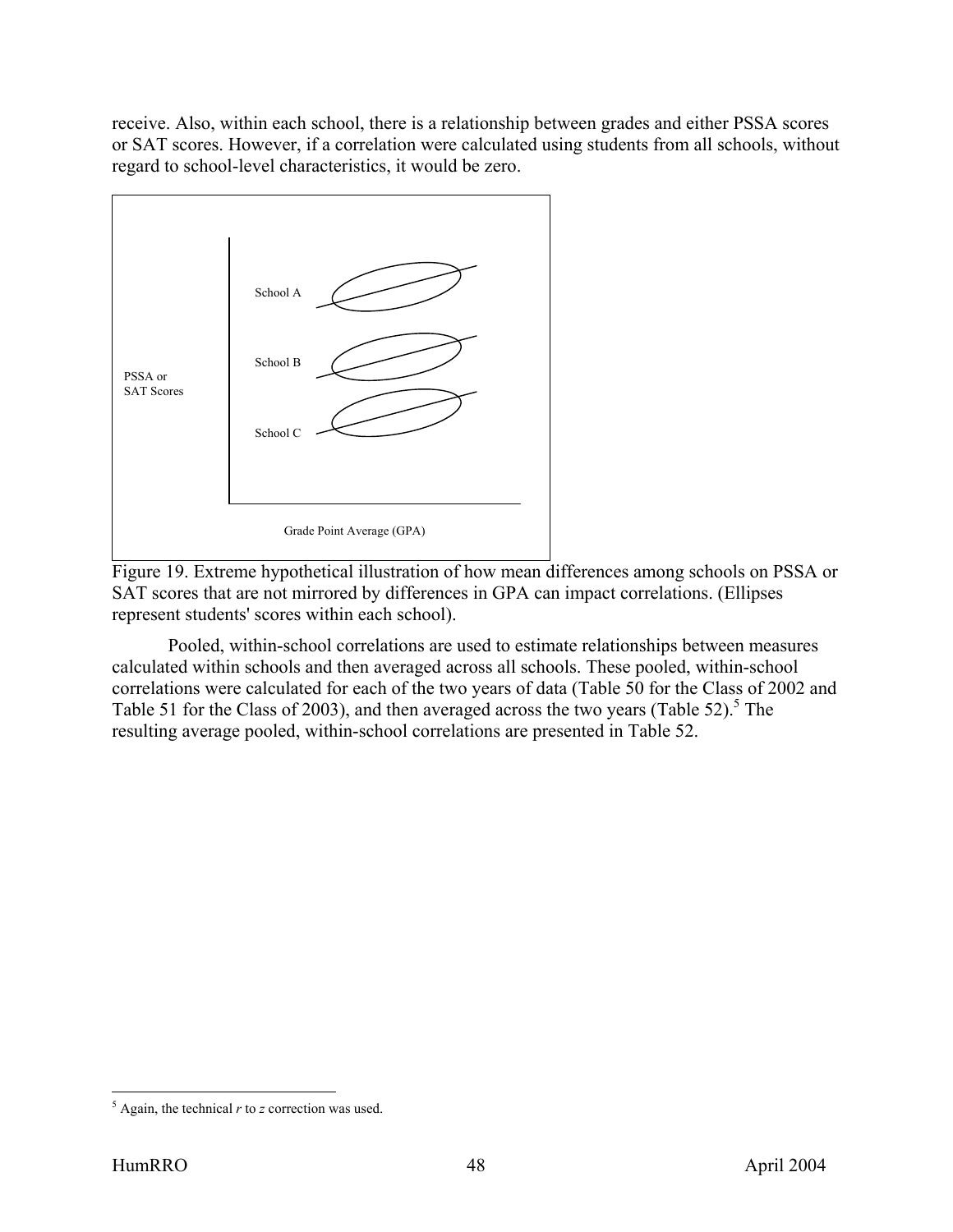|               |            | <b>PSSA</b> |       | <b>SAT</b> |       |                       | <b>Course Grades</b> |       |
|---------------|------------|-------------|-------|------------|-------|-----------------------|----------------------|-------|
|               | Variable   | Reading     | Math  | Verbal     | Math  | <b>GPA</b><br>(Total) | English              | Math  |
|               | Reading    | 1.000       |       |            |       |                       |                      |       |
| <b>PSSA</b>   | Math       | 0.648       | 1.000 |            |       |                       |                      |       |
| <b>SAT</b>    | Verbal     | 0.693       | 0.650 | 1.000      |       |                       |                      |       |
|               | Math       | 0.569       | 0.832 | 0.695      | 1.000 |                       |                      |       |
|               | <b>GPA</b> | 0.528       | 0.573 | 0.516      | 0.559 | 1.000                 |                      |       |
| Course        | English    | 0.461       | 0.412 | 0.465      | 0.402 | 0.703                 | 1.000                |       |
| <b>Grades</b> | Math       | 0.361       | 0.542 | 0.349      | 0.541 | 0.668                 | 0.443                | 1.000 |

Table 50. Pooled, Within-School Correlation for the Class of 2002

Table 51. Pooled, Within-School Correlation for the Class of 2003

|               |            | <b>PSSA</b> |       | <b>SAT</b> |       |                       | <b>Course Grades</b> |       |
|---------------|------------|-------------|-------|------------|-------|-----------------------|----------------------|-------|
| Variable      |            | Reading     | Math  | Verbal     | Math  | <b>GPA</b><br>(Total) | English              | Math  |
| <b>PSSA</b>   | Reading    | 1.000       |       |            |       |                       |                      |       |
|               | Math       | 0.702       | 1.000 |            |       |                       |                      |       |
|               | Verbal     | 0.757       | 0.629 | 1.000      |       |                       |                      |       |
| <b>SAT</b>    | Math       | 0.666       | 0.857 | 0.662      | 1.000 |                       |                      |       |
|               | <b>GPA</b> | 0.512       | 0.564 | 0.534      | 0.679 | 1.000                 |                      |       |
| Course        | English    | 0.457       | 0.405 | 0.466      | 0.414 | 0.698                 | 1.000                |       |
| <b>Grades</b> | Math       | 0.350       | 0.541 | 0.369      | 0.548 | 0.667                 | 0.443                | 1.000 |

\* Limited to schools with at least 10 students with merged PSSA and SAT scores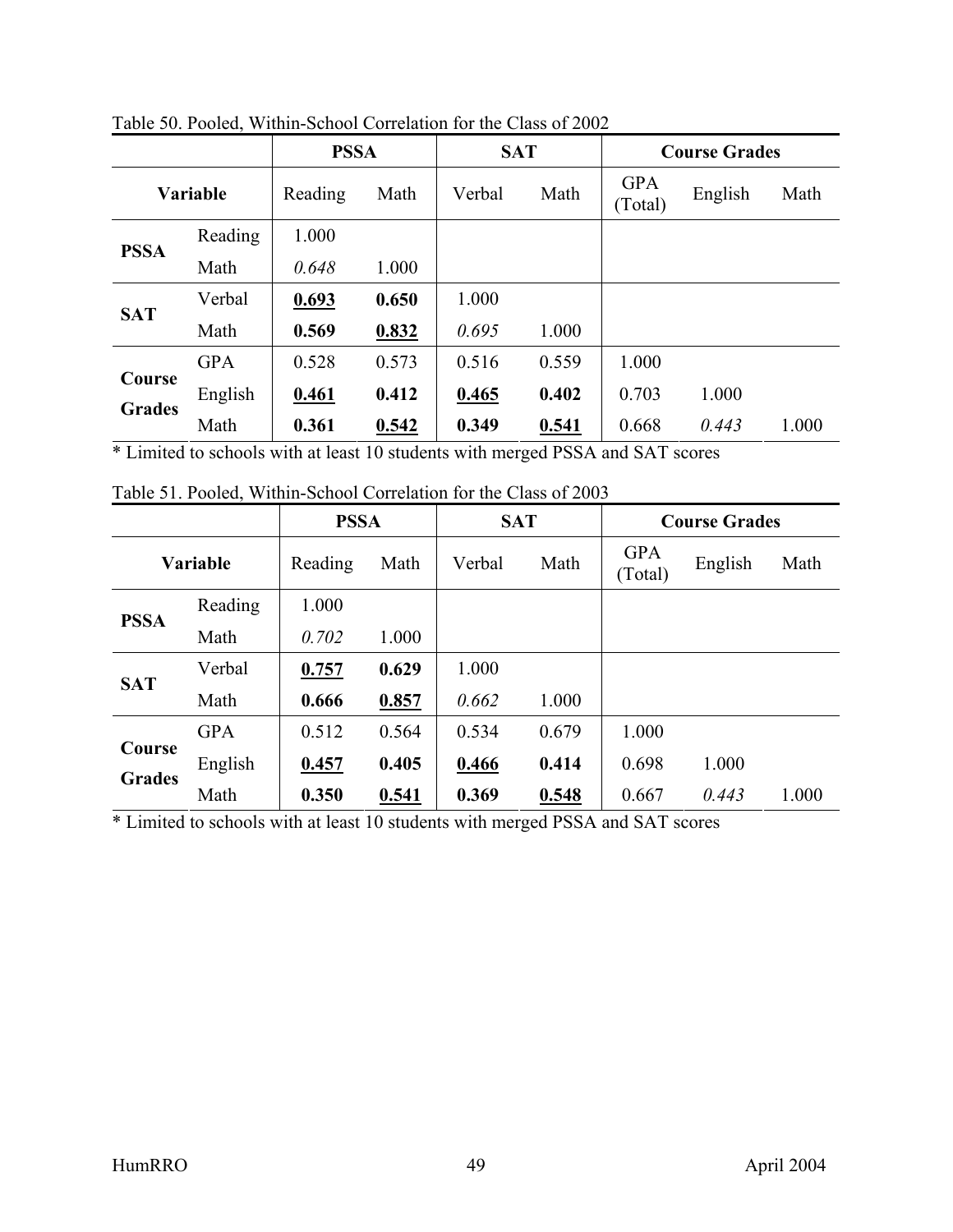|               |            | <b>PSSA</b> |       | <b>SAT</b> |       |                       | <b>Course Grades</b> |       |
|---------------|------------|-------------|-------|------------|-------|-----------------------|----------------------|-------|
| Variable      |            | Reading     | Math  | Verbal     | Math  | <b>GPA</b><br>(Total) | English              | Math  |
| <b>PSSA</b>   | Reading    | 1.000       |       |            |       |                       |                      |       |
|               | Math       | 0.676       | 1.000 |            |       |                       |                      |       |
|               | Verbal     | 0.727       | 0.640 | 1.000      |       |                       |                      |       |
| <b>SAT</b>    | Math       | 0.620       | 0.845 | 0.679      | 1.000 |                       |                      |       |
|               | <b>GPA</b> | 0.520       | 0.569 | 0.525      | 0.569 | 1.000                 |                      |       |
| Course        | English    | 0.459       | 0.409 | 0.466      | 0.408 | 0.701                 | 1.000                |       |
| <b>Grades</b> | Math       | 0.356       | 0.542 | 0.359      | 0.546 | 0.668                 | 0.443                | 1.000 |

Table 52. Pooled, Within-School Correlation Averaged for Classes of 2002 and 2003

If differences between schools' grading procedures are substantial, and if within schools, students with higher grades also have higher PSSA scores, then the correlations in Table 52 will be higher than student correlations in Table 10 (student-level correlations averaged for the Classes of 2002 and 2003). The difference between the GPA correlations in Table 10 and Table 52, however, are only marginally different (see Table 53). In nearly all cases, the within-school correlations are higher. However, the range is relatively small—0.009 to 0.039 for GPA, 0.176 to 0.219 for English course grades, and 0.147 to 0.237 for math course grades. Thus, grading differences among schools do appear to exist, but the effect is small for students' GPA, but larger for both English and math course grades especially when compared to the matching assessment component (i.e., English course grade to PSSA reading and SAT verbal, math course grade to PSSA math and SAT math).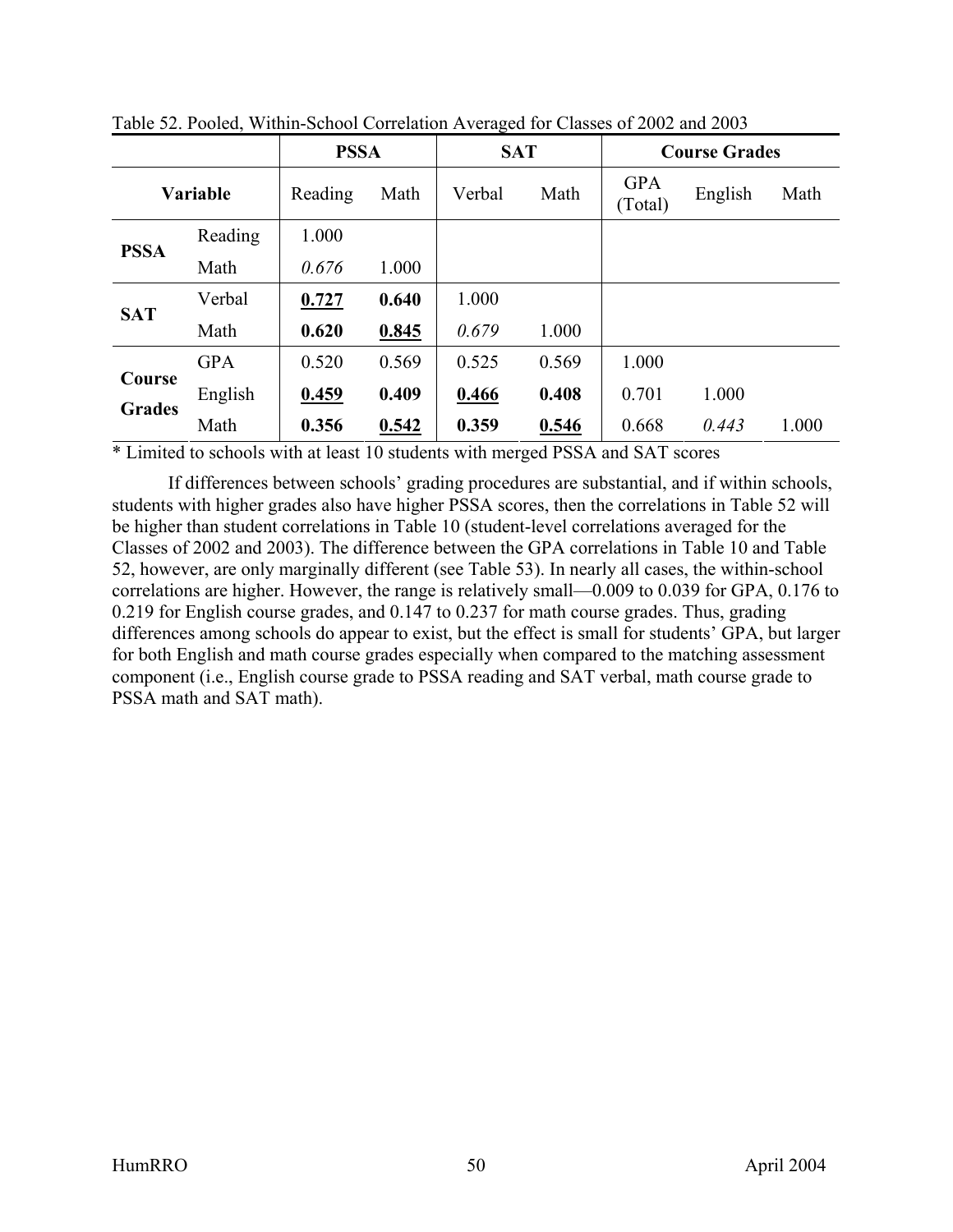| <b>GPA or Course Grade to</b><br><b>Assessment</b> | <b>Student-Level</b><br><b>Correlations</b> | Pooled, Within-<br><b>School Correlations</b> | Difference in<br><b>Correlations</b> |
|----------------------------------------------------|---------------------------------------------|-----------------------------------------------|--------------------------------------|
| GPA to PSSA Reading                                | 0.511                                       | 0.520                                         | 0.009                                |
| GPA to PSSA Math                                   | 0.546                                       | 0.569                                         | 0.023                                |
| GPA to SAT Verbal                                  | 0.494                                       | 0.525                                         | 0.031                                |
| GPA to SAT Math                                    | 0.530                                       | 0.569                                         | 0.039                                |
| English to PSSA Reading                            | 0.240                                       | 0.459                                         | 0.219                                |
| English to PSSA Math                               | 0.226                                       | 0.409                                         | 0.183                                |
| English to SAT Verbal                              | 0.256                                       | 0.466                                         | 0.210                                |
| English to SAT Math                                | 0.232                                       | 0.408                                         | 0.176                                |
| Math to PSSA Reading                               | 0.202                                       | 0.356                                         | 0.154                                |
| Math to PSSA Math                                  | 0.305                                       | 0.542                                         | 0.237                                |
| Math to SAT Verbal                                 | 0.212                                       | 0.359                                         | 0.147                                |
| Math to SAT Math                                   | 0.313                                       | 0.546                                         | 0.233                                |

Table 53. Differences Between Student-Level Correlations and Pooled Within-School Correlations Averaged for the Classes of 2002 and 2003

Comparison of the correlations in Table 52 to Table 10 can also be used to test a hypothesis about the relationship between PSSA and SAT performance. It is suggested above that some schools might be working more successfully toward improving PSSA performance than others. Again, if these efforts are only tangentially affecting SAT scores, then we might expect mean differences among schools on PSSA scores that are not mirrored by differences on SAT. Within schools, however, we can still expect students who do better on PSSA to also have a tendency to do better on SAT. Figure 20 provides an extreme illustration of this potential effect. Comparing correlations between PSSA and SAT from Table 52 to Table 10 reveals no such trend (see Table 54). The differences are all small  $(-0.020 \text{ to } +0.009)$ , suggesting that there are no significant differences among schools in the average PSSA scores of their students that are not mirrored by differences in students' SAT scores. This conclusion is consistent with the earlier conclusion from the individual level data. That is, no strong methodological differences in skills requirements are evidenced.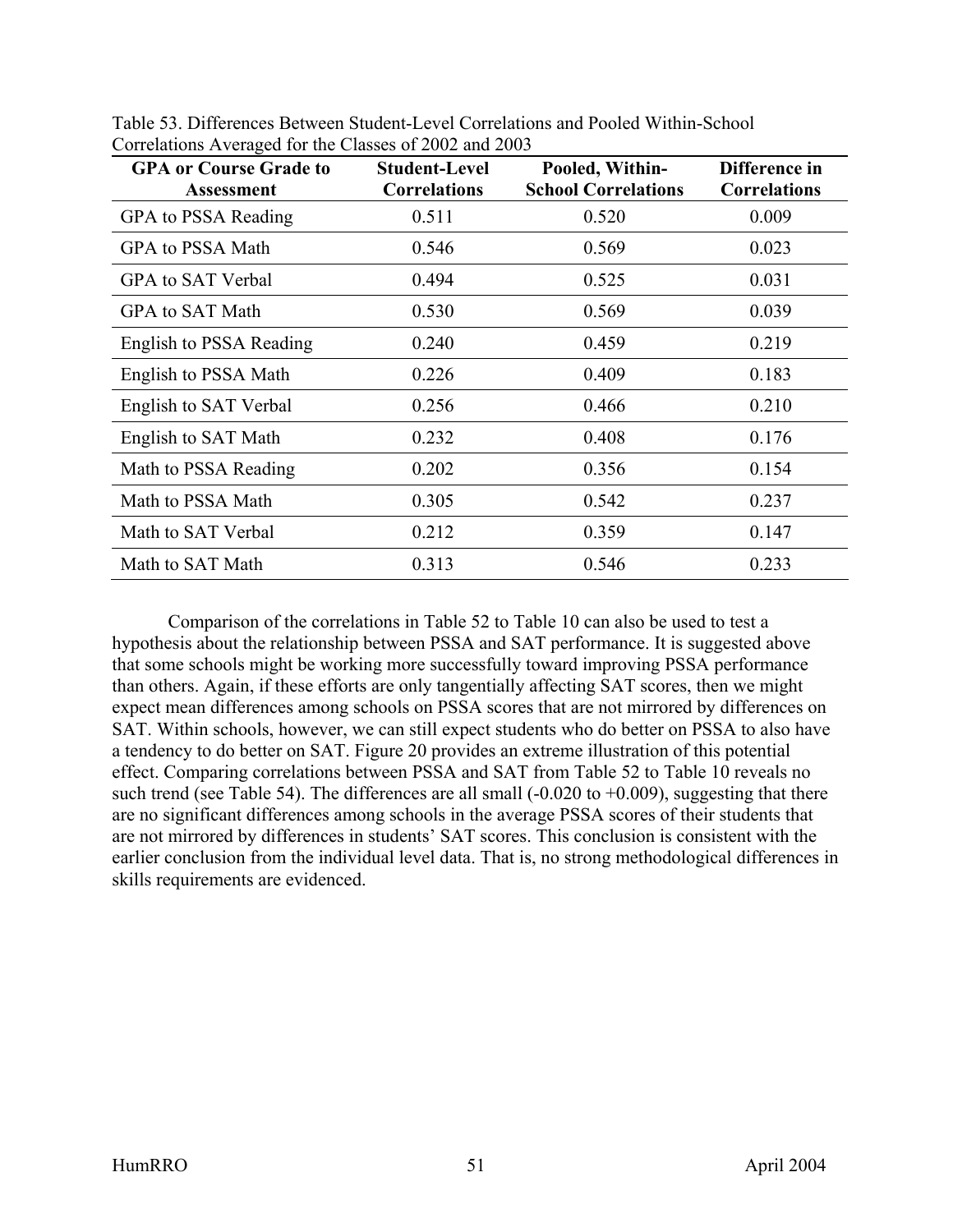

Figure 20. Extreme hypothetical illustration of how mean differences among schools on PSSA scores that are not mirrored by differences on SAT scores can impact correlations. (Ellipses represent students' scores within each school.)

| <b>GPA or Course Grade to</b><br><b>Assessment</b> | <b>Student-Level</b><br><b>Correlations</b> | Pooled, Within-<br><b>School Correlations</b> | Difference in<br><b>Correlations</b> |
|----------------------------------------------------|---------------------------------------------|-----------------------------------------------|--------------------------------------|
| PSSA Reading to SAT Verbal                         | 0.742                                       | 0.727                                         | $-0.015$                             |
| PSSA Reading to SAT Math                           | 0.690                                       | 0.640                                         | $-0.020$                             |
| PSSA Math to SAT Verbal                            | 0.629                                       | 0.620                                         | $+0.009$                             |
| PSSA Math to SAT Math                              | 0.856                                       | 0.845                                         | $-0.009$                             |

Table 54. Differences Between SAT and PSSA Components for Student-Level Correlations and Pooled Within-School Correlations Averaged for the Classes of 2002 and 2003

A third comparison can also be made with the pooled, within-school correlations. This concerns the intercorrelations within each assessment format. The pooled, within-school PSSA intercorrelation (Table 52) shows a very slight decrease from student-level PSSA correlations (Table 10), while the pooled, within-school SAT intercorrelation (Table 52) shows a larger increase from the student-level SAT intercorrelations (Table 10). It is possible that this is due to an increased homogeneity for the pooled, within-school results. However, Figure 21 presents an exaggerated illustration of another manner in which this difference might be obtained. This pattern would yield higher correlations for all students than for students within a school and a higher correlation of school-level scores (school-level PSSA intercorrelation is 0.866, schoollevel SAT intercorrelation is 0.942 [both from Table 45]) than for student-level scores (studentlevel PSSA is 0.686, student-level SAT intercorrelation is 0.737 [both from Table 10]). Although small (see Table 55), this is the pattern of differences in correlations obtained for both PSSA intercorrelations and for SAT intercorrelations. Note that the difference between the PSSA components is smaller than the difference between the SAT components. The obtained pattern,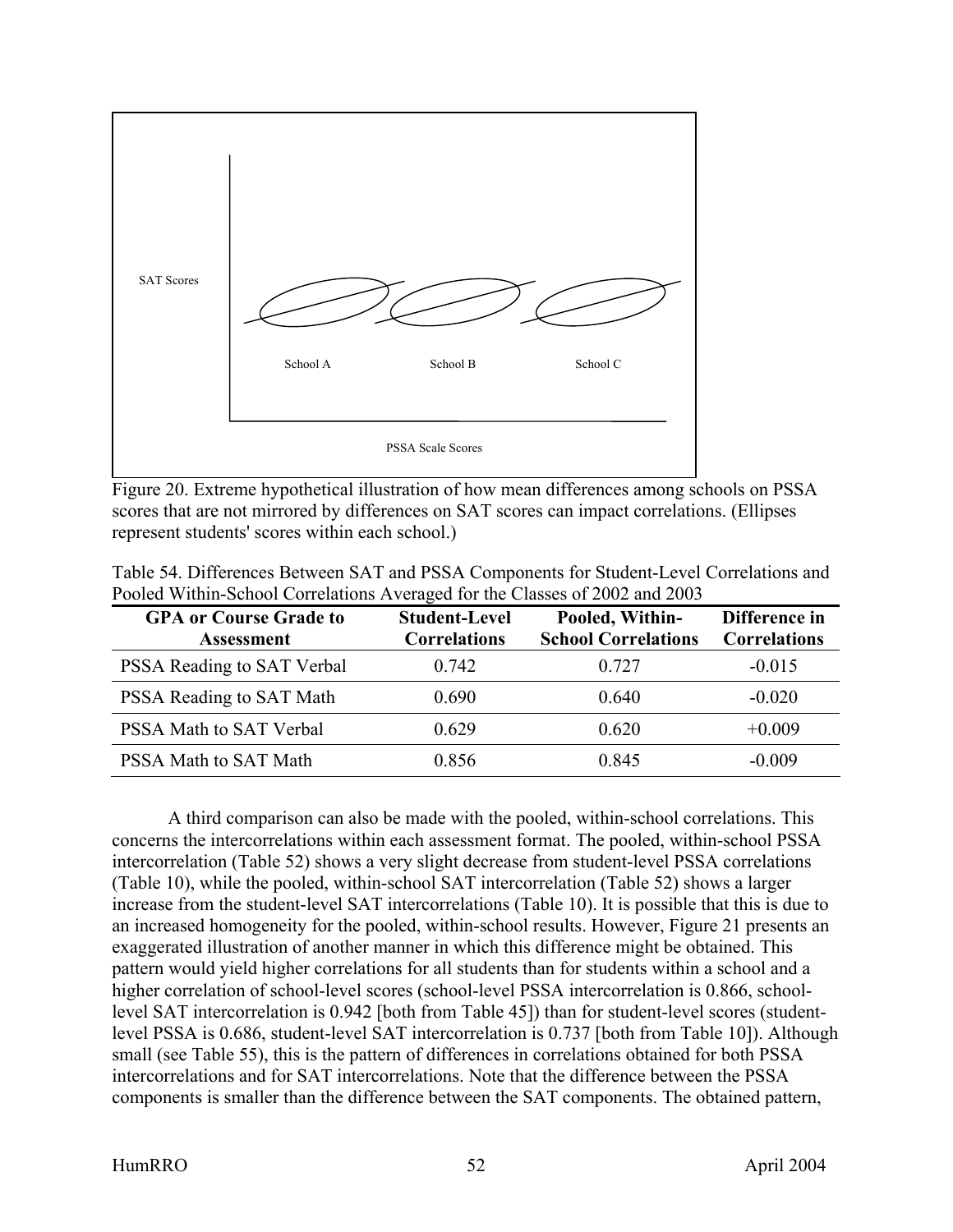<span id="page-60-0"></span>like that in Figure 21 but much less exaggerated, could result from differences between schools in the population of their students, from differences in instruction that impact PSSA and SAT test scores, or both.



Figure 21. Exaggerated illustration of how mean differences among schools can increase overall correlations. (Ellipses represent students' scores within each school.)

| Correlations and Fooled, Within-School Correlations Averaged for the Classes of 2002 and 2009<br><b>GPA or Course Grade to</b><br><b>Assessment</b> | <b>Student-Level</b><br><b>Correlations</b> | Pooled, With-<br><b>School Correlations</b> | Difference in<br><b>Correlations</b> |
|-----------------------------------------------------------------------------------------------------------------------------------------------------|---------------------------------------------|---------------------------------------------|--------------------------------------|
| PSSA Reading to PSSA Math                                                                                                                           | 0.686                                       | 0.676                                       | $-0.010$                             |
| <b>SAT Verbal to SAT Math</b>                                                                                                                       | 0.737                                       | 0.845                                       | 0.108                                |

Table 55. Internal Differences between SAT and PSSA Components for Student-Level Correlations and Pooled, Within-School Correlations Averaged for the Classes of 2002 and 2003

#### **Summary and Conclusion**

The purpose of this report is to explore the validity questions: "Are PSSA scores appropriately related to other measures of educational achievement?"

The data presented in this report suggest the following main points:

- Students who do well on any of the assessments tend to do well on all of the assessments—PSSA, SAT, GPA, or course grades.
- When schools' means are calculated using only the SAT-taking population of students, schools with high scores on SAT also have high PSSA scores. GPA and course grades are also related to both PSSA and SAT although not as strongly as the relationship between the PSSA and SAT.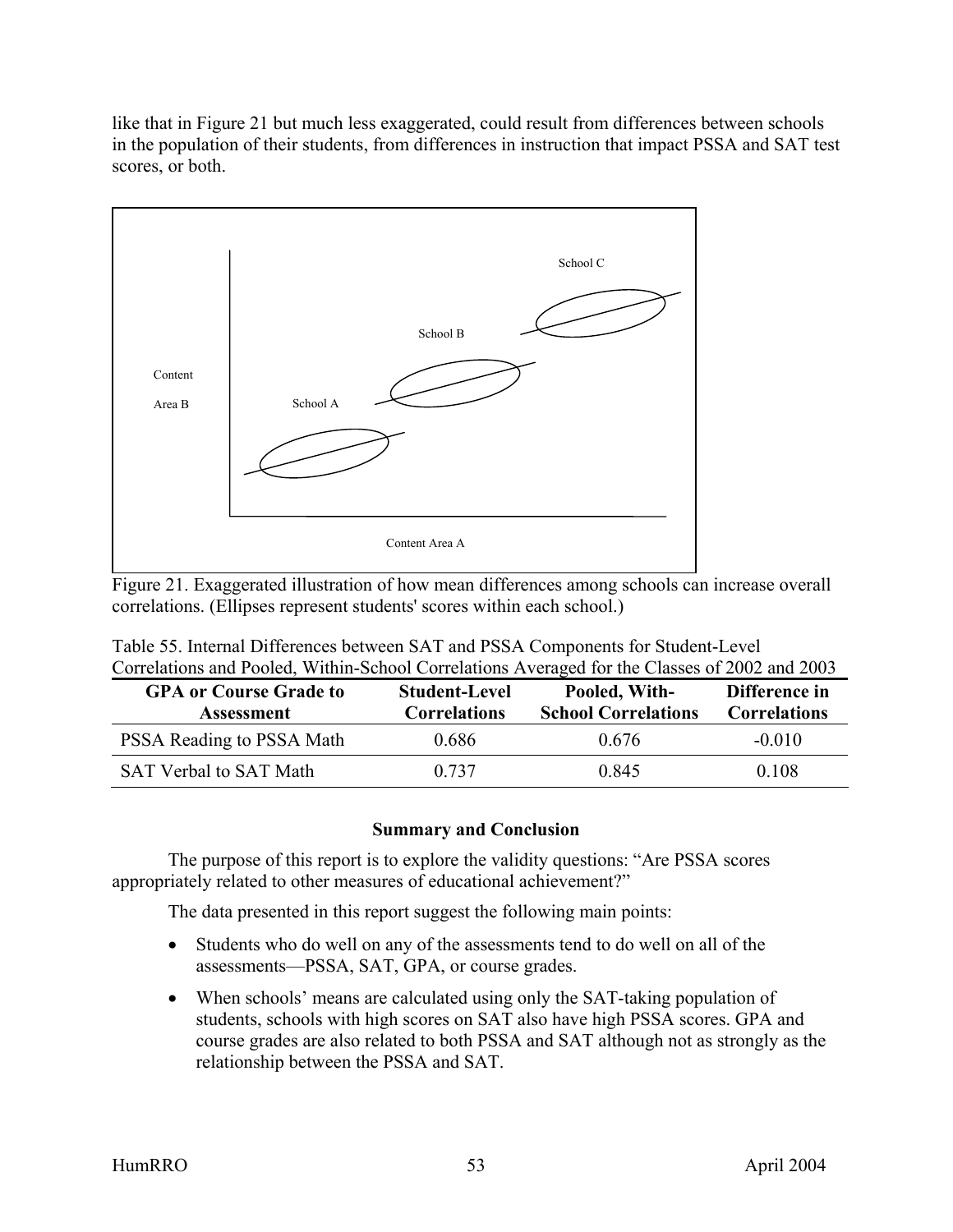PSSA exhibits strong convergent validity coefficients. Correlations are very high between PSSA and SAT. PSSA is positively correlated with other measures of student achievement including course grades and GPA. Gains on PSSA are reflective of changes on SAT at the school level. All these data provide strong evidence in support of PSSA as a valid measure of student achievement.

There are, however, a few clarifications and qualifications to these general conclusions, but none that diminish the basic findings. These clarifications and qualifications include the following:

*Changes in scores*. Both mean PSSA and SAT scores experienced an increase. Changes between the two assessments are positively correlated. Schools that have gained on one assessment tend to have also gained on the other assessment. However, the same relationship is also true for those schools that have decreased.

PSSA and SAT are tied to different content domains, use differently formatted items, and were designed to serve very different purposes. However, it is clear from the data that students who tend to perform well on the PSSA can also be expected to perform well on the SAT and vice-versa. It is clear from the data that schools that perform well on one test can be expected to perform well on the other. It is also clear that schools that improve on one test can be expected to improve on the other.

*Discriminant validity*. At the student level and the school level, the different assessments of mathematics achievement are more highly related to each other than to assessments of other subjects. Students with high mathematics scores on one assessment will tend to do well on all other assessments, but that tendency is most pronounced for other mathematics assessments. The same holds for school scores. There is a similar differentiation on reading/verbal assessments at both the student and school level, but not as pronounced as in mathematics.

GPA shows positive relationships with both PSSA and SAT assessments at the student and school level, but not as pronounced as the relationship between the two assessments. This is interpreted as being due to differences in schools' grading practices. Grading practices apparently differ sufficiently to reduce school-level associations with PSSA and SAT scores.

Neither gender, race, socioeconomic status, nor limited English proficiency appear to influence the PSSA scores any more than would be expected based on observed differences for SAT scores. In other words, PSSA items are not injecting any unexpected gender, racial/ethnic, socioeconomic status, or limited English proficiency bias.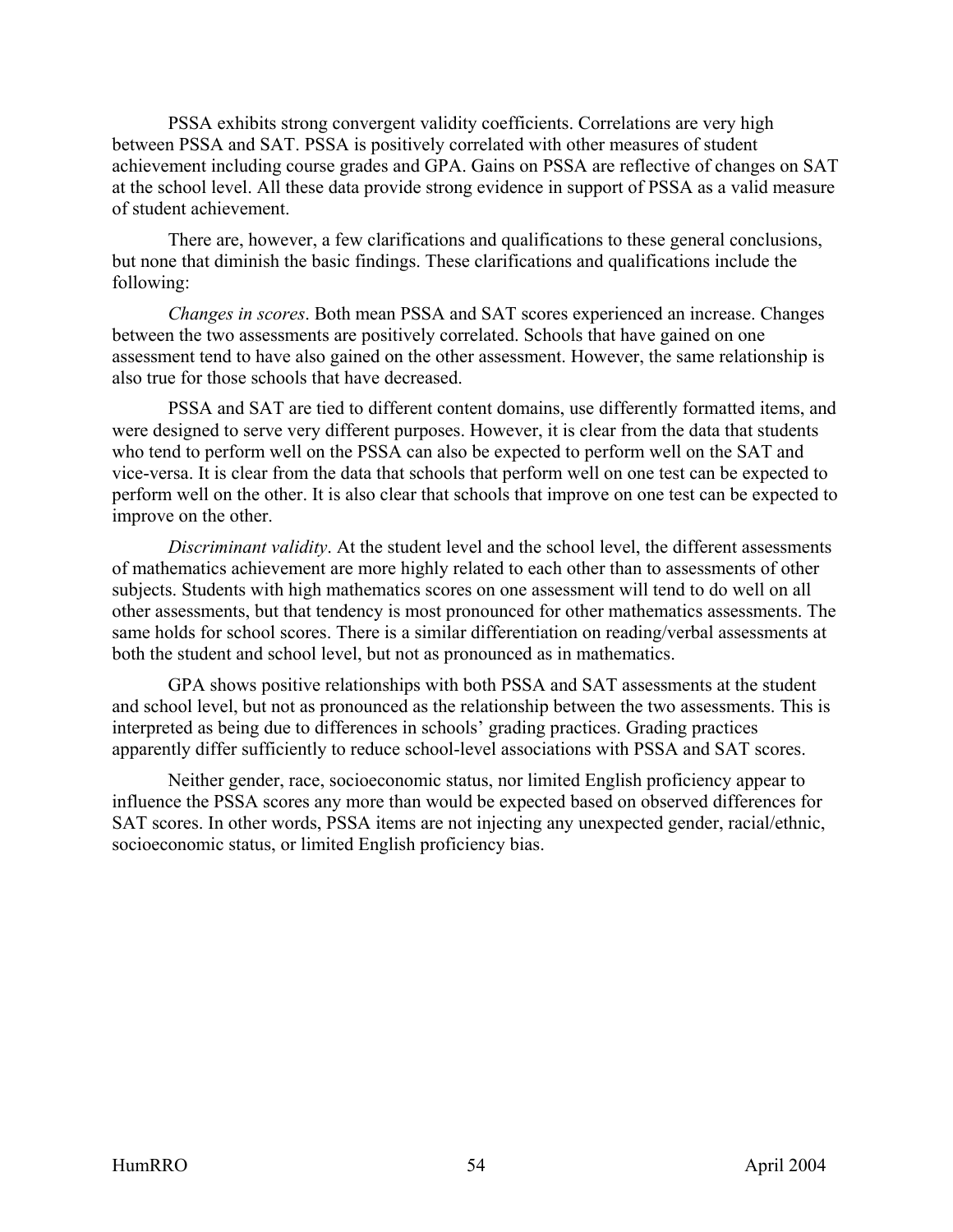#### **References**

<span id="page-62-0"></span>Camara, W.J. & Schmidt, A.E. (1999). *Group differences in standardized testing and social stratification*. (College Board Report No. 99-5). New York: College Entrance Examination Board.

Campbell, D. T. & Fiske, D. W. (1959). Convergent and discriminant validation by the multitrait-multimethod matrix. *Psychological Bulletin, 56(2), 81-105.* 

Cassady, J.C. (2001). Self-reported GPA and SAT: A Methodological Note. *Practical Assessment, Research & Evaluation, 7(12).* 

Coe, Robert. (2002). *It's the effect size, stupid: What effect size is and why it's important.*  Paper presented at the Annual Conference of the British Educational Research Association, University of Exeter, England. Retrieved from http://www.leeds.ac.uk/educol/documents/00002182.htm

Cohen, J. (1988). *Statistical power analysis for the behavioral sciences* ( $2<sup>nd</sup>$  ed), Hillsdale, NJ: Erlbaum.

Hoffman, R. G., (1998). *Relationships among Kentucky's open-response assessments, ACT scores, and students' self-reported high school grades.* (HumRRO Report FR-WATSD-98- 27), Radcliff, KY: Human Resources Research Organization.

Lewis, D.M., Mitzel, H.C., & Green, D.R. (1996). Standard setting: A bookmark approach. Symposium presented at the Council of Chief State School Officers Conference on Large –Scale Assessment, Phoenix, AZ.

Livingston, S.A. & Zieky, M.J. (1978). *Manual for setting standards on the Basic Skills Assessment Test*. Princeton, NJ: Educational Testing Service.

Mead, R. & Melby, K. (2003, February). *Technical analysis: Pennsylvania System of School Assessment, 2003 reading and mathematics PSSA*. Data Recognition Corporation.

Mead, R. & Melby, K. (2002, April). *Technical analysis: Pennsylvania System of School Assessment, 2001 reading and mathematics PSSA.* Data Recognition Corporation.

Mead, R., Smith, R.M., & Swanlund, A. (2003). *Technical analysis: 2003 Pennsylvania System of School Assessment, mathematics and reading.* Data Recognition Corporation.

NCLB. (2004). http://www.ed.gov/nclb/landing.jtml.

Sicoly, Fiore (2002). What do school-level scores from large-scale assessments really measure? *Educational Measurement: Issues and Practice, 21(4), 17-26.* 

Terenzini, P.T., Cabrera, A.F., & Bernal, E.M. (2001). *Swimming against the tide: The poor in American higher education.* (Research Report No. 2001-1). New York: College Entrance Examination Board.

Willingham, W.W., & Cole, N.S. (1997). *Gender and Fair Assessment*. Hillsdale, NJ: Erlbaum.